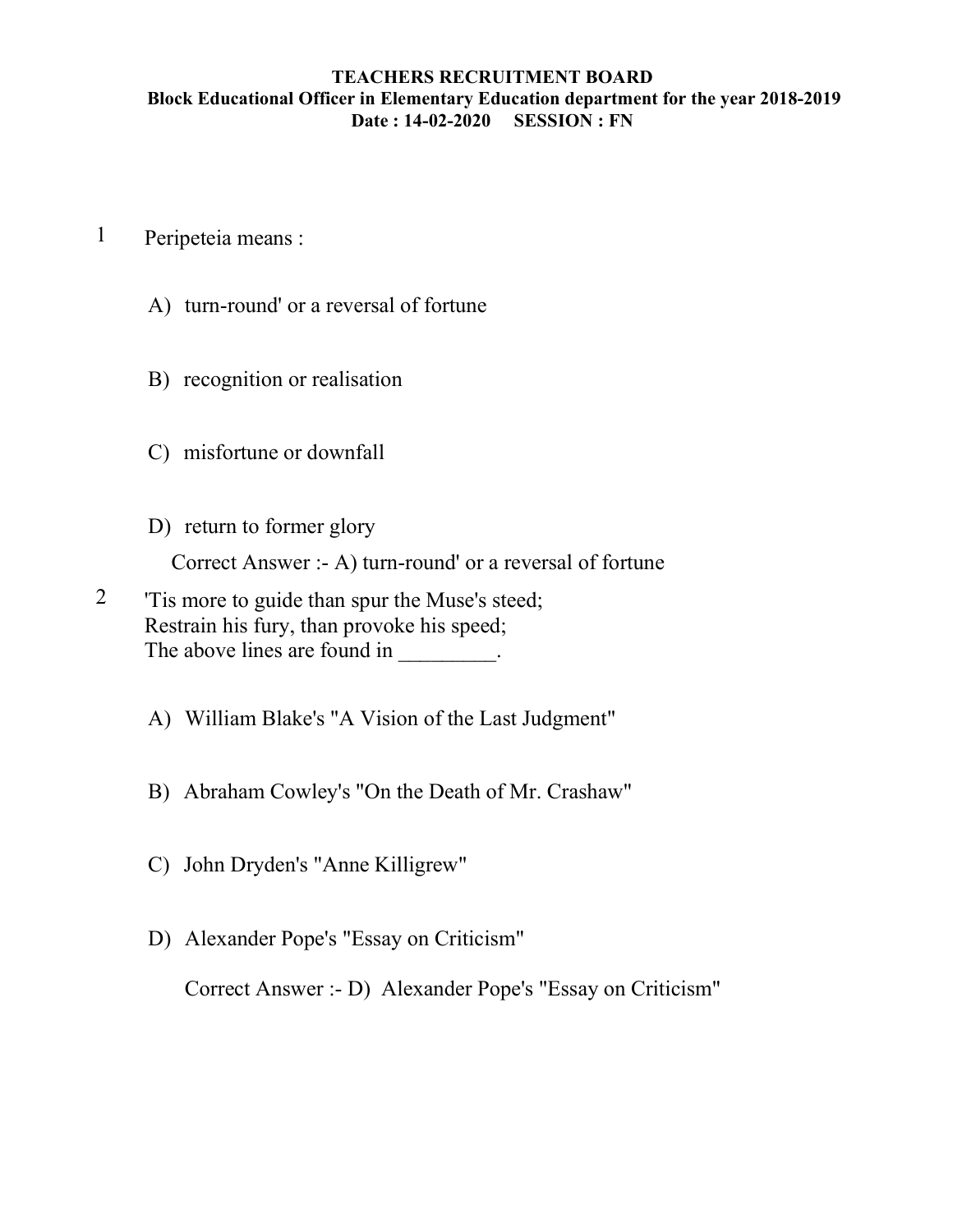- 3 Point out the poet who was acutely conscious of the spiritual barrenness of his age :
	- A) P.B. Shelley
	- B) John Keats
	- C) William Blake
	- D) W.B. Yeats

Correct Answer :- D) W.B. Yeats

4 "Laughing the stromy, husky, brawling, laughter of youth, half-naked weating, proud to be Hog Butcher, Tool Maker, stacker of wheat Player with Railroads and Freight Handler to the Nation." These are the concluding lines of the poem  $\cdot$ .

A) Who Am I ?

B) Monotone

- C) Chicago
- D) Prayers of Steel

Correct Answer :- C) Chicago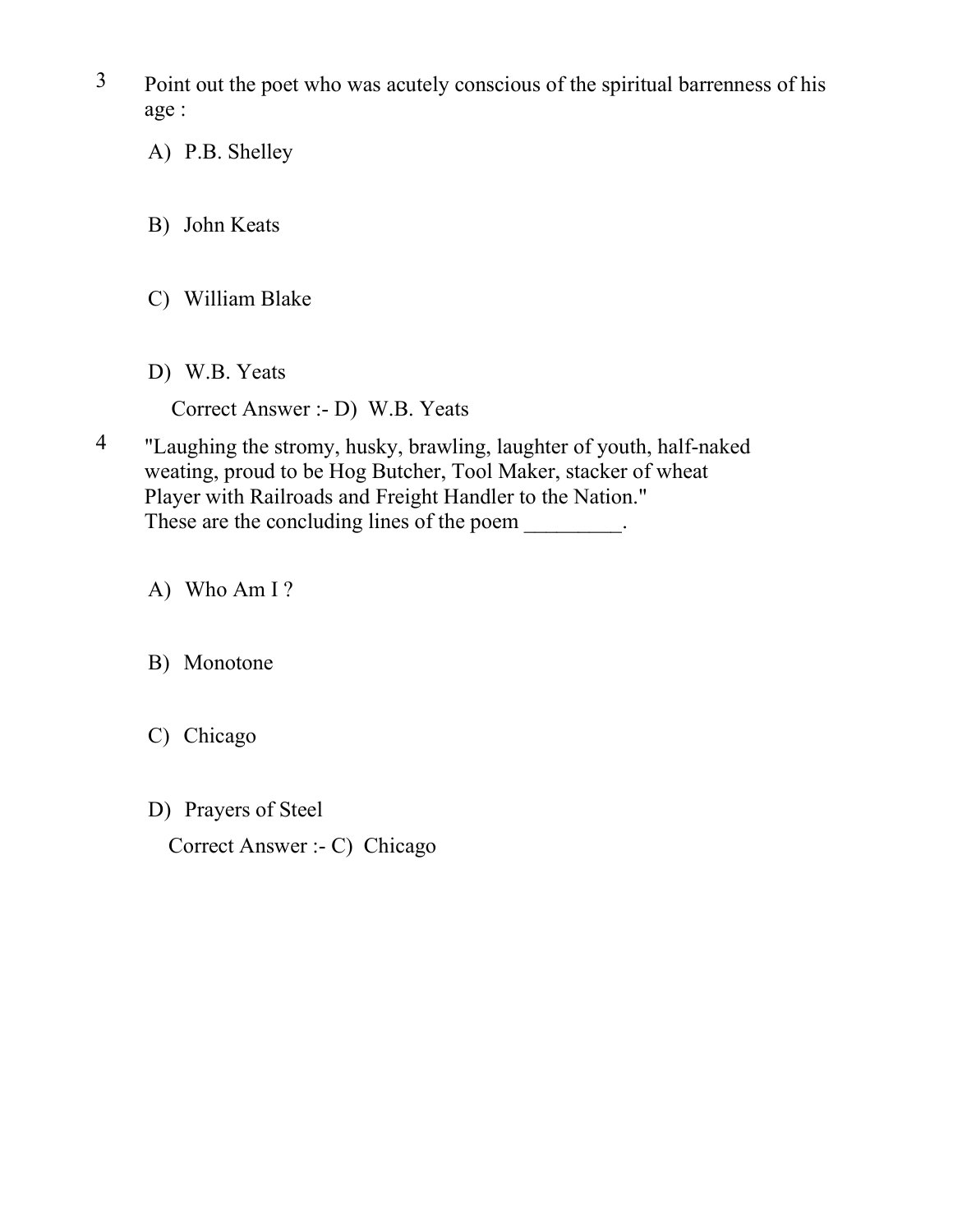- 5 One of the following is not considered to be in the family of Indo-European Languages.
	- A) English
	- B) German
	- C) Tibetic
	- D) Sanskrit

Correct Answer :- C) Tibetic

- 6 Matthew Arnold's resembles that of Gray in its subdued melancholy resignation.
	- A) The Scholar Gipsy
	- B) A Summer Night
	- C) Thyrsis
	- D) Sohrab and Rustum

Correct Answer :- B) A Summer Night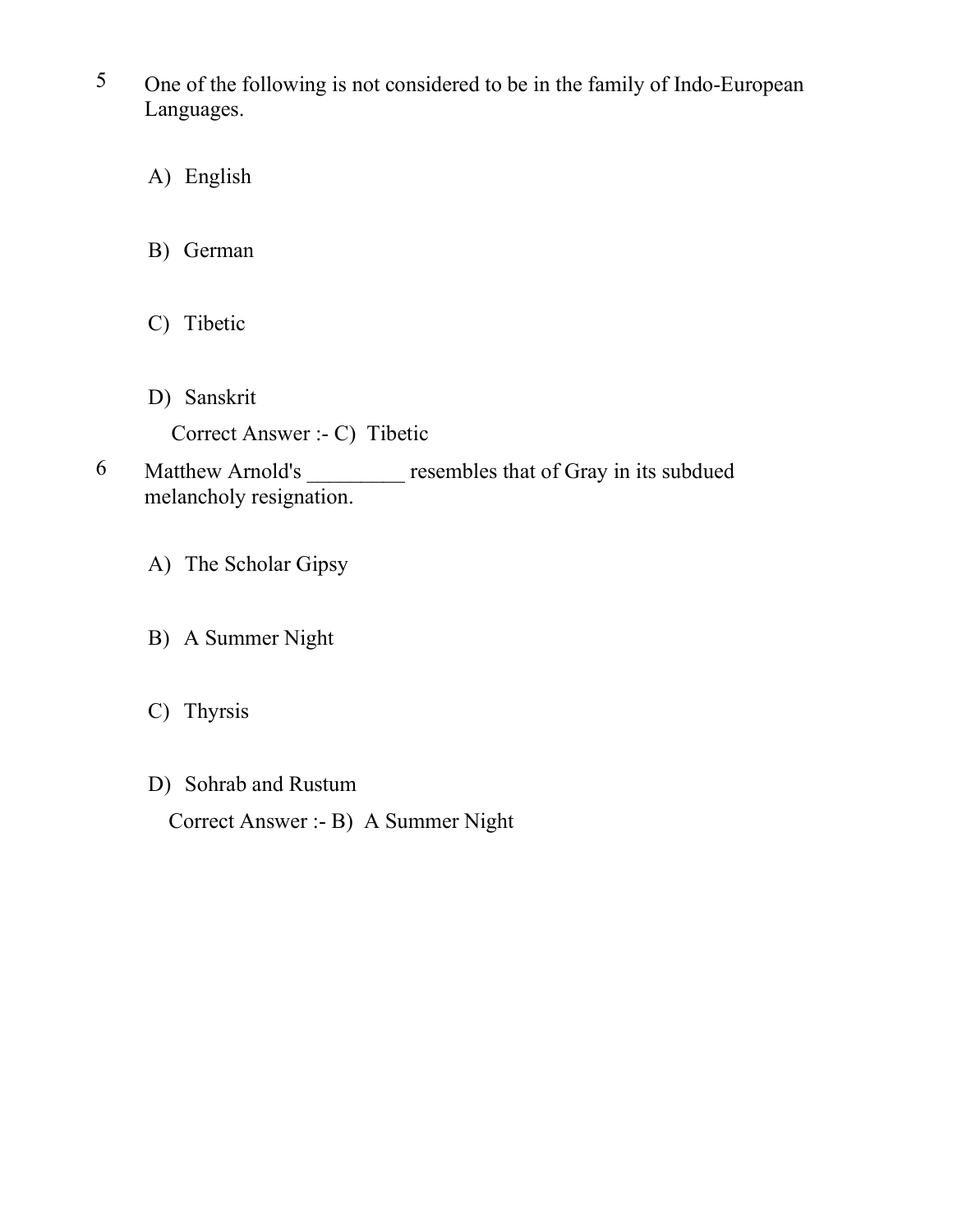- 7 It is certain that up to a point, Nostromo of Conrad can be read as a novel.
	- A) historical
	- B) lover's
	- C) gentlemen's
	- D) reformer's Correct Answer :- D) reformer's
- 8 One of the following is not the Scandinavian contribution to the English.
	- A) hit
	- B) take
	- C) casino
	- D) ragged

Correct Answer :- C) casino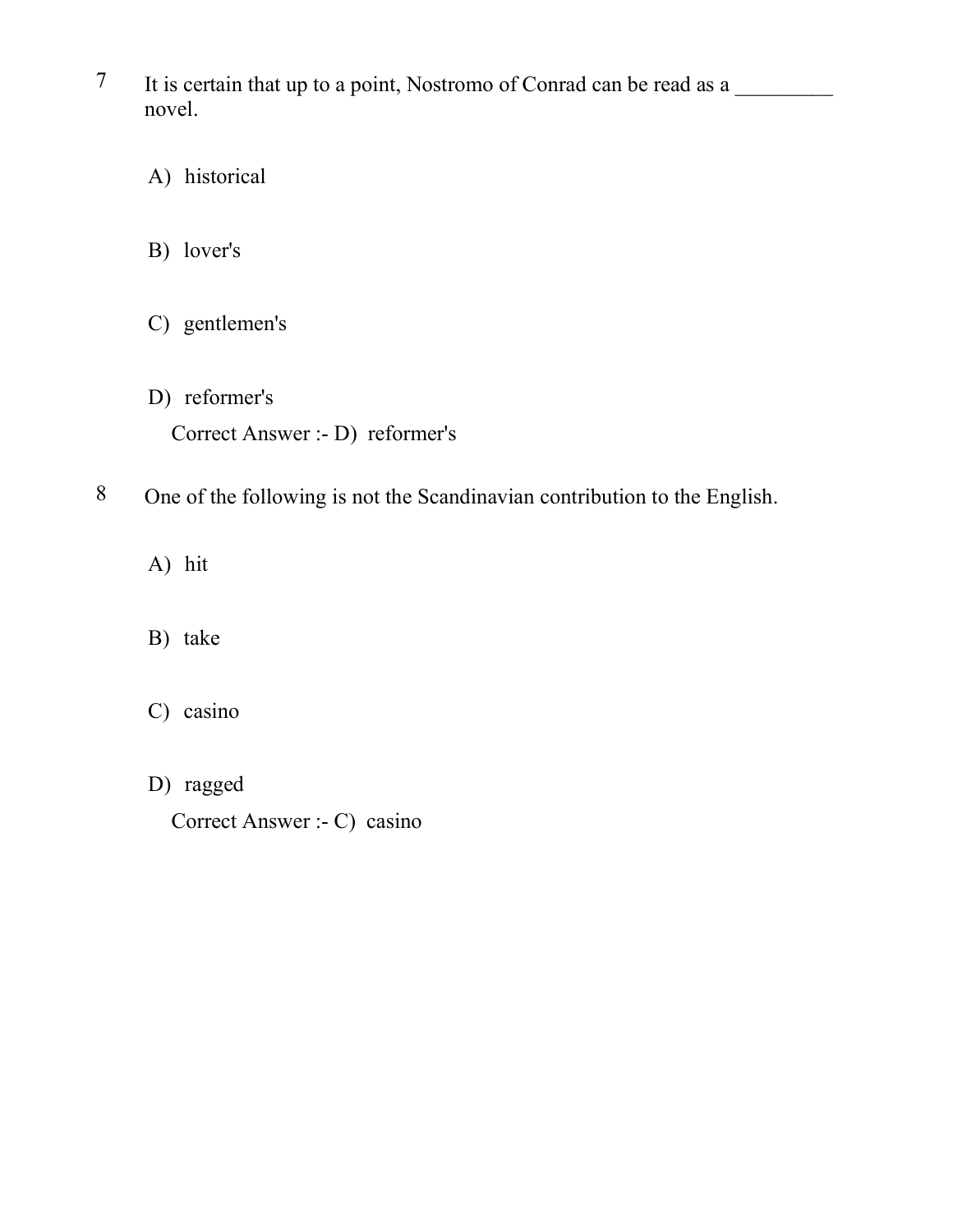- 9 One of the following is not found in the movement of Romantic revival. Identify :
	- A) Subjectivity
	- B) A spirit of reason and good sense
	- C) Free play of imagination
	- D) Depiction of Country life Correct Answer :- B) A spirit of reason and good sense
- 10 Of the three Germanic tribes settled in Britain, the Jutes setted in the place named \_\_\_\_\_\_\_\_\_\_\_\_.
	- A) Wessex
	- B) Sussex
	- C) Kent
	- D) Mercia
		- Correct Answer :- C) Kent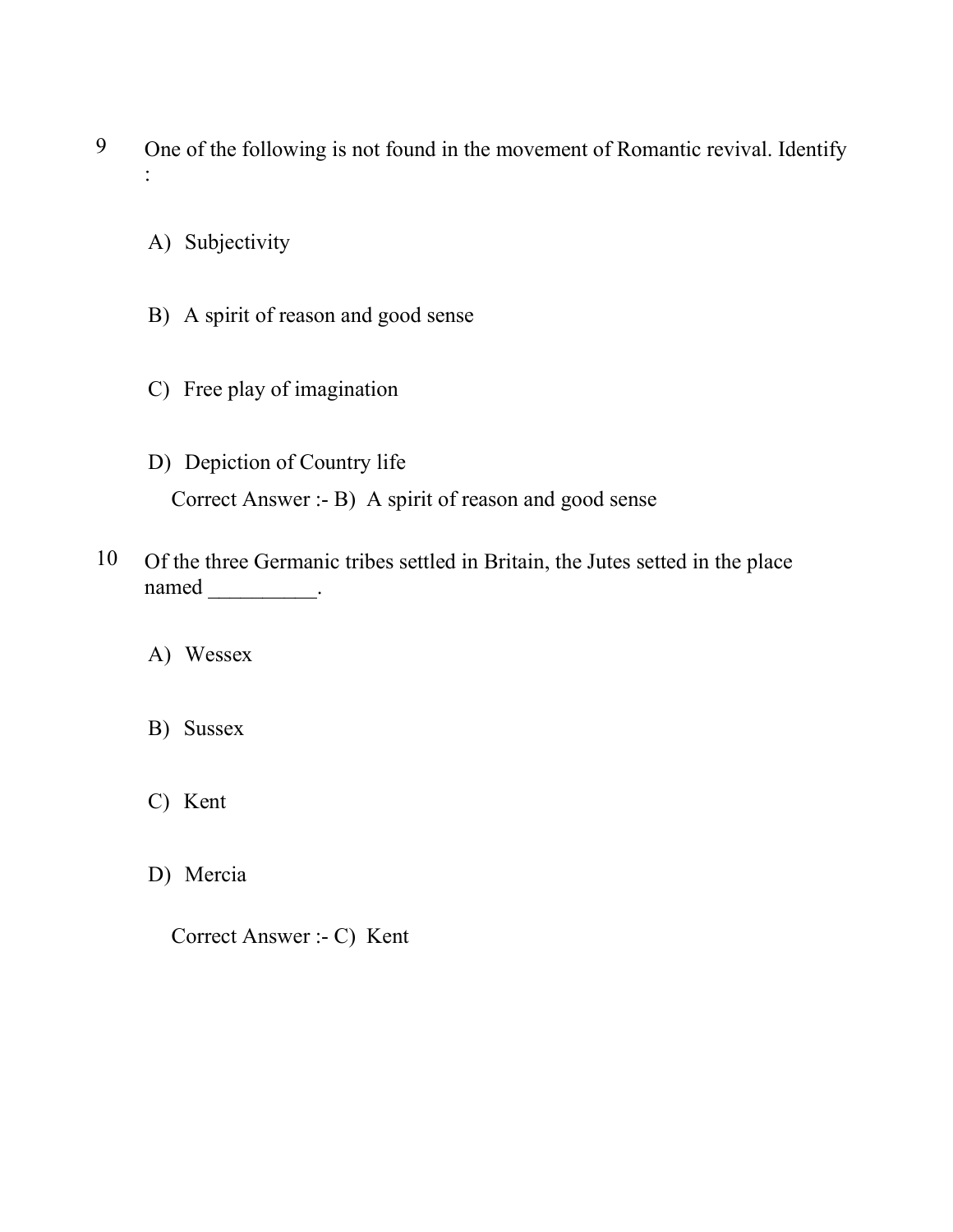- 11 Choose the correct sentence from the options given below :
	- A) Will you have some many sweets ?
	- B) Will you have some more sweets ?
	- C) Will you have any more sweets ?
	- D) Will you have any much sweets ? Correct Answer :- B) Will you have some more sweets ?
- 12 Four of Barthes's classification of literary codes in fiction are given below. Find out the wrong code.
	- A) The code of actions (proairetic codes) asks the reader to find meaning in the sequence of events.
	- B) The code of puzzles (hermeneutic code) presents the crisis of the event.
	- C) The cultural code refers to all the systems of knowledge and values involved by a text.
	- D) The connotative code expresses themes developed around the characters. Correct Answer :- B) The code of puzzles (hermeneutic code) presents the crisis of the event.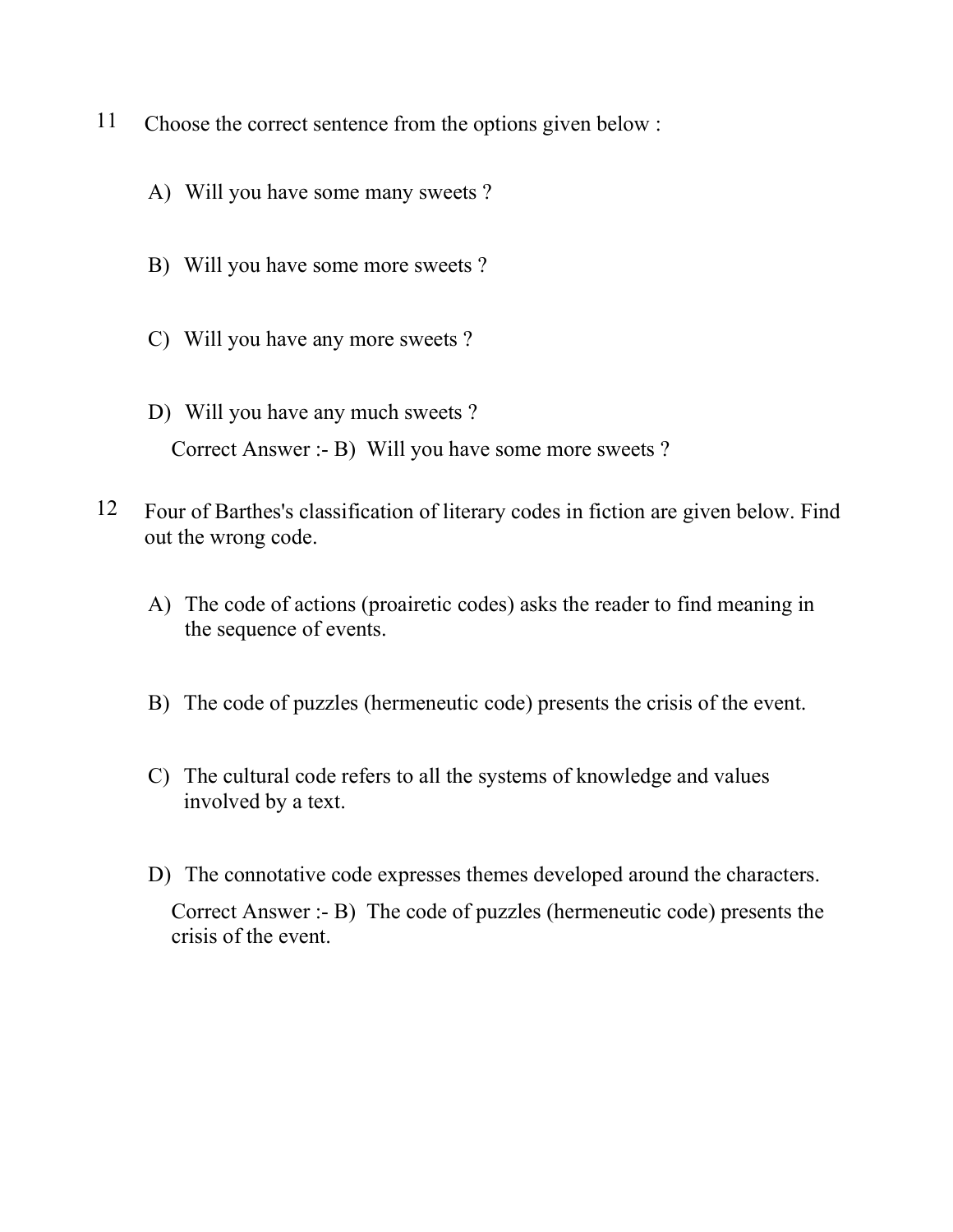- 13 Choose the correct sentence from the options given below :
	- A) Best the suit much more money it would cost.
	- B) Better the suit so much money it would cost.
	- C) The better the suit the more money it will cost.
	- D) The better the suit the more money will it cost. Correct Answer :- D) The better the suit the more money will it cost.
- 14 "Amoretti" describes Spenser's love for \_\_\_\_\_\_\_\_\_.
	- A) Elizabeth Holmes
	- B) Elizabeth Amherst
	- C) Elizabeth Boyle
	- D) Elizabeth Mitchell Correct Answer :- C) Elizabeth Boyle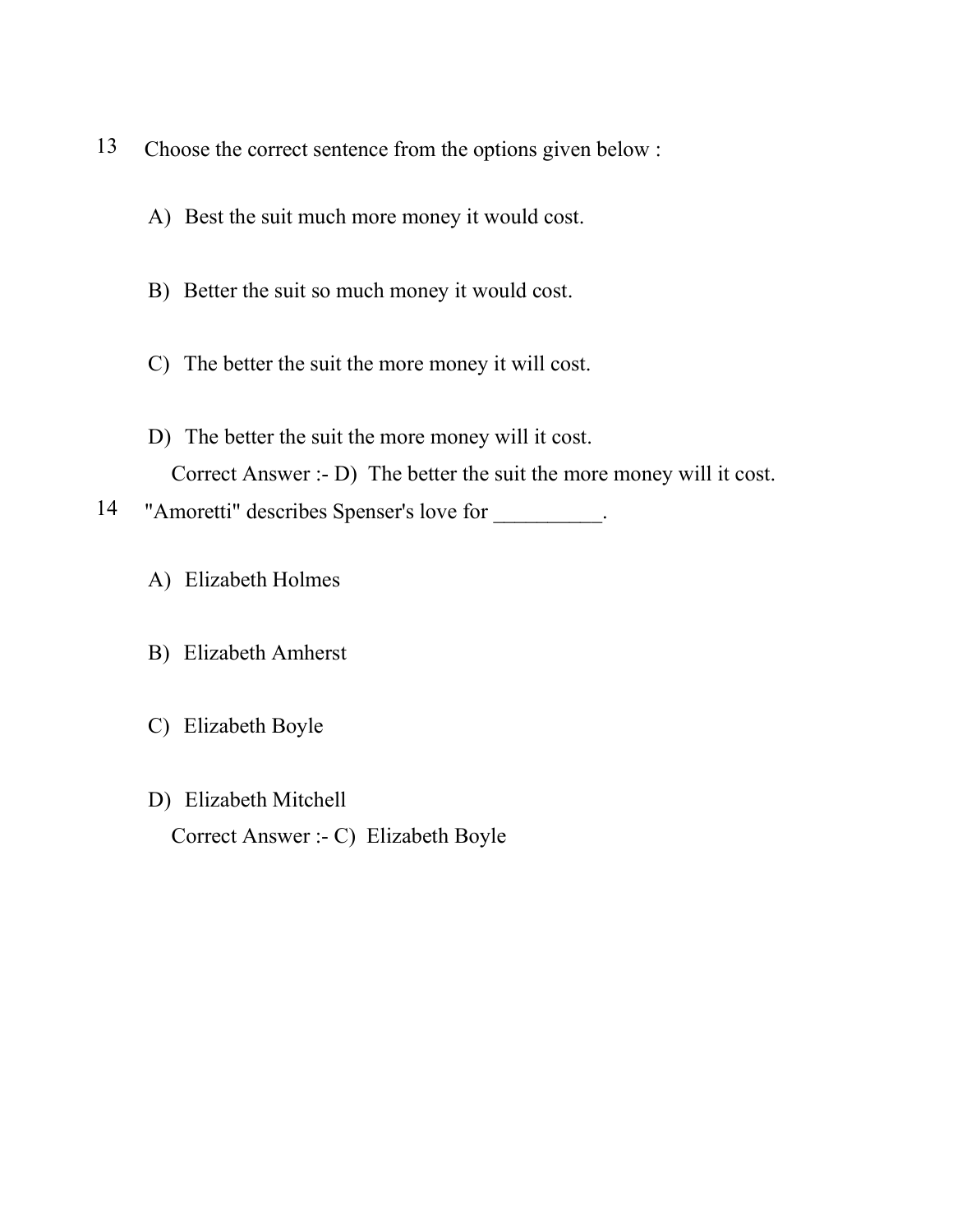- 15 Northrop Frye, in his "Anatomy of Criticism" indicates four seasons and their correpondence four genres. Which of the following is wrongly paired ?
	- A) The mythos of spring : Comedy
	- B) The mythos of summer : Romance
	- C) The mythos of fall : Satire
	- D) The mythos of winter : Irony Correct Answer :- C) The mythos of fall : Satire
- 16 There can be no reconstruction or hope for this land of ours, unless we eradicate the worship of force in all its forms, and establish work on a basis other than violence". Who made this statement to support the doctrine of M. K. Gandhi's "Satyagraha" ?
	- A) C. Rajagopalachari
	- B) Pandit Jawaharlal Nehru
	- C) Sardar Vallabai Patel
	- D) Sarojini Naidu

Correct Answer :- A) C. Rajagopalachari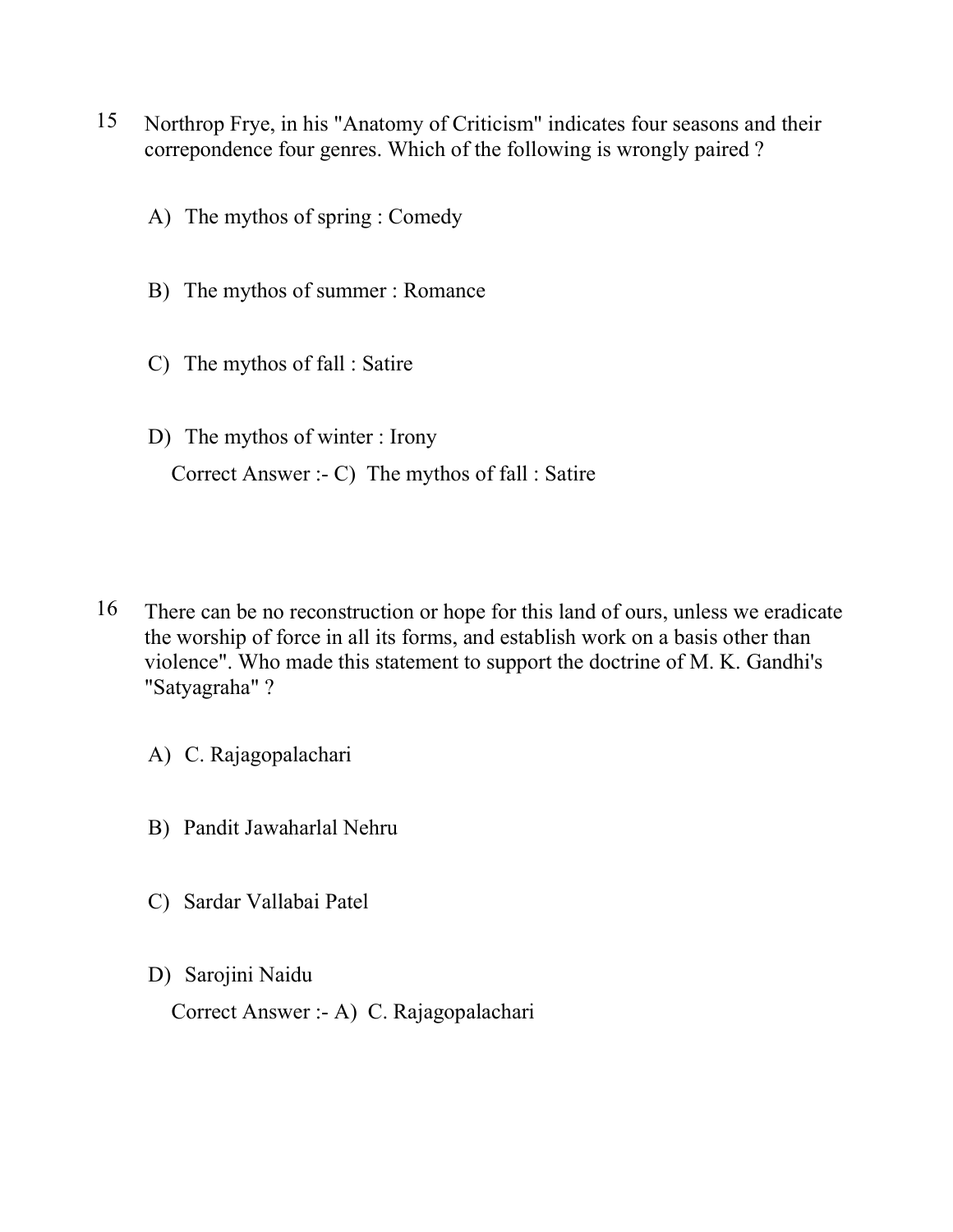17 The branch of ecology studies on individual organism including its life history and behaviour to the environment is called

உயிரின வாழ்க்கை சூழலிற்கான படிப்பில், எந்த பிரிவு, தனிப்பட்ட உயிர் வாழ்வின் வரலாற்று மற்றும் நடத்தையை அதன் சுற்றுசூழலுக்கு இணைத்து கூறுவதை \_\_\_\_\_\_\_\_\_\_\_\_ என்று அழைக்கப்படுகிறது.

A) Synecology

சின் உயிரின வாழ்க்கை சூழல்

B) Autecology

ஆட் உயிரின வாழ்க்கை சூழல்

C) Niche

நீசே

D) Population

மக்கள்தொகை

Correct Answer :- B) Autecology

18 On the basis of seismographic studies on animal behaviour made prediction in the year 1970s by the

1970 –ஆம் ஆண்டு, நிலநடுக்க பதிவேட்டு படிப்பில், விலங்குகளின் நடத்தையின் மூலம் வருமுன் கூறுதலை அறிவித்த நாடு வான் வ

A) India

இந்தியா

B) Europe

ஐரோப்பா

C) USA

அமெரிக்கா

D) China

சீனா

Correct Answer :- D) China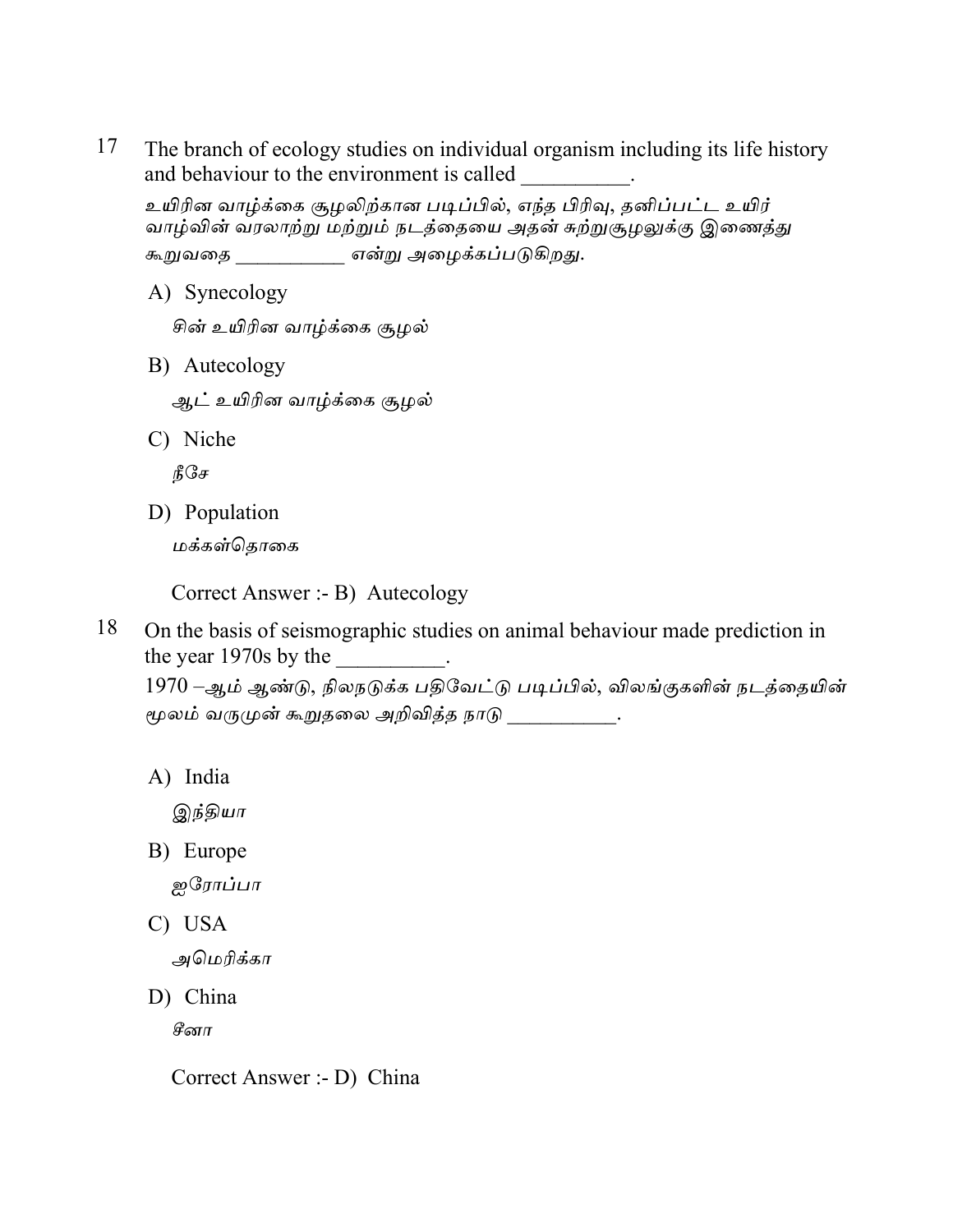- 19 In India lowest density of population is in the State of . இந்தியாவில் எந்த மாநிலத்தில் குறைந்த மக்கள் தொகை அடர்த்தி உள்ளது ?
	- A) Jammu & Kashmir ஜம்மு & காஷ்மீர்
	- B) Sikkim சிக்கிம்
	- C) Mizoram மிசோரம்
	- D) Arunachal Pradesh அருணாசலப்பிரதேசம்

Correct Answer :- D) Arunachal Pradesh

Varghese Kurien is considered as the father of \_\_\_\_\_\_\_\_\_\_ (Revolution) in 20 India.

கருதப்படுகிறார்.

- A) Green Revolution பசுமைப் புரட்சி
- B) White Revolution வெள்ளைப் புரட்சி
- C) Blue Revolution நீலப் புரட்சி
- D) Golden Revolution தங்கப் புரட்சி

Correct Answer :- B) White Revolution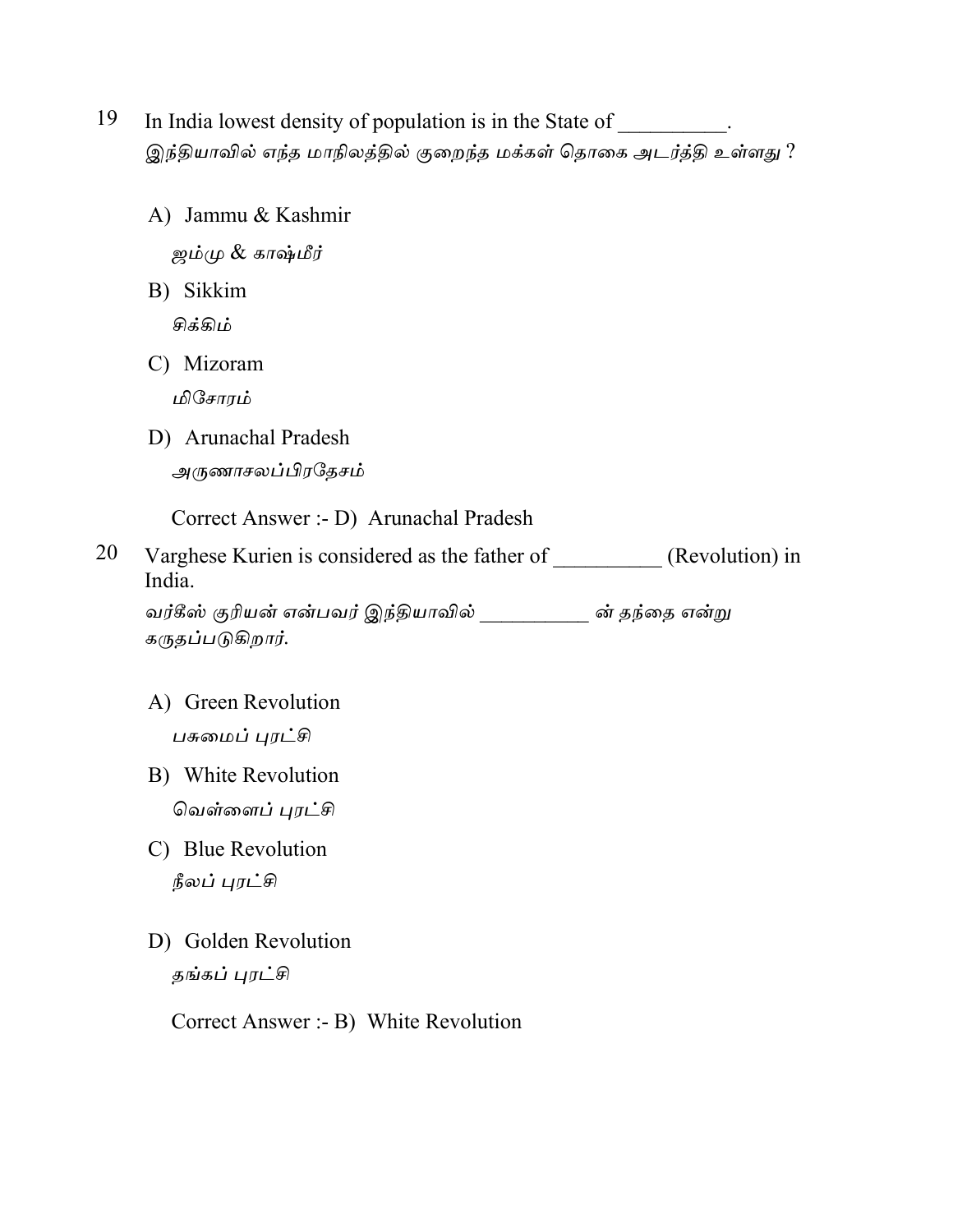21 Under the Ministry of Environment and Forests, the Indian Council of Forestry Research and Education (ICFRE) was created in the year of \_\_\_\_\_\_\_\_\_\_.

சுற்றுச்சூழல் மற்றும் காடுகள் அமைச்சகத்தின் கீழ், இந்திய காடுகள் ஆராய்ச்சி மற்றும் கல்வி சபை உருவாக்கப்பட்ட வருடம் \_\_\_\_\_\_\_\_\_\_.

A) 1897

1897

- B) 1987
	- 1987
- $C)$  1978
	- 1978
- D) 1879
	- 1879

Correct Answer :- B) 1987

- 22 'Black Ore' is otherwise called as \_\_\_\_\_\_\_\_\_. 'கருப்பு தாது' என்று \_\_\_\_\_\_\_\_\_\_\_ அழைக்கப்படுகிறது.
	- A) Limonite

லெமோனைட்

B) Magnetite

மேக்னடைட்

C) Siderite

சிடரைட்

D) Haematite

ஹெமடைட்

Correct Answer :- B) Magnetite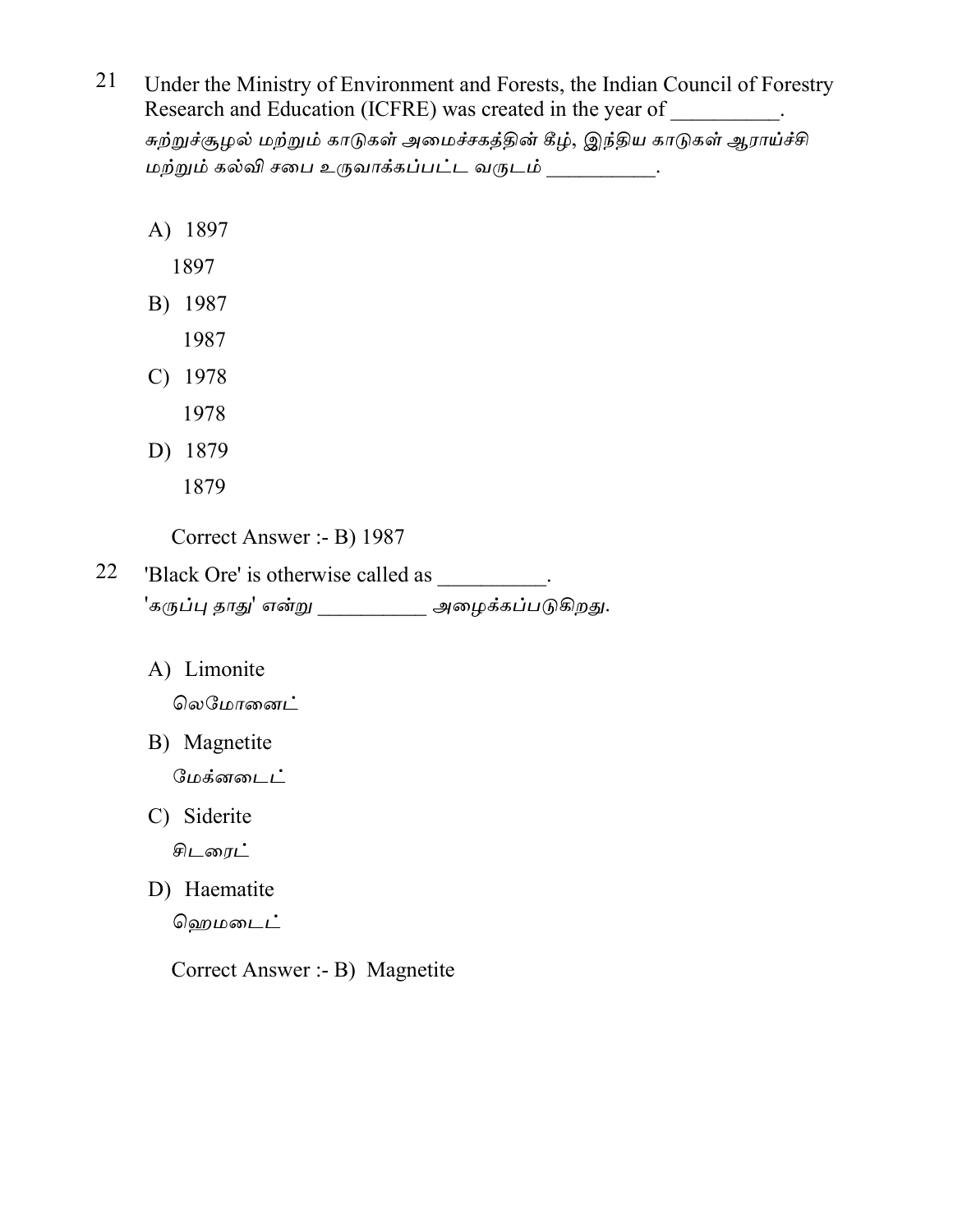- 23 Hot weather season in India begins between the months of . இந்தியாவில் வெப்ப வானிலை காலம் \_\_\_\_\_\_\_\_\_\_\_\_ மாதங்களுக்கு இடையில் உருவாகிறது.
	- A) December March டிசம்பர் – மார்ச்
	- B) March May

மார்ச் – மே

- C) June September ஜுன் – செப்டம்பர்
- D) October December

அக்டோபர்– டிசம்பர்

Correct Answer :- B) March - May

- 24 The dynamic concept about the origin of monsoons forwarded by  $\overline{\phantom{a}}$ பருவக்காற்று உருவாவதற்கான, வேகம் சார்ந்த பொது கருத்தினை பற்றி முன் வைத்தவர் \_\_\_\_\_\_\_\_\_\_\_.
	- A) Maung Tun Yin மாவுங்க் டுன் யின்
	- B) Halley ஹாலே
	- C) Flohn

ஃபான்

D) Sir Gilbert Walker சர் கில்பர்ட் வாக்கர்

Correct Answer :- C) Flohn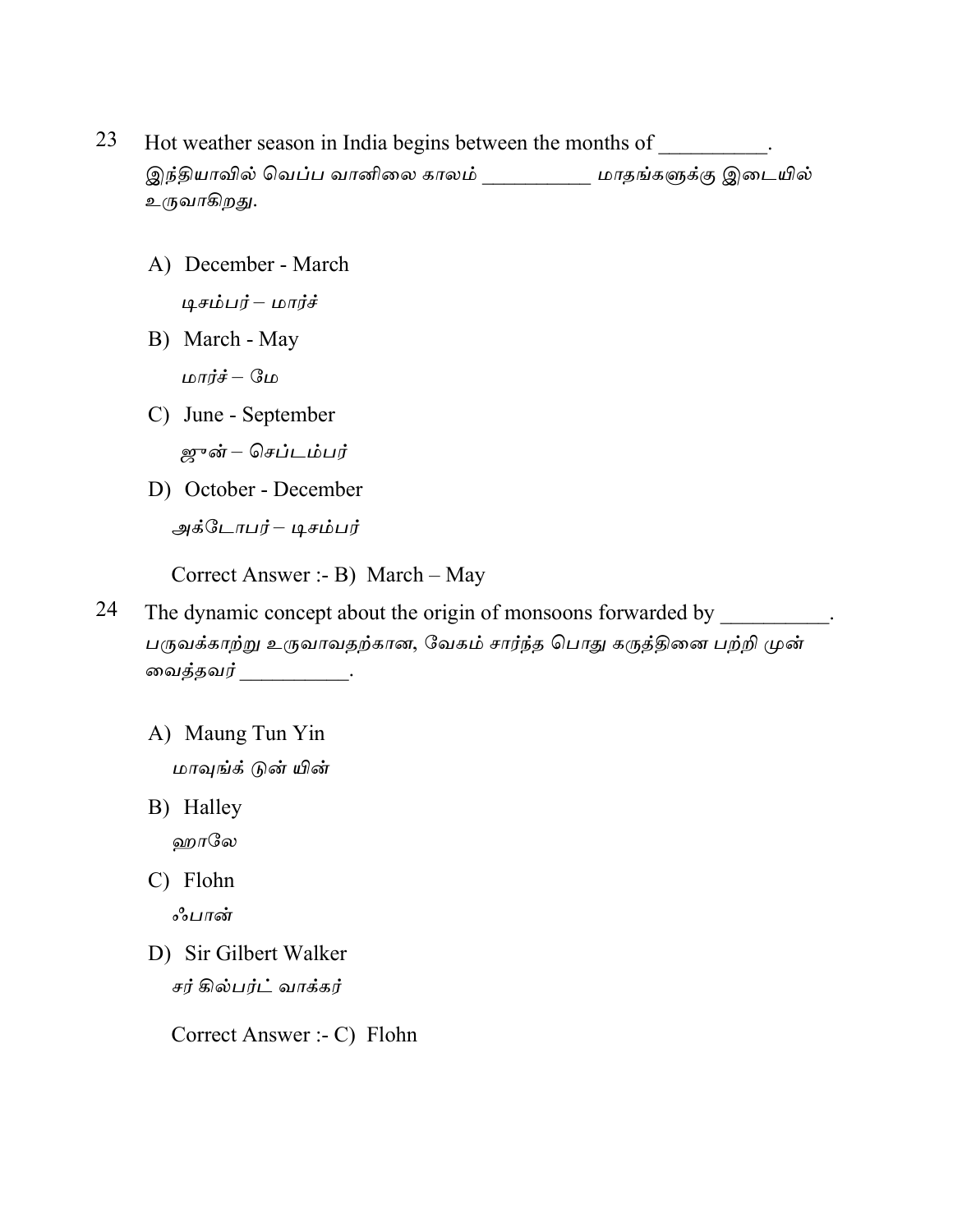| 25 | In 0 <sup>°</sup> latitutde | hours has longest day or night.        |
|----|-----------------------------|----------------------------------------|
|    | $0^\mathrm{o}$ அட்சரேகையில் | மணி நேரம் நீண்ட பகல் அல்லது நீண்ட இரவு |
|    | ஆக இருக்கும்.               |                                        |
|    |                             |                                        |

- A) 13
- 13 B) 24
- 24
- $C)$  15
- 15
- D) 12

26

12

Correct Answer :- D) 12

has a head which is a collection of solid fragments and a tail sometimes millions of kilometers long made up of gases.

<sub>.</sub> ஆனது, திடத்துகள்களின் சேர்க்கை கொண்ட தலை மற்றும் வாயுவினால் நீண்ட மில்லியன் கி.மீ. தூரம் உருவாக்கப்பட்ட வால் ஆகியவற்றால் அமையப் பெற்றுள்ளது.

A) Meteors

எரிமீன்

B) Comets

வால் நட்சத்திரம்

C) Asteroids

குறுங்கோள்

D) Meteorite

பூமி நோக்கி வரும் தீப்பிழம்பாலான திடப்பொருள்

Correct Answer :- B) Comets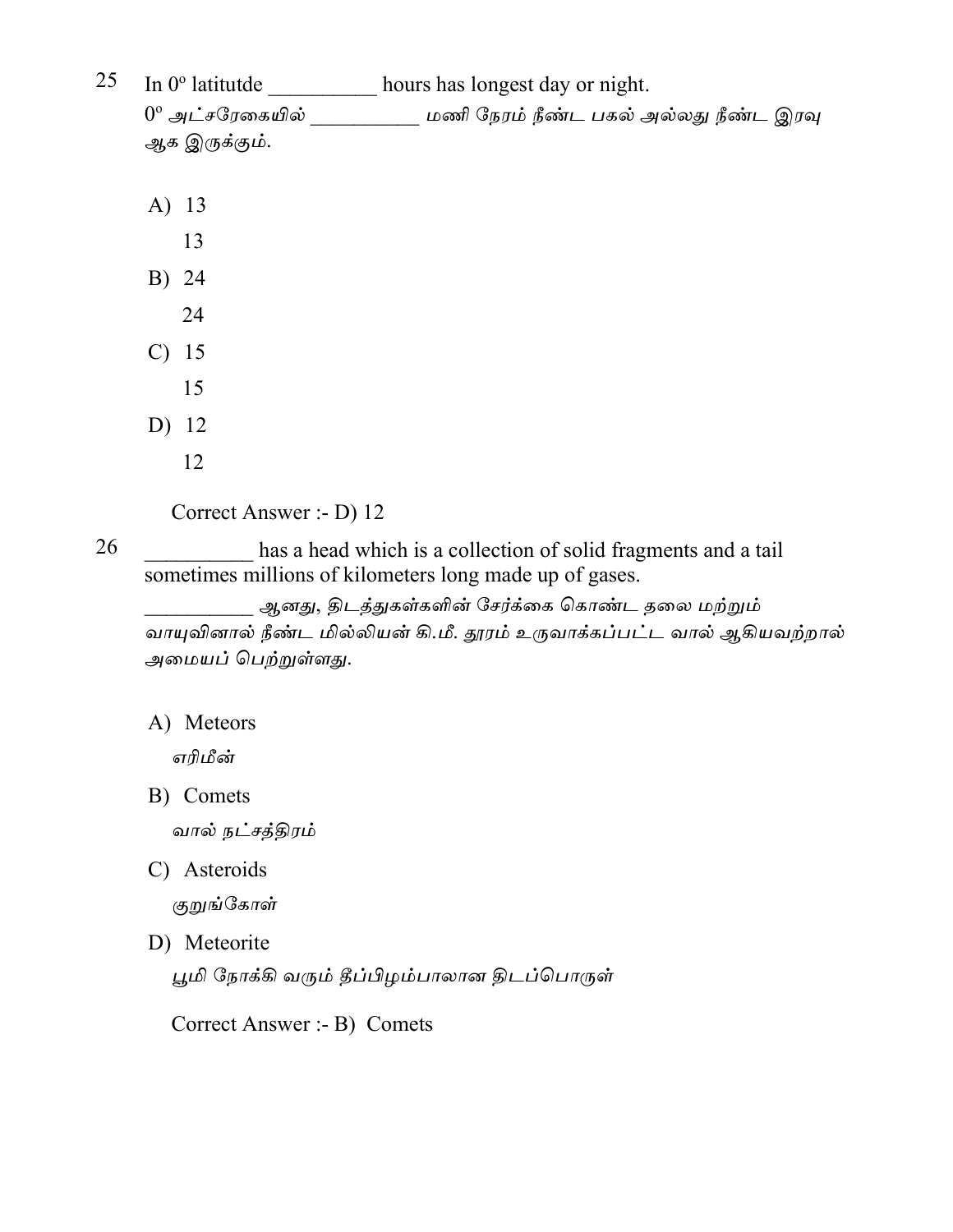- 27 Which of the following steel plants were established during the Second Five year plan period?
	- 1. Bhilai,
	- 2. Durgapur,
	- 3. Rourkela,
	- 4. Salem

இரண்டாவது ஐந்தாண்டு திட்டத்தின் பொழுது தொடங்கப்பட்ட இரும்பு எஃகு ஆலைகள் யாவை ?

- $1. \mathcal{L}$ லாய்
- 2. துர்காபூர்
- 3. ரூர்கேலா
- 4. சேலம்
- A) 1 and 4 correct
	- 1 மற்றும் 4 சரியானது
- B)  $1, 2, 4$  correct
	- $1, 2, 4$  சரியானவை
- C) 2, 3 and 4 correct
	- 2, 3 மற்றும் 4 சரியானவை
- D)  $1, 2, 3$  correct
	- $1, 2, 3$  சரியானவை

Correct Answer :-  $D$ ) 1, 2, 3 correct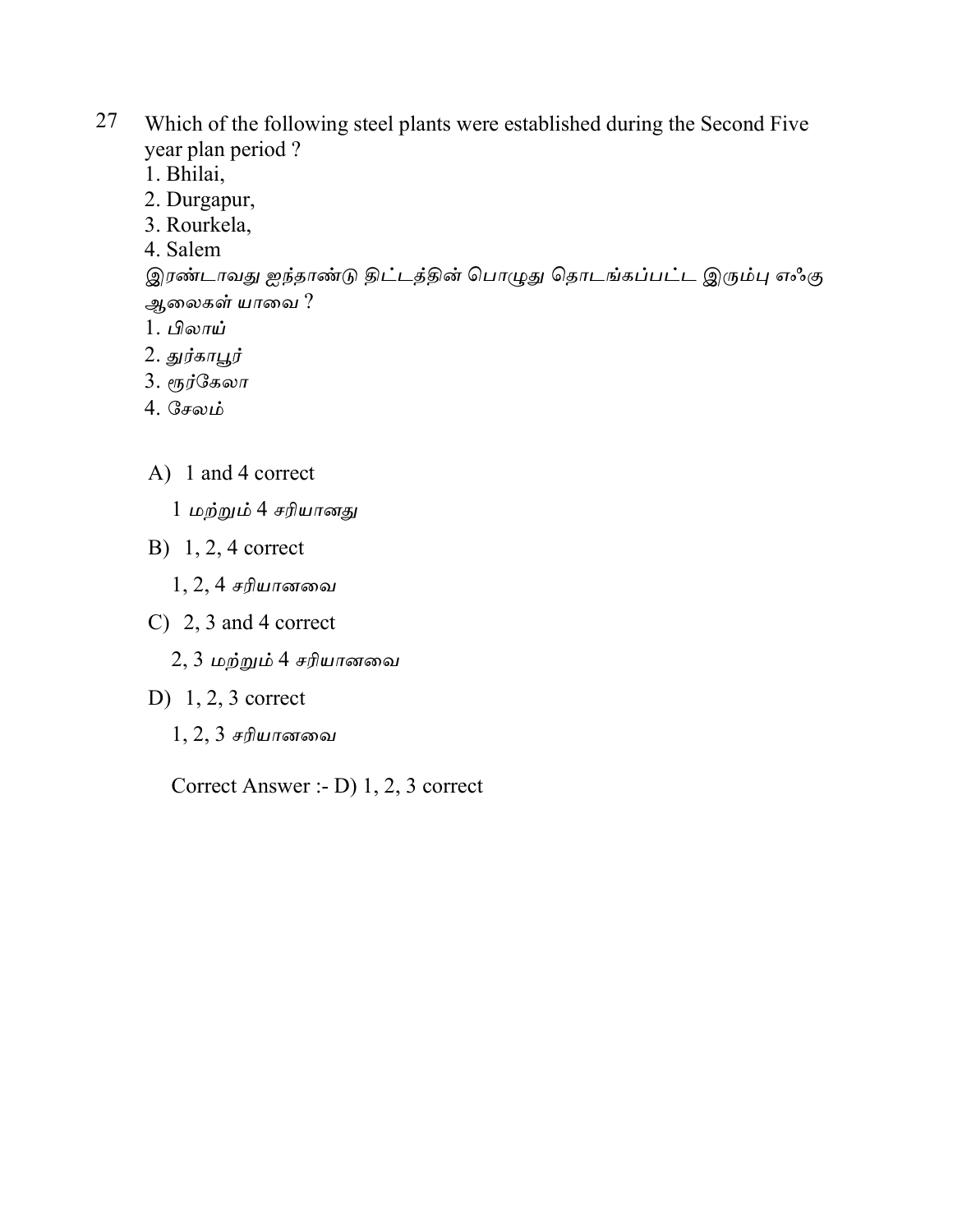| The growth target of the Eighth Five Year Plan was<br>எட்டாவது ஐந்தாண்டு திட்டத்தின் ஆண்டொன்றுக்கு வளர்ச்சி இலக்கின் சதவீதம் | per annum. |
|------------------------------------------------------------------------------------------------------------------------------|------------|
|                                                                                                                              |            |
|                                                                                                                              |            |
| A) $5.6\%$                                                                                                                   |            |
| 5.6%                                                                                                                         |            |
| B) $4.6\%$                                                                                                                   |            |
| 4.6%                                                                                                                         |            |
| C) $6.5\%$                                                                                                                   |            |
| 6.5%                                                                                                                         |            |
| D) $5.0\%$                                                                                                                   |            |
| $5.0\%$                                                                                                                      |            |

The National Rural Employment Guarantee Scheme (NREGS) was introduced 29  $\operatorname{in}$  \_\_\_\_\_\_\_\_\_\_\_\_.

தேசிய கிராமப்புற வேலைவாய்ப்பு உத்தரவாதத் திட்டம் (NREGS) அறிமுகப்படுத்தப்பட்டது \_\_\_\_\_\_\_\_.

A) February - 2006

பிப்ரவரி 2006

- B) February 2007 பிப்ரவரி 2007
- C) March 2006

மார்ச்சு  $2006$ 

D) March - 2007

மார்ச்சு 2007

Correct Answer :- A) February  $-2006$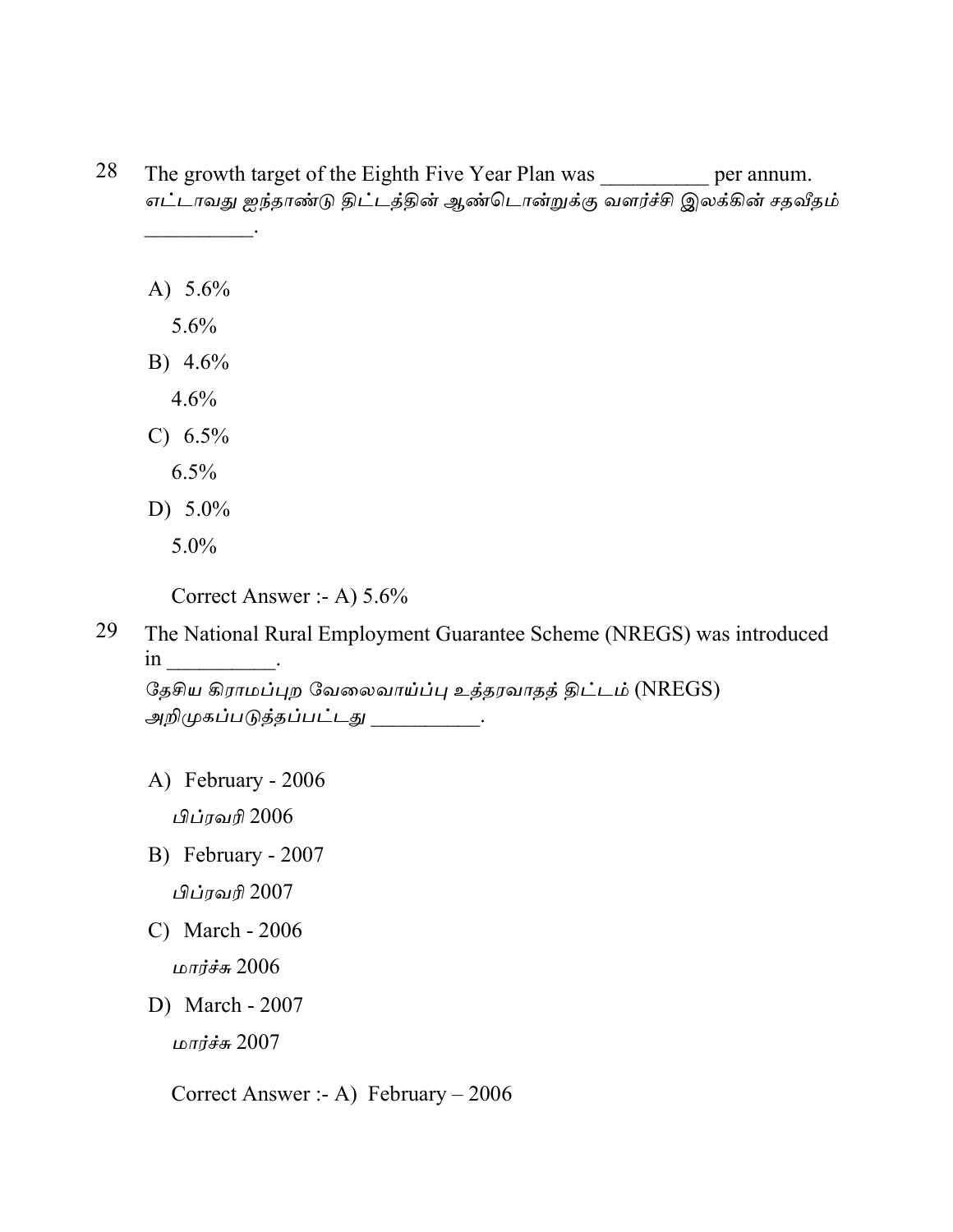- 30 The Indian Economic Development in Tertiary Sector on : இந்தியப் பொருளாதார வளர்ச்சியில் மூன்றாம் நிலைத்துறை:
	- A) Industrial Sector தொழில்துறை
	- B) Trade and Banking sector வாணிபம் மற்றும் வங்கித் துறை
	- C) Agricultural sector விவசாயத் துறை
	- D) Forestry sector காடு வாழ்க்கை துறை

Correct Answer :- B) Trade and Banking sector

- 31 Indian Five Year "Plan Holiday" was இந்தியாவில் ஐந்தாண்டு திட்டத்தின் விடுமுறை காலம் .
	- $1950 53$  $A)$ 
		- $1950 53$
	- $1959 63$  $B)$  $1959 - 63$
	- $\mathcal{C}$  $1964 - 65$ 
		- $1964 65$
	- $1966 69$  $D)$ 
		- $1966 69$

Correct Answer :- D)  $1966 - 69$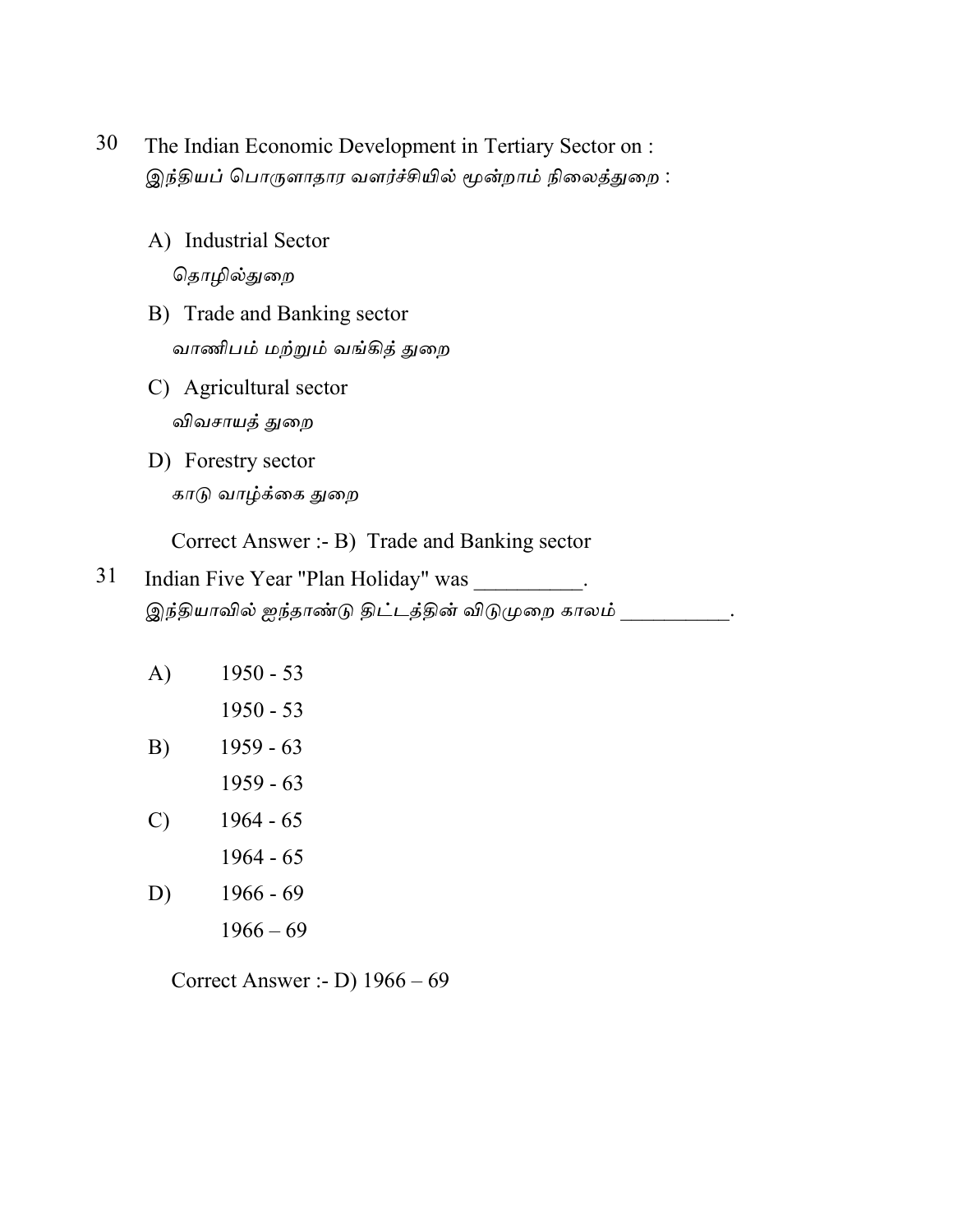32 Ninth Five Year Plan approved by National Development Council in India

.<br>இந்தியாவில் ஒன்பதாவது ஐந்தாண்டு திட்டத்தை தேசிய வளர்ச்சி குழுமம் அங்கீகரித்த ஆண்டு .

- A) March 1999 மார்ச்சு 1999
- B) April 1999 ஏப்ரல் 1999
- C) February 1999

பிப்ரவரி 1999

D) May - 1999

மே 1999

Correct Answer :- C) February  $-1999$ 

- 33 The Fifth Five Year Plan was terminated in India at the end of \_\_\_\_\_\_\_\_\_. இந்தியாவில் ஐந்தாவது ஐந்தாண்டு திட்டம் முடிவு செய்யப்பட்ட ஆண்டு
	- A) March 1978

மார்ச்சு - 1978

- B) March 1979 மார்ச்சு - 1979
- C) March 1976 மார்ச்சு - 1976
- D) March 1977 மார்ச்சு  $-1977$

Correct Answer :- A) March  $-1978$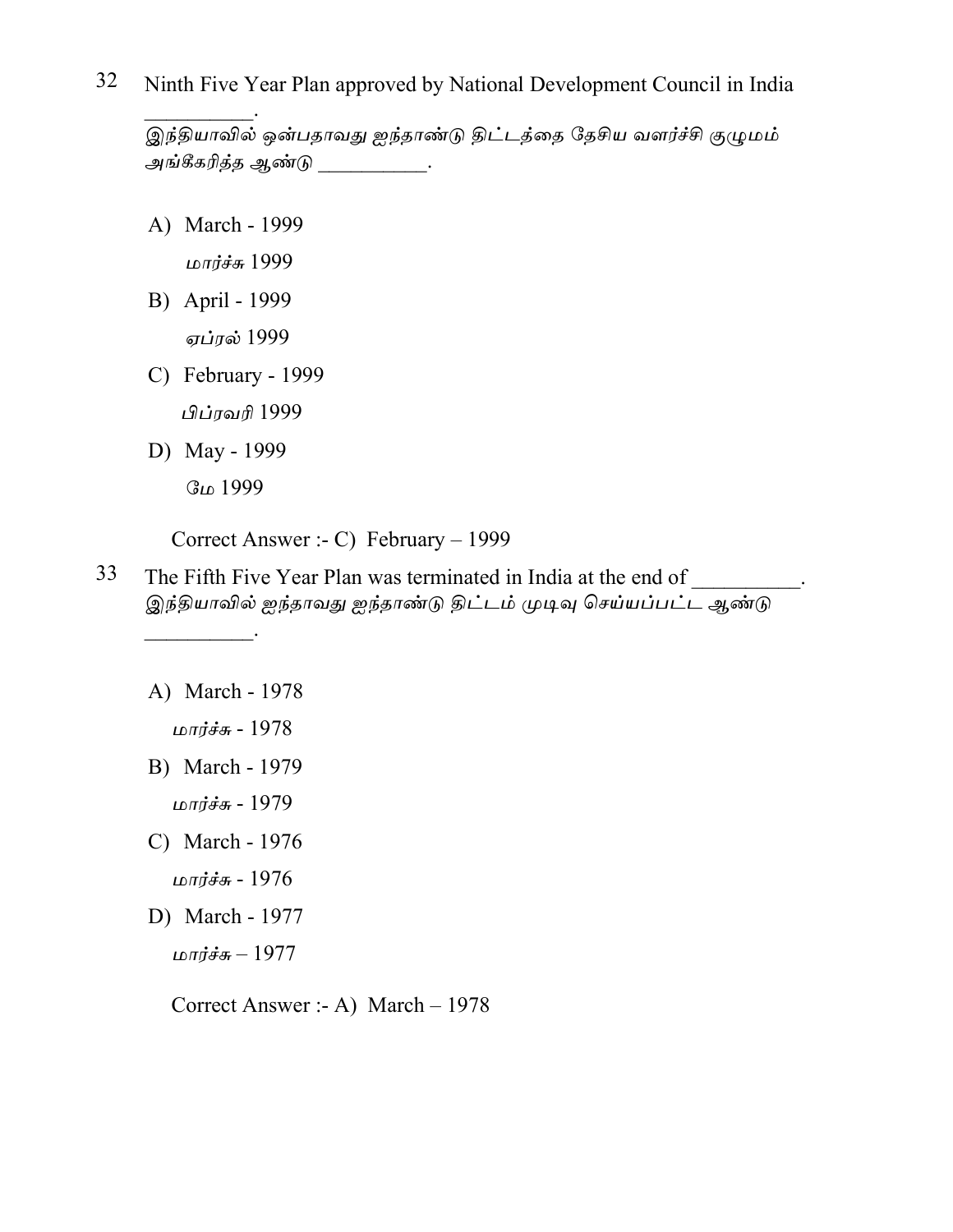- 34 The National Planning Commission was set up in India in the year : தேசிய திட்ட குழுவானது இந்தியாவில் அமைக்கப்பட்ட ஆண்டு:
	- A) 1949
		- 1949
	- B) 1950
		- 1950
	- $C)$  1951
		- 1951
	- D) 1952
		- 1952

Correct Answer :- B) 1950

35 The Swarna Jayanti Shahari Rozgar Yojana (SJSRY) was introduced in ஸ்வர்ண ஜெயந்தி சஹாரி ரோஸ்கர் யோஜனா அறிமுகப்படுத்தப்பட்டது

A) March - 2008

மார்ச்சு  $-2008$ 

- B) April 2009
- ஏப்ரல் 2009
- C) May  $2010$ 
	- $G_{LD} 2010$
- D) June  $2011$

ஜுன் $-2011$ 

Correct Answer :- B) April  $-2009$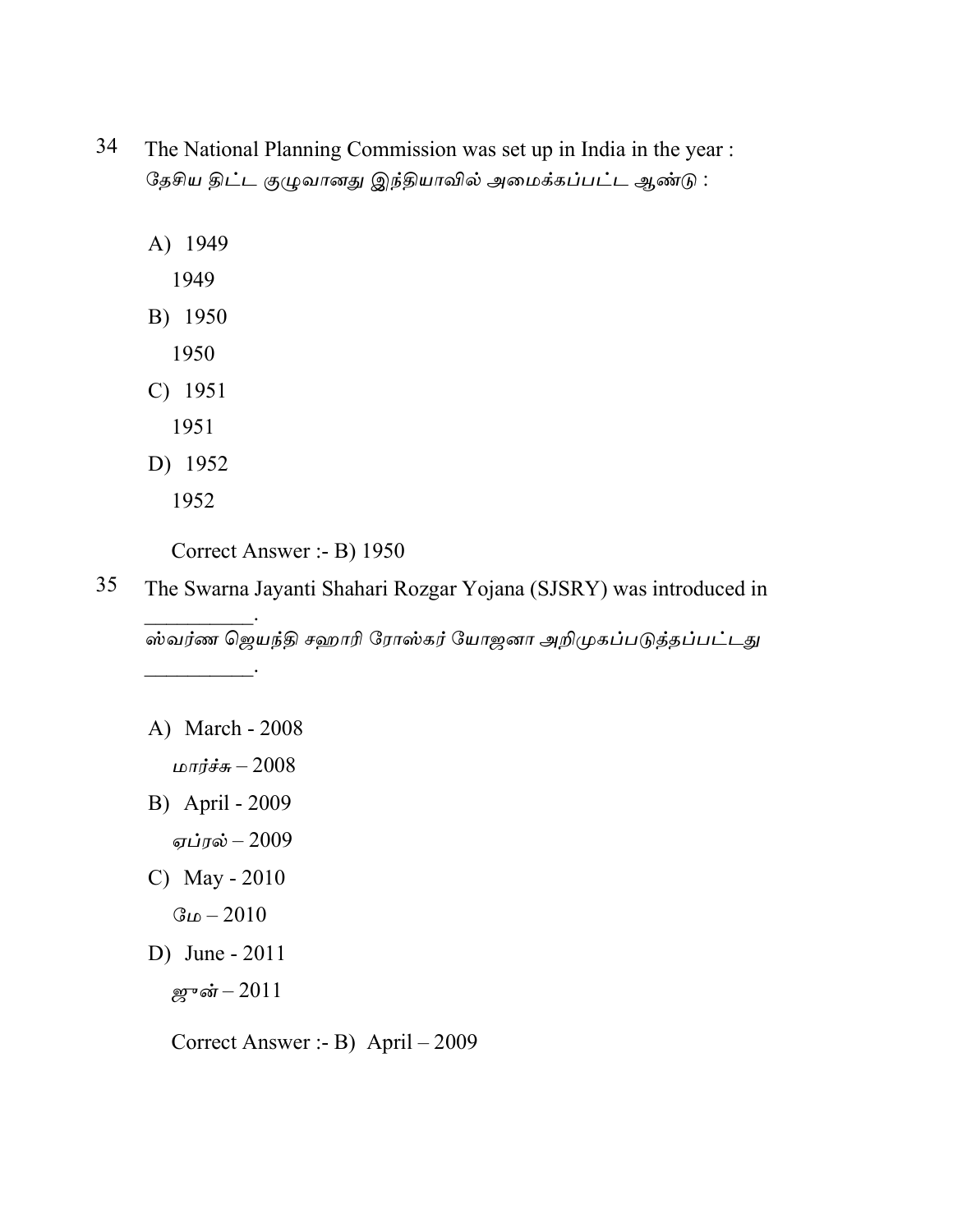- 36 The steps taken by Government to remove Urban Poverty in India is
	- 1. Nehru Rozgar Yajna
	- 2. Prime Minister Rozgar Yajna
	- 3. National Social Assistance Programme
	- 4. Minimum needs programme

இந்தியாவில் நகர்ப்புற வறுமையை அகற்ற அரசு எடுத்த நடவடிக்கைகள்

- 1. நேரு ரோஸ்கர் யோஜனா
- 2. பிரதம மந்திரி ரோஸ்கர் யோஜனா
- 3. தேசிய சமூகம் உதவித் திட்டம்
- 4. குறைந்தபட்ச தேவை திட்டம்
- A)  $1, 2$  and 3 correct
	- 1, 2 மற்றும் 3 சரியானவை
- B)  $2, 3$  and 4 correct
	- 2, 3 மற்றும் 4 சரியானவை
- C)  $3, 4$  and 1 correct
	- 3, 4 மற்றும் 1 சரியானவை
- D) 4, 1 and 2 correct
	- 4, 1 மற்றும் 2 சரியானவை

Correct Answer :- A) 1, 2 and 3 correct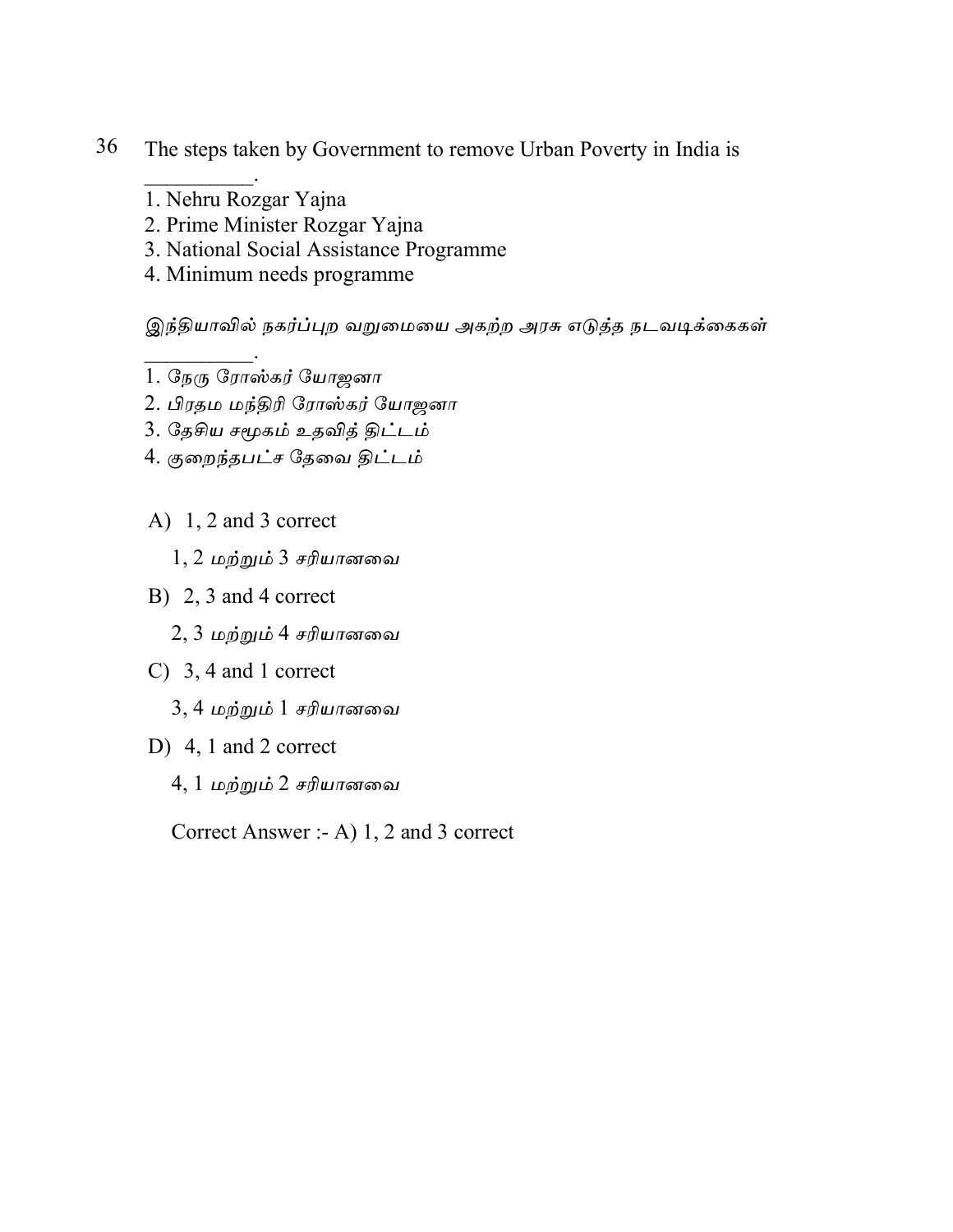- 37 What is the greatest contribution of Ramakrishna Mission under Swami Vivekananda? சுவாமி விவேகானந்தரின் தலைமையில் ராமகிருஷ்ண மிஷனுடைய முக்கிய பங்களிப்பு என்ன ?
	- A) Religious Philosophy சமய சித்தாந்தம்
	- B) Vedanta Philosophy வேதாந்த சித்தாந்தம்
	- C) Concept of Ahimsa அகிம்சை கொள்கை
	- D) Concept of Swedeshi சுதேசிய கொள்கை

Correct Answer :- B) Vedanta Philosophy

- 38 The executive power of the State is vested in the : மாநில அரசின் நிருவாகத்துறை அதிகாரம் இருக்குமிடம் :
	- A) Governor

ஆளுநர்

- B) Chief Minister முதலமைச்சர்
- C) Legislative Assembly மாநில சட்டமன்றம்
- D) Cabinet அமைச்சரவை

Correct Answer :- A) Governor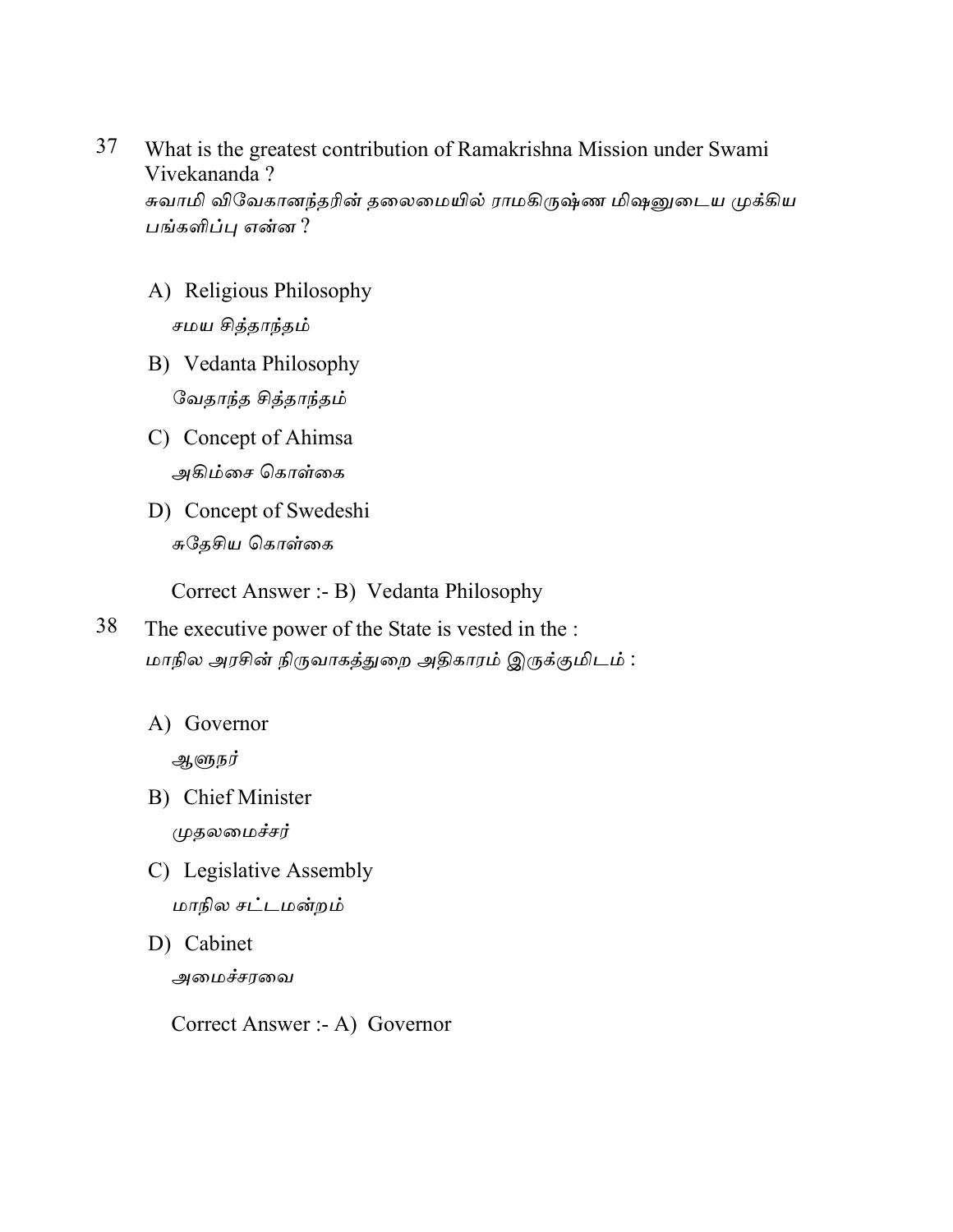39 The Fundamental duties of the citizens enumerated in the Article of the Constitution:

அரசியலமைப்பில் மக்களுக்கான அடிப்படை கடமைகள் எந்த ஷரத்தில் வழங்கப்பட்டுள்ளன ?

- A)  $51A$ 
	- 51 A
- B) 51 B
	- 51 B
- $C)$  51 E
	- 51 E
- D)  $51F$ 
	- 51 F

Correct Answer :- A) 51 A

- 40 Who was the Governor General of India at the time of 1857 revolt? 1857 –ஆம் ஆண்டு புரட்சி காலத்தில் இந்திய கவர்னர் ஜெனரலாக பதவியிலிருந்தவர் யார் ?
	- A) Lord Dalhousie

டல்ஹௌசி பிரபு

- B) Lord Canning கானிங் பிரபு
- C) Lord Ripon ரிப்பன் பிரபு
- D) Lord Curzon கர்சன் பிரபு

Correct Answer :- B) Lord Canning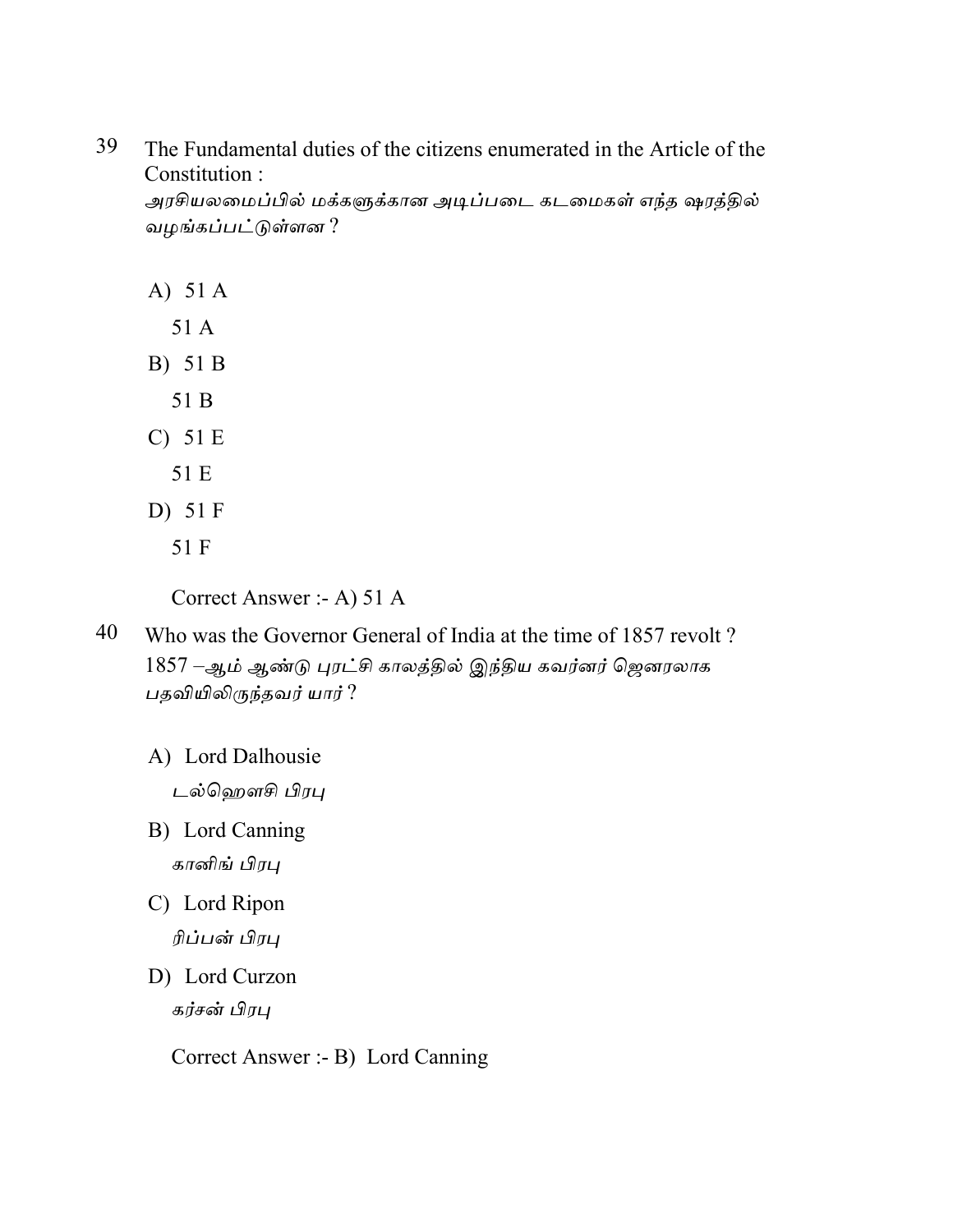- 41 Who is the guardian of Fundamental Rights in India ? இந்தியாவில் அடிப்படை உரிமைகளின் பாதுகாவலன் என அழைக்கப்படுபவர் யார் $?$ 
	- A) Constitution

அரசியலமைப்பு

- B) The President குடியரசுத் தலைவர்
- C) The Prime Minister பிரதம மந்திரி
- D) Supreme Court உச்ச நீதிமன்றம்

Correct Answer :- D) Supreme Court

- 42 The Portuguese travellor Vasco da Gama reached the Port of Calicut on : கள்ளிக்கோட்டை துறைமுகத்தில் வாஸ்கோடா காமா வந்திறங்கிய ஆண்டு :
	- A) 1497
		- 1497
	- B) 1498

1498

- C) 1499
	- 1499
- D) 1500

1500

Correct Answer :- B) 1498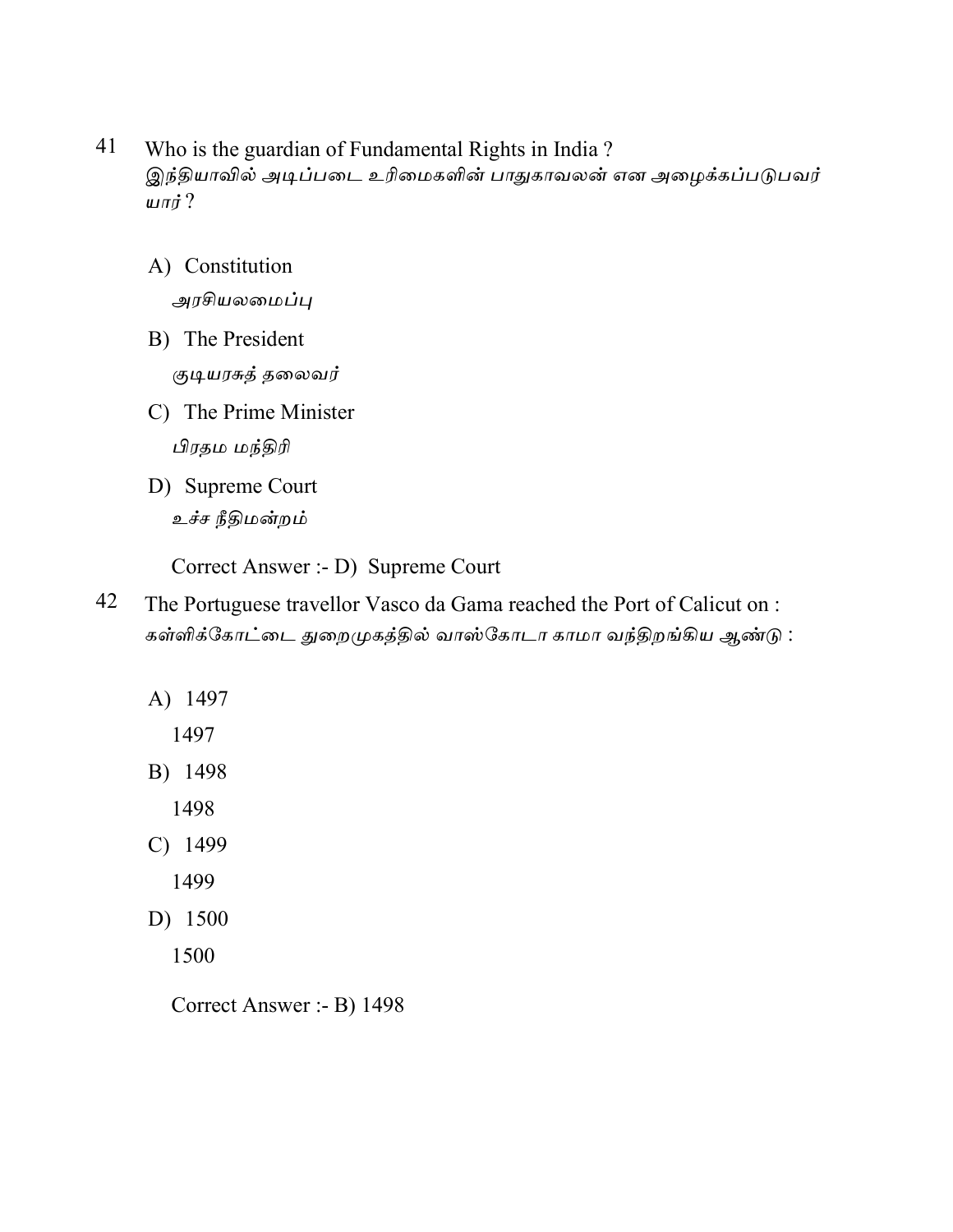- 43 Krishna Deva Raya belonged to this dynasty: கிருஷ்ண தேவராயர் இந்த வம்சத்தை சார்ந்தவர்:
	- A) Sangama

சங்கம

B) Saluva

சலுவா

C) Thuluva

துலூவா

D) Araveedu

ஆரவீடு

Correct Answer :- C) Thuluva

44 Under which Article of the Indian Constitution is the financial emergency in India proclaimed? இந்திய அரசியலமைப்பில் எந்த ஷரத்தின் அடிப்படையில் பொருளாதார அவசரநிலை பிரகடனப்படுத்தப்படுகிறது ?

A) Article 356

ஷரத்து 356

B) Article 358

ஷரத்து 358

C) Article 359

ஷரத்து 359

D) Article 360

ஷரத்து 360

Correct Answer :- D) Article 360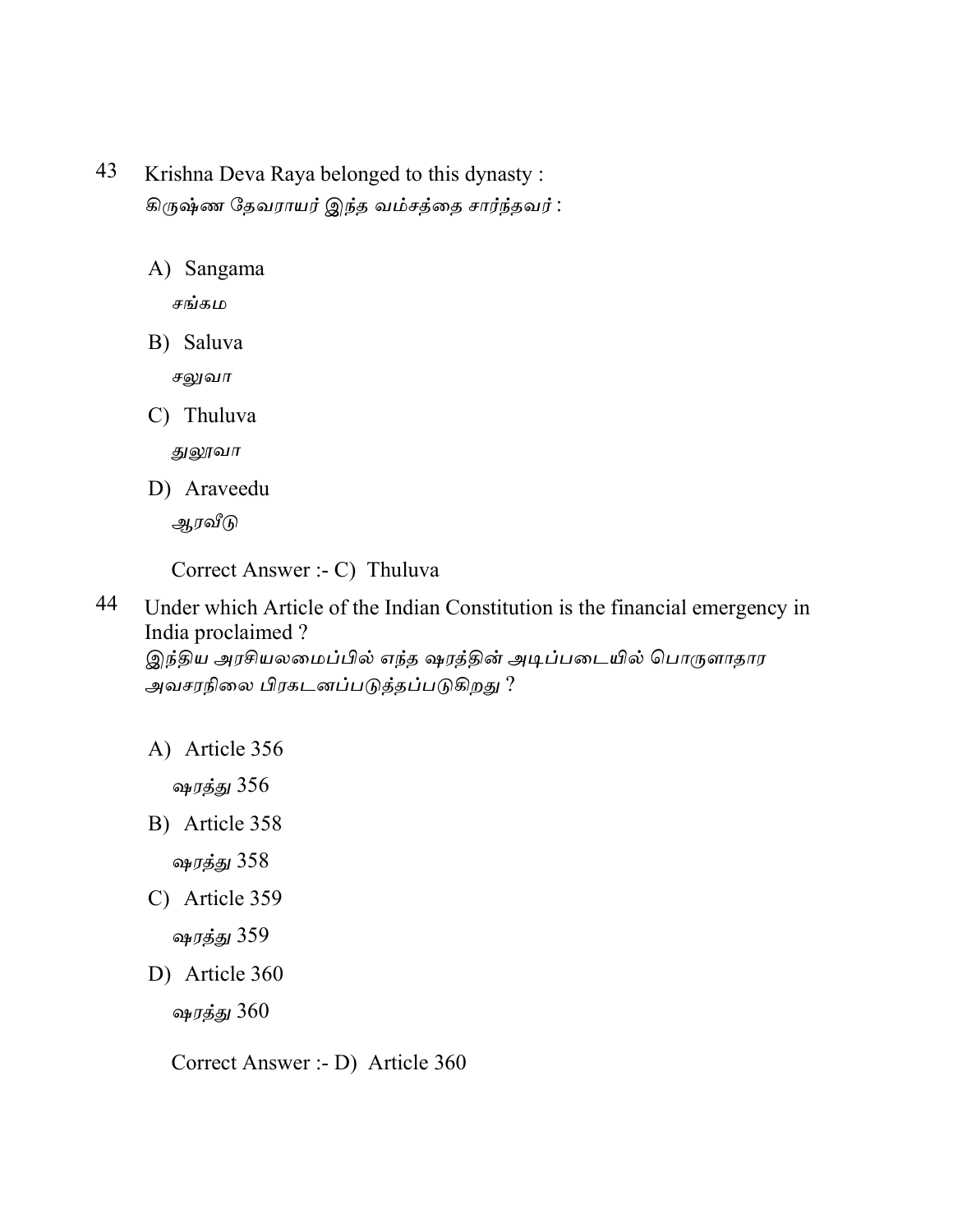- 45 Who is called as 'the Master of the Seven notes of Music'? இசையில் "ஏழு சுரங்களின் மேதை" என்று அழைக்கப்பட்டவர் :
	- A) Pandiya Nedunchezhiyan பாண்டிய நெடுஞ்செழியன்
	- B) Cheran Senguttuvan சேரன் செங்குட்டுவன்
	- C) Karikalan கரிகாலன்
	- D) Mahendiran I முதலாம் மகேந்திரன்

Correct Answer :- C) Karikalan

- 46 The Federal Constitution of India has adopted the Constitution of the : இந்திய கூட்டாட்சி அரசியலமைப்பு இவ்வகை அரசாங்க முறையை ஏற்றுள்ளது :
	- A) Union Government மத்திய அரசாங்கம்
	- **B**) State Government மாநில அரசாங்கம்
	- C) Union and State Government மத்திய மற்றும் மாநில அரசாங்கங்கள்
	- D) Local Self Government தல சுய அரசாங்கங்கள்

Correct Answer :- C) Union and State Government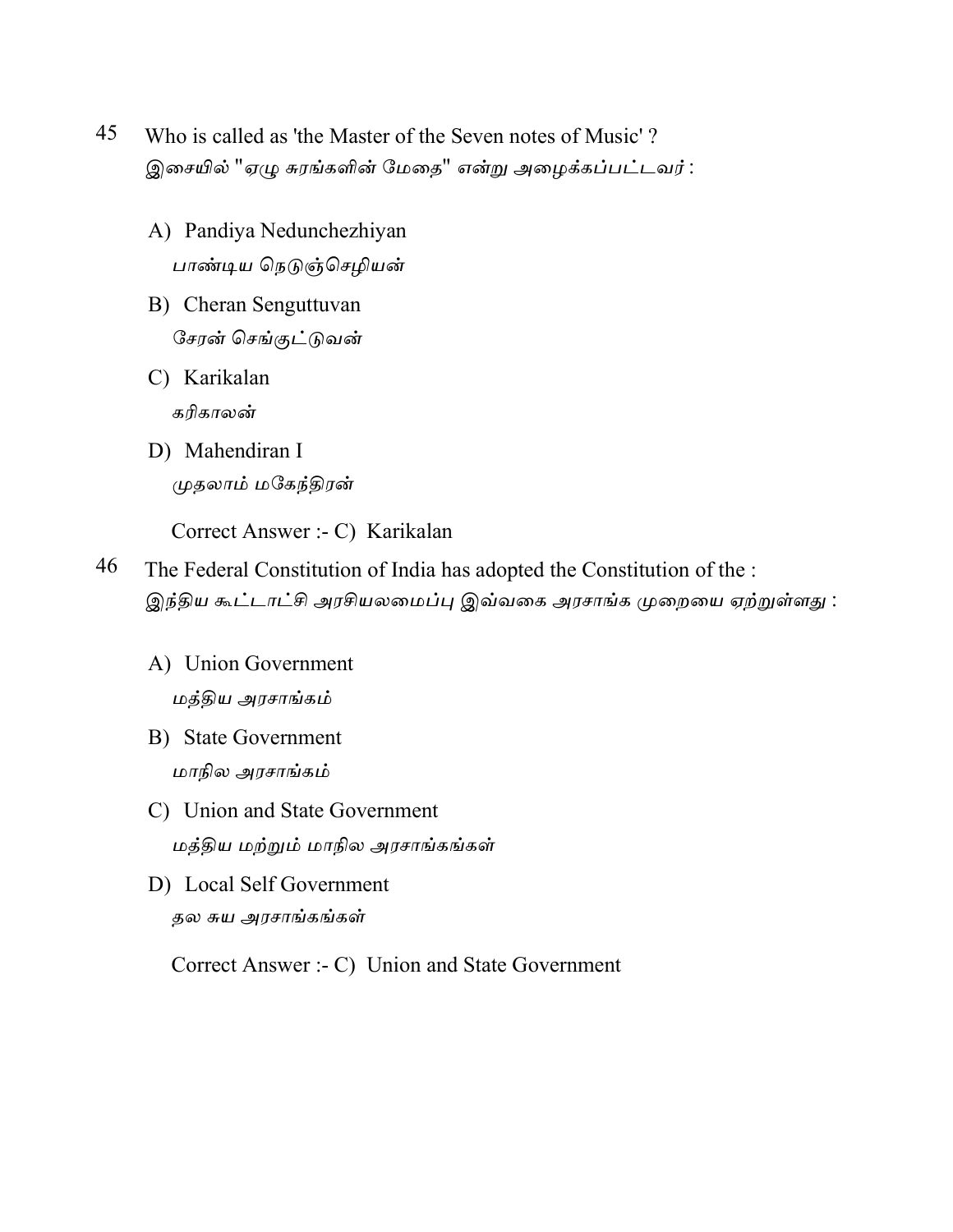47 The main source of the Indian Constitution from which the Constitution has been taken. இந்திய அரசியலமைப்பிற்கான பிரதான ஆதாரங்கள் எந்த சட்டத்திலிருந்து

எடுக்கப்பட்டது ?

A) Act of 1909

 $1909 - \dot{\mathbf{\omega}}$  ஆண்டுச் சட்டம்

- B) Act of 1919
	- $1919 \dot{\mathbf{\omega}}$  ஆண்டுச் சட்டம்
- C) Act of  $1935$ 
	- 1935 –ம் ஆண்டுச் சட்டம்
- D) Act of  $1947$

 $1947 - \dot{\mathbf{\omega}}$  ஆண்டுச் சட்டம்

Correct Answer :- C) Act of 1935

- 48 Which is the First Settlement of the Portuguese in India? இந்தியாவில் போர்த்துக்கீசியர்களின் முதல் குடியேற்றம் அமைந்த இடம் :
	- A) Calicut

கள்ளிக்கோட்டை

- B) Cochin கொச்சி
- C) Tranquabar தரங்கம்பாடி
- D) Nagapattinam நாகப்பட்டினம்

Correct Answer :- B) Cochin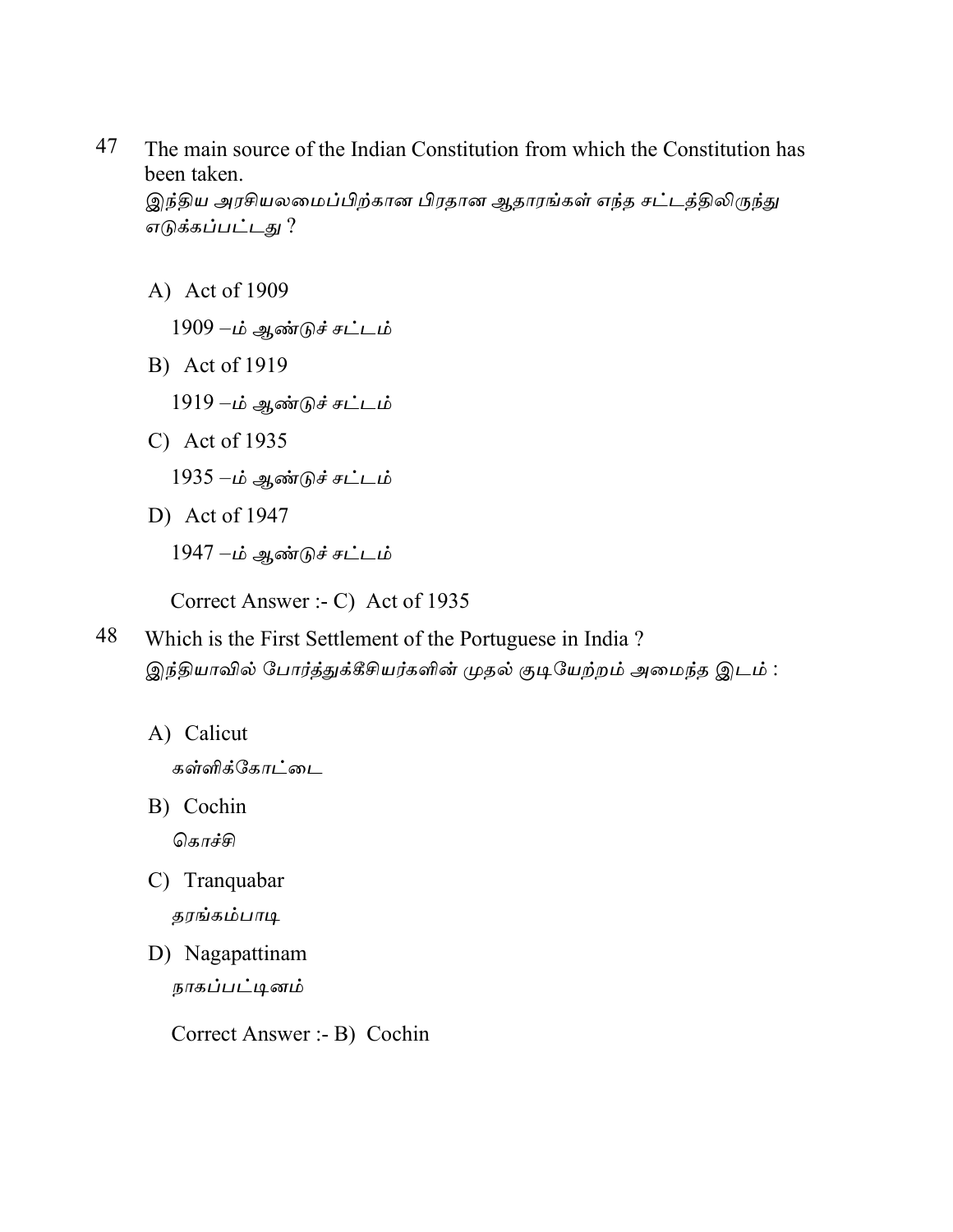- 49 Who organised green turbaned peasants agitation in 1972? 1972 –இல் பச்சை தலைபாகை கொண்ட விவசாயிகளின் போராட்டத்தை நடத்தியவர் யார்?
	- A) E.V.R. Periyar

ஈ.வெ.ரா. பெரியார்

- B) Narayanaswami நாராயணசாமி
- C) Nallakannu நல்லகண்ணு
- D) K. Kamaraj

கே. காமராஜ்

Correct Answer :- B) Narayanaswami

- 50 Who was the First Nayak Ruler of Madurai? மதுரையின் நாயக்கர் வம்சத்தின் முதன் ஆட்சியாளர் யார் ?
	- A) Krishnappa Nayak கிருஷ்ணப்ப நாயக்கர்
	- B) Visvanatha Nayak விஸ்வநாத நாயக்கர்
	- C) Tirumalai Nayak திருமலை நாயக்கர்
	- D) Chokkanatha Nayak சொக்கநாத நாயக்கர்

Correct Answer :- B) Visvanatha Nayak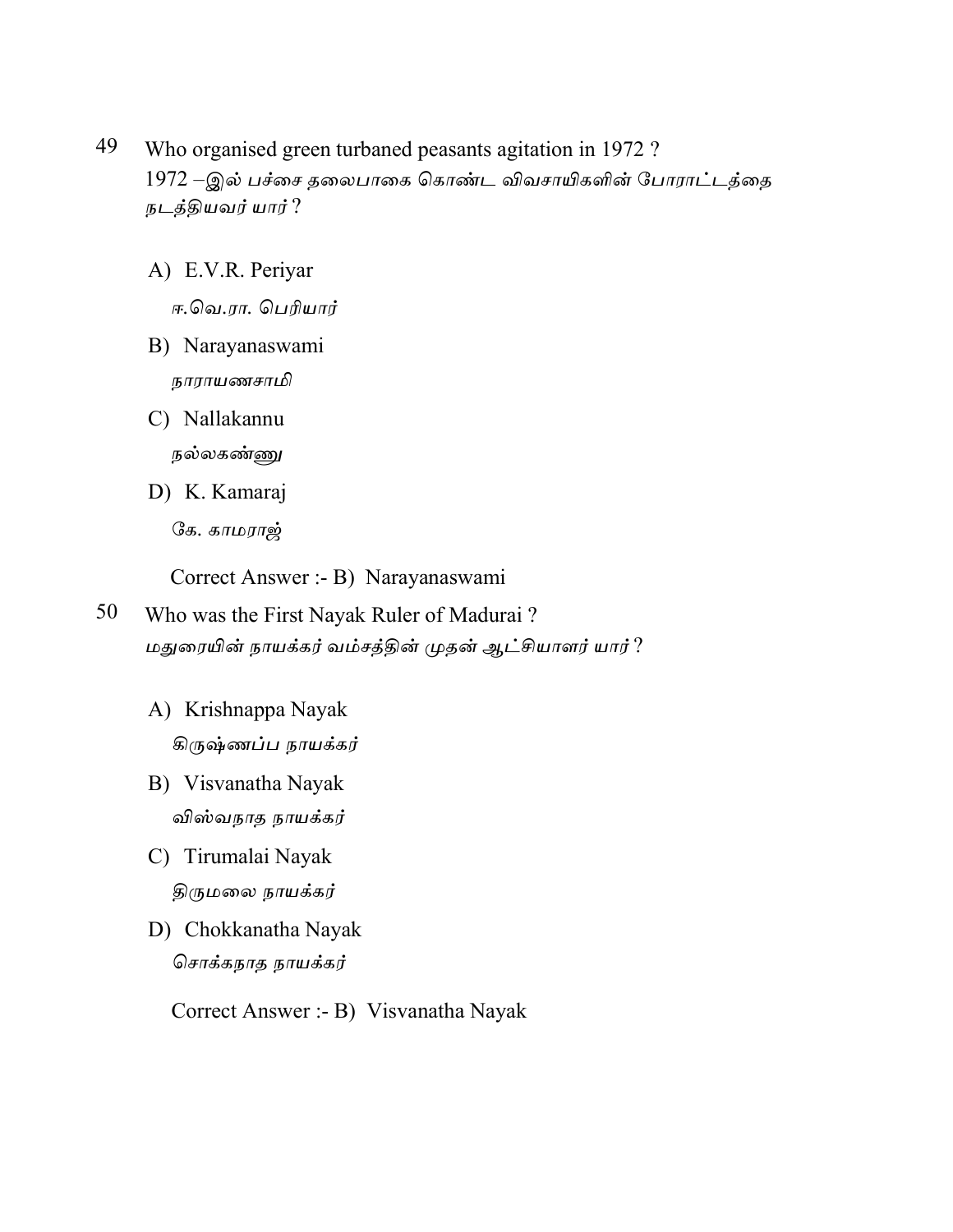- 51 Annie Besant established the Home Rule League at: அன்னிபெஷன்ட் அம்மையார் தன்னாட்சி இயக்கத்தை எங்கு நிறுவினார்?
	- A) Bombay

பம்பாய்

B) Calcutta

கல்கத்தா

C) Madras சென்னை

D) Lucknow லக்னோ

Correct Answer :- C) Madras

- 52 Who is called as the 'Prince of the Travellers' in the middle age ? மத்திய காலத்தில் 'பயணிகளின் இளவரசன்' என அழைக்கப்பட்டவர் :
	- A) Vasco da Gama வாஸ்கோட காமா
	- B) Columbus கொலம்பஸ்
	- C) Marco Polo மார்கோ போலோ
	- D) Pliney பிளினி

Correct Answer :- C) Marco Polo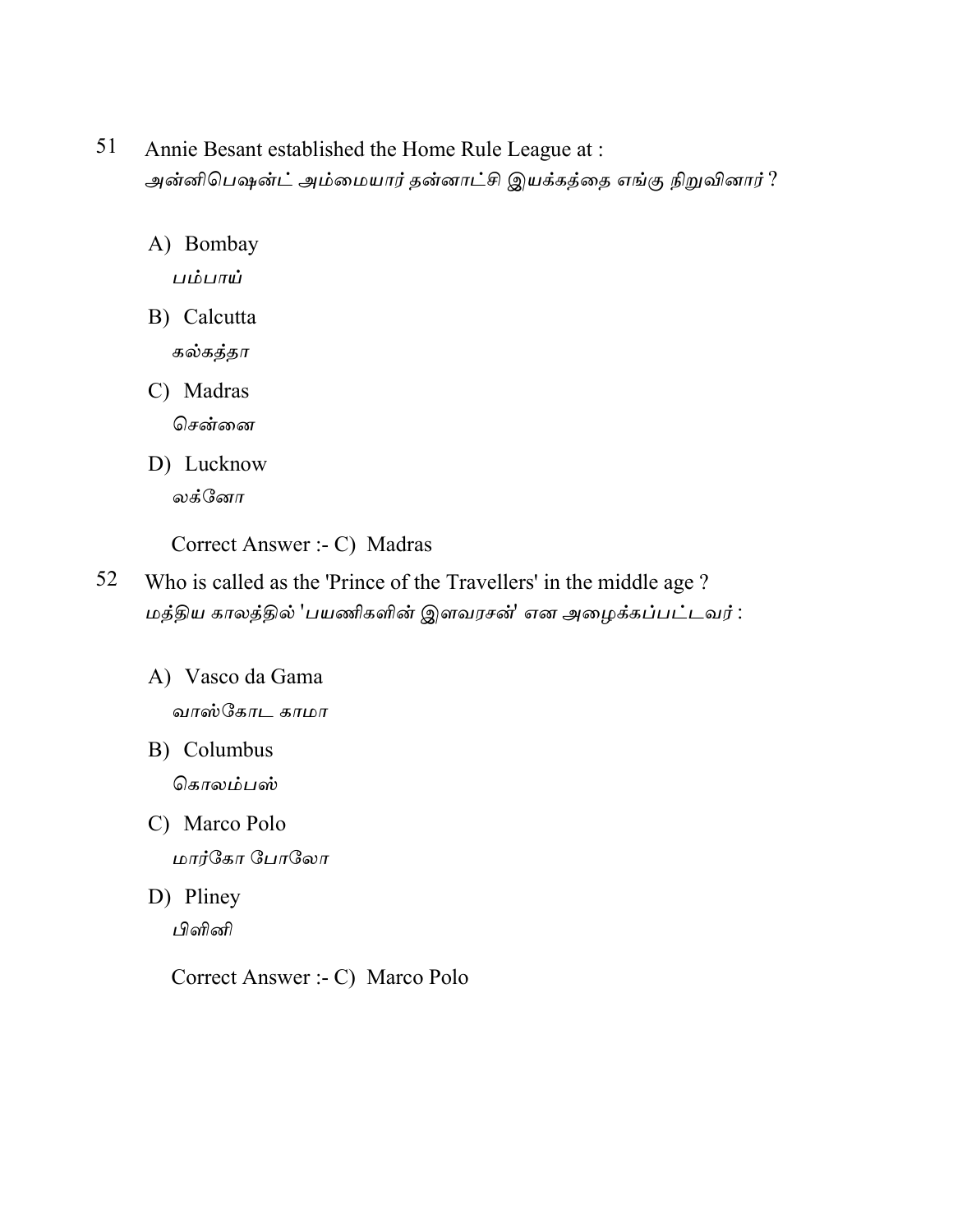- 53 In which Tamil literature, the word 'Sangam' is used? சங்கம் என்ற வார்த்தை பயன்படுத்தப்பட்ட தமிழ் இலக்கிய நூல் :
	- A) Agathiyam அகத்தியம்
	- B) Tholgappiyam தொல்காப்பியம்
	- C) Thirukural திருக்குற**ள்**
	- D) Iraiyanar Ahapporul Urai இறையனார் அகப்பொருள் உரை

Correct Answer :- D) Iraiyanar Ahapporul Urai

- 54 In which year the University of Madras was established : சென்னை பல்கலைக் கழகம் எந்த ஆண்டு தோற்றுவிக்கப்ட்டது?
	- A) 1854
		- 1854
	- B) 1855
		- 1855
	- C) 1856
		- 1856
	- D) 1857
		- 1857

Correct Answer :- D) 1857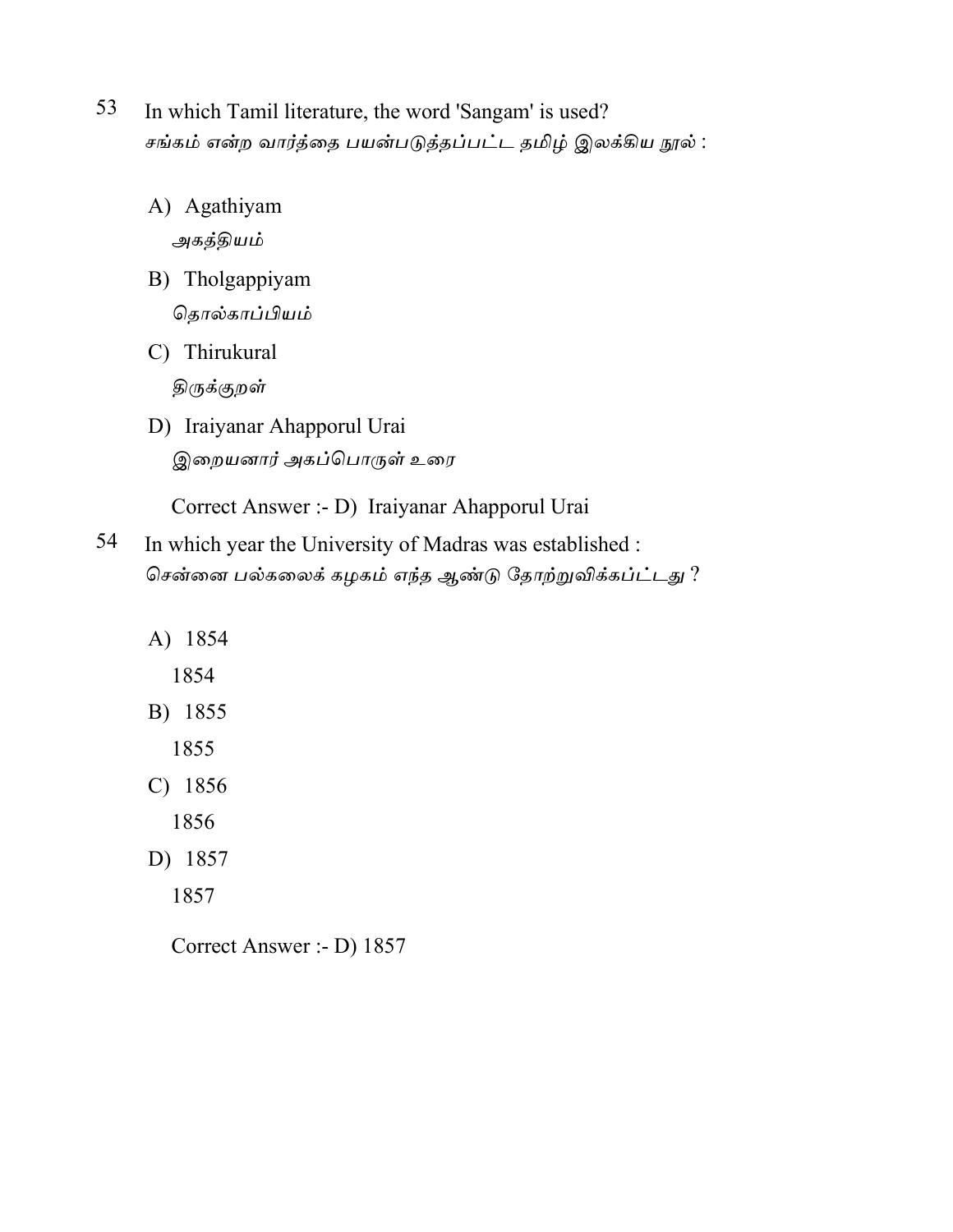- 55 Which Carnatic War was ended by the Treaty of Paris? பாரீஸ் ஒப்பந்தத்தின் படி எந்த கர்நாடகப் போர் முடிவுக்கு வந்தது ?
	- A) First Carnatic War முதலாம் கர்நாடகப் போர்
	- B) Second Carnatic War இரண்டாம் கர்நாடகப் போர்
	- C) Third Carnatic War மூன்றாம் கர்நாடகப் போர்
	- D) Fourth Carnatic War நான்காம் கர்நாடகப் போர்

Correct Answer :- C) Third Carnatic War

- 56 Who founded the 'Atmiya Sabha'? 'ஆத்மிய சபையை', நிறுவியவர் யார்?
	- A) Raja Ram Mohan Roy ராஜா ராம் மோகன் ராய்
	- B) Keshav Chander Sen கேசவ சந்திர சென்
	- C) Devendranath Tagore தேவேந்திரநாத் தாகூர்
	- D) Swami Vivekanand சுவாமி விவேகானந்தர்

Correct Answer :- A) Raja Ram Mohan Roy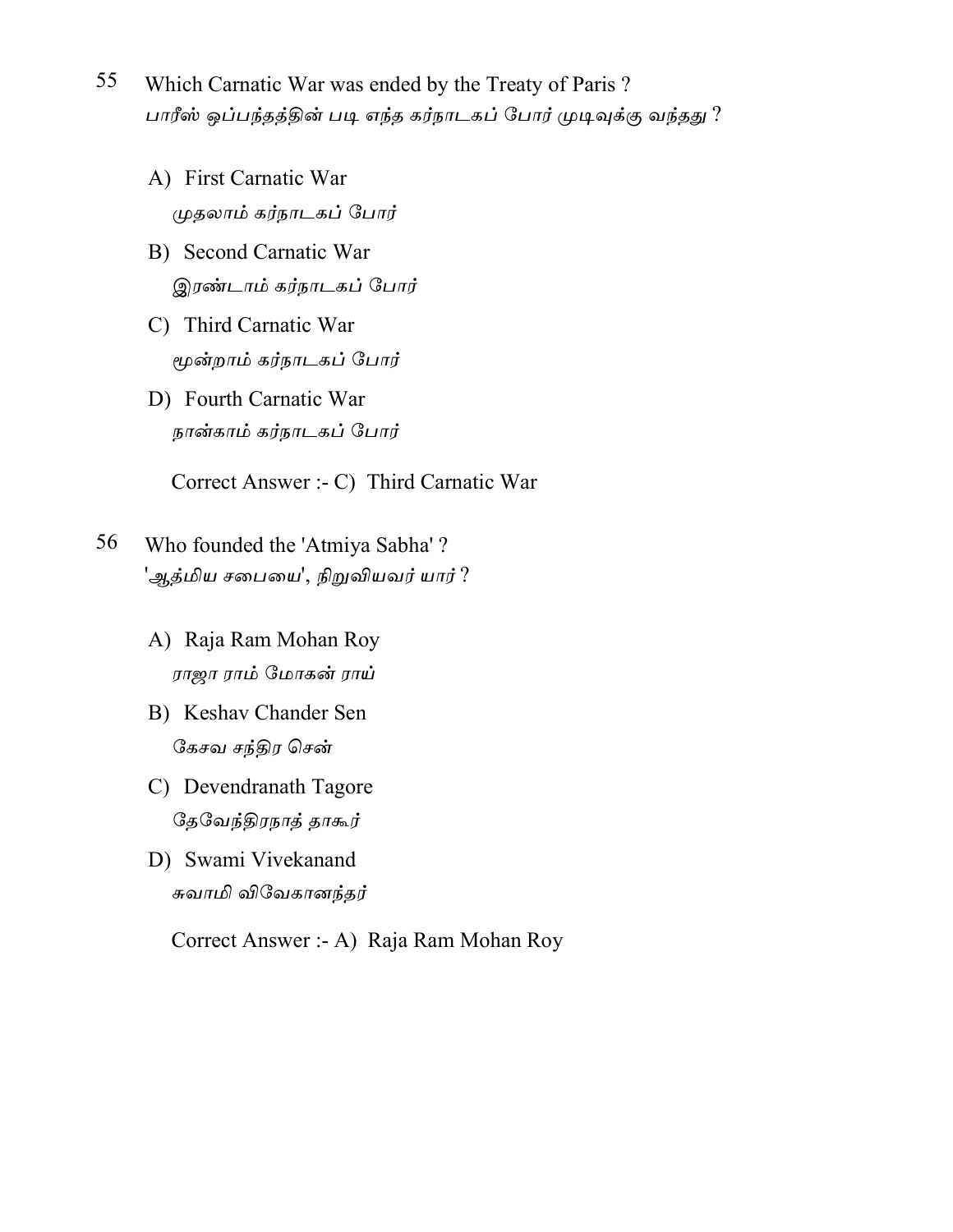

கீழ்க்கண்ட படத்தின் பரப்பளவை காண்க :



A)  $48 \text{ cm}^2$ 

48 cm<sup>2</sup>

- B)  $49 \text{ cm}^2$ 
	- 49 cm<sup>2</sup>
- C)  $52 \text{ cm}^2$

52 cm<sup>2</sup>

D)  $47 \text{ cm}^2$ 

47 cm<sup>2</sup>

Correct Answer :- \*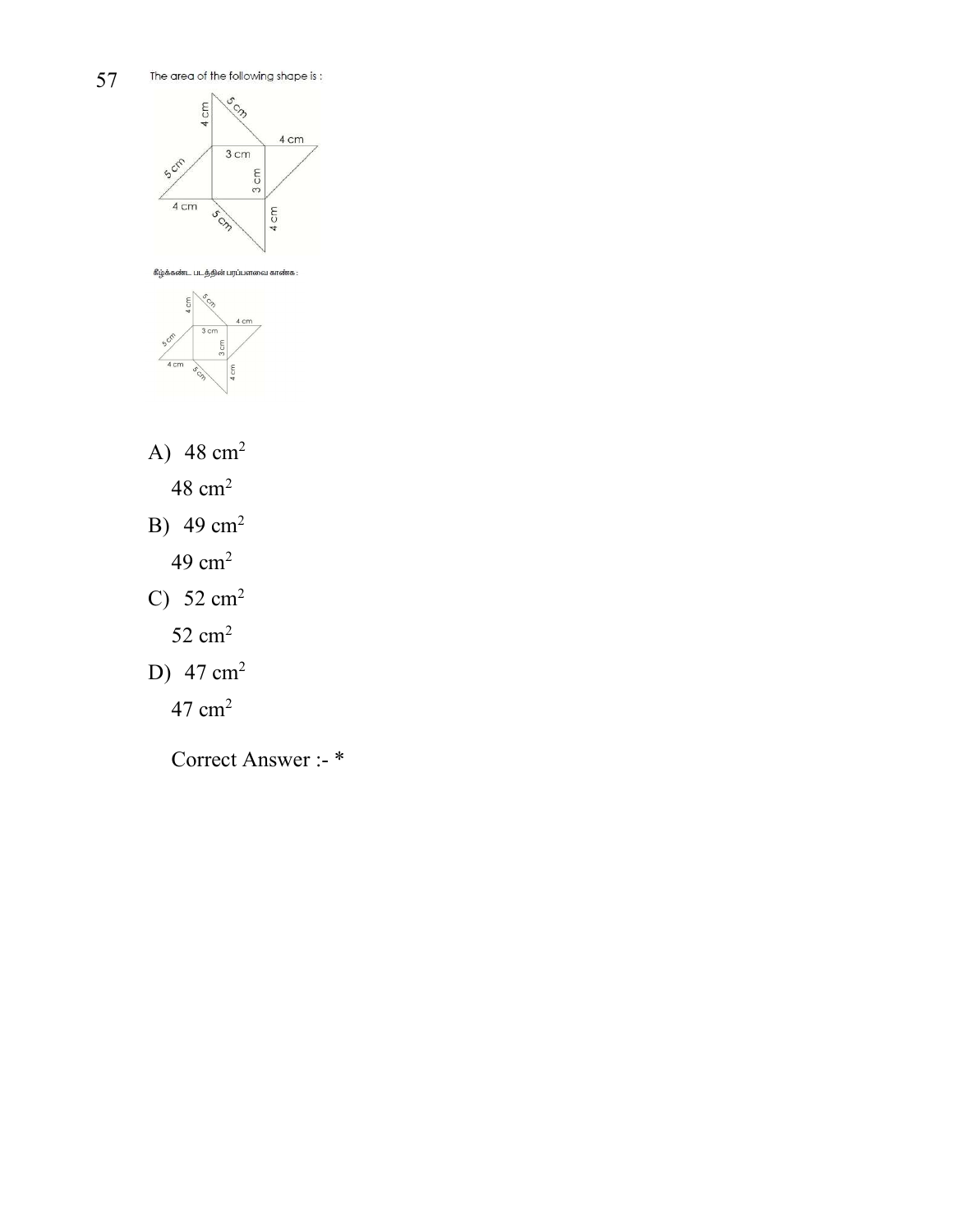58 Find the HCF of 51, 85.  $51, 85$  எண்களுக்குப் மீ.பெ.கா. காண்க : A) 9 9 B) 12 12 C) 17 17 D) 13 13 Correct Answer :- C) 17

59 5 boys or 3 girls can do a science project in 40 days. How long it will take for 15 boys and 6 girls to do the same project ?

5 ஆண் அல்லது 3 பெண்கள் சேர்ந்து அறிவியல் திட்டநகலை 40 நாட்களில் செய்தனர். அதே அறிவியல் திட்டநகலை 15 ஆண்கள் மற்றும் 6 பெண்கள் செய்தால் எப்பொழுது முடிப்பர்:

A) 6 days

 $6$  நாட்கள்

B) 4 days

 $4 \overline{B}$ ரட்கள்

C) 8 days

8 நாட்கள்

D) 12 days

 $12$  நாட்கள்

Correct Answer :- C) 8 days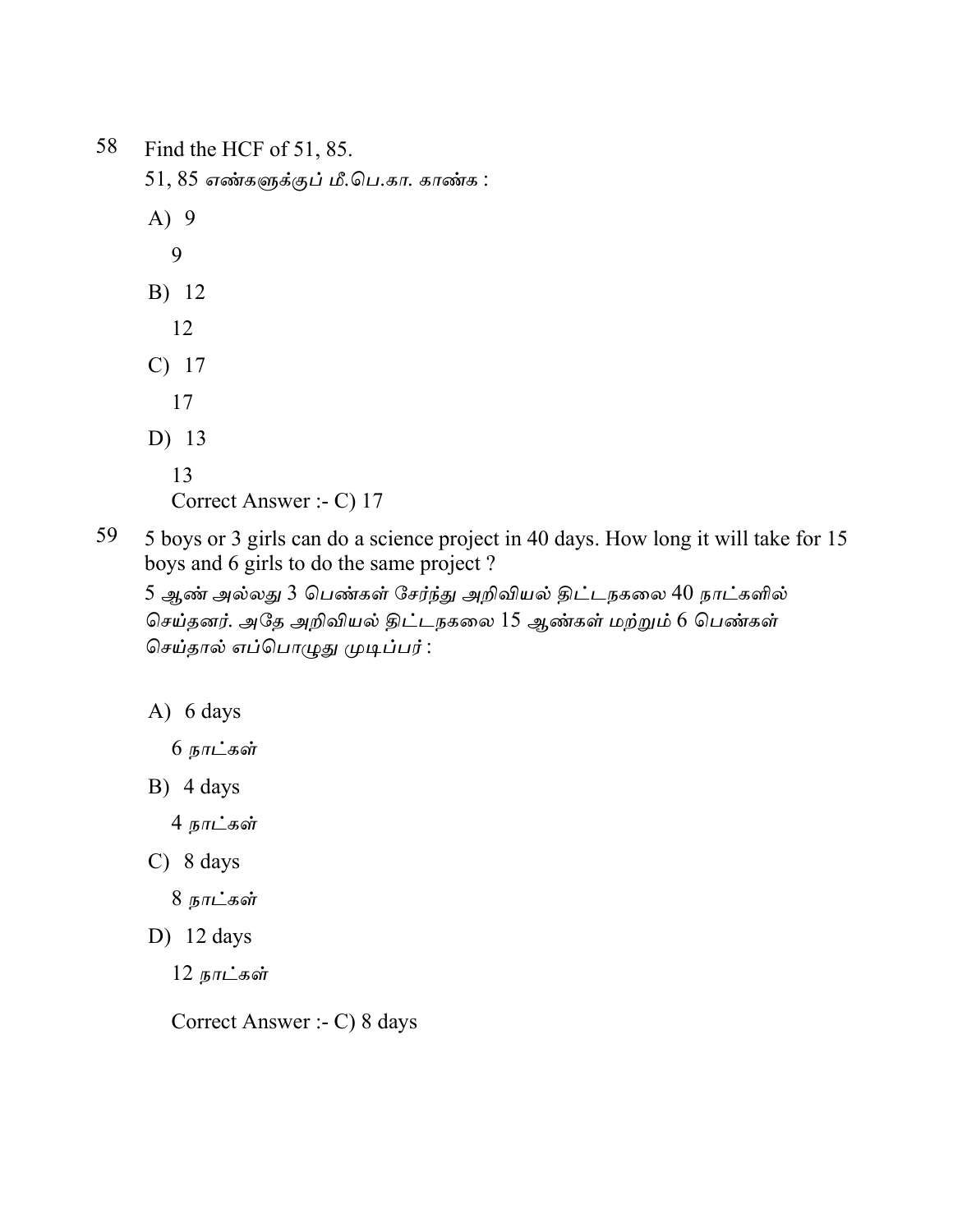60 A and B together can do a piece of work in 16 days and A alone can do it in 48 days. How long will B take to complete the work?

A –வும், B –யும் சேர்ந்து ஒரு வேலையை 16 நாட்களில் முடித்தனர். A மட்டும் அதே வேலையை 48 நாட்கள் செய்தார் எனில் B செய்யும் வேலை நாட்கள் எத்தனை ?

Correct Answer :- A) 24

Simplify:  $\frac{p^2 - 10p + 21}{p - 7} \times \frac{p^2 + p - 12}{(p - 3)^2}$ 61 சுருக்குக :  $\frac{p^2 - 10p + 21}{p - 7}$  x  $\frac{p^2 + p - 12}{(p - 3)^2}$ A)  $(p+4)$  $(p + 4)$ B)  $(p+4)(p-4)$  $(p+4)(p-4)$ C)  $\frac{(p+4)(p-4)}{p}$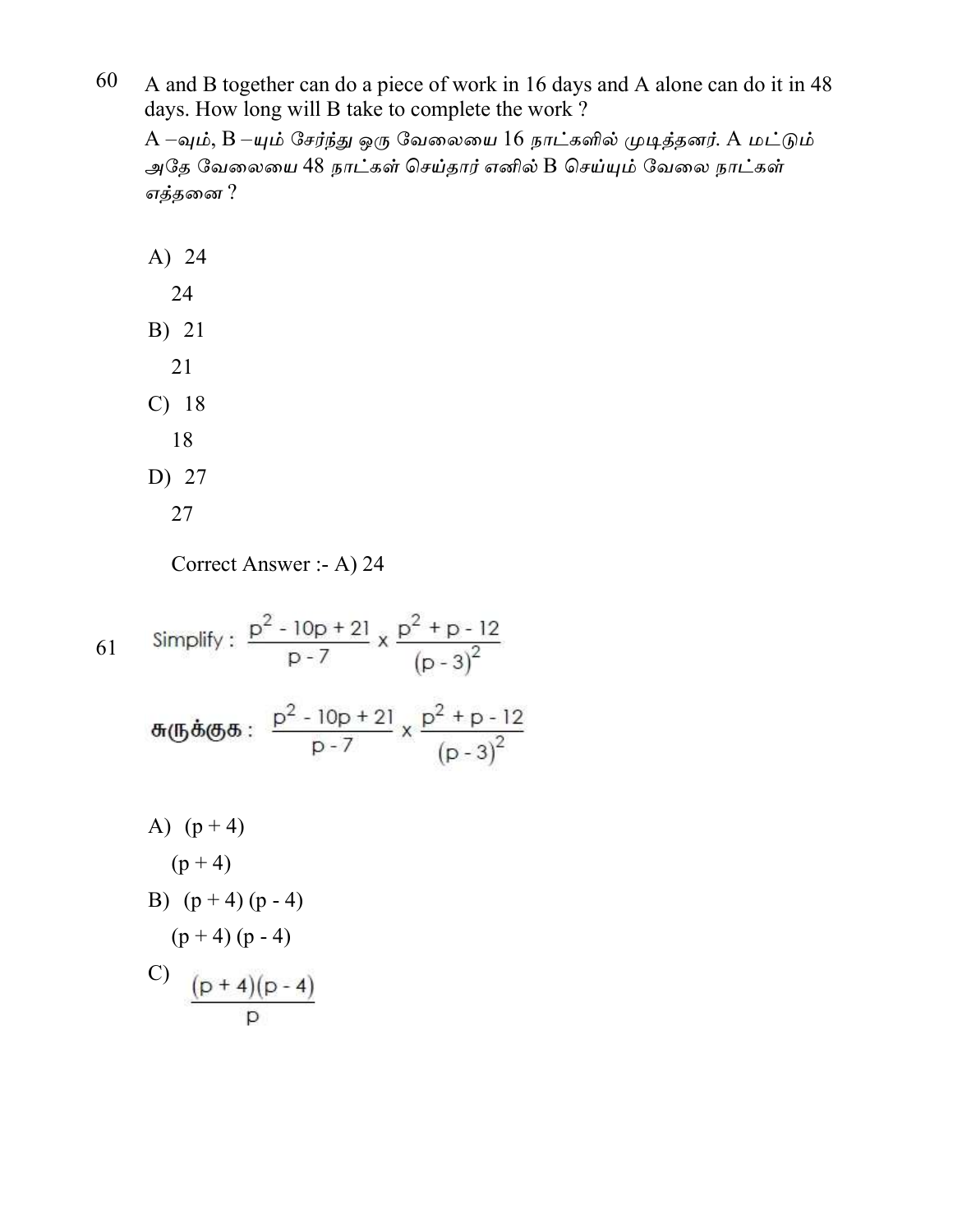$$
\frac{(p+4)(p-4)}{p}
$$
  
D)
$$
\frac{p}{(p+4)(p-4)}
$$
  

$$
\frac{p}{(p+4)(p-4)}
$$

Correct Answer :- A)  $(p + 4)$ 

- 62 If  $a = 00$ ,  $b = 01$ , ...,  $z = 25$  then addition is:  $a = 00, b = 01, ..., z = 25$  எனில் addition என்பது:
	- A) 03 08 21 08 18 08 14 13

03 08 21 08 18 08 14 13

- B) 00 03 03 19 08 08 14 13 00 03 03 19 08 08 14 13
- C) 00 03 03 08 19 08 14 13 00 03 03 08 19 08 14 13
- D) 00 03 03 08 19 08 13 14
	- 00 03 03 08 19 08 13 14

Correct Answer :- C) 00 03 03 08 19 08 14 13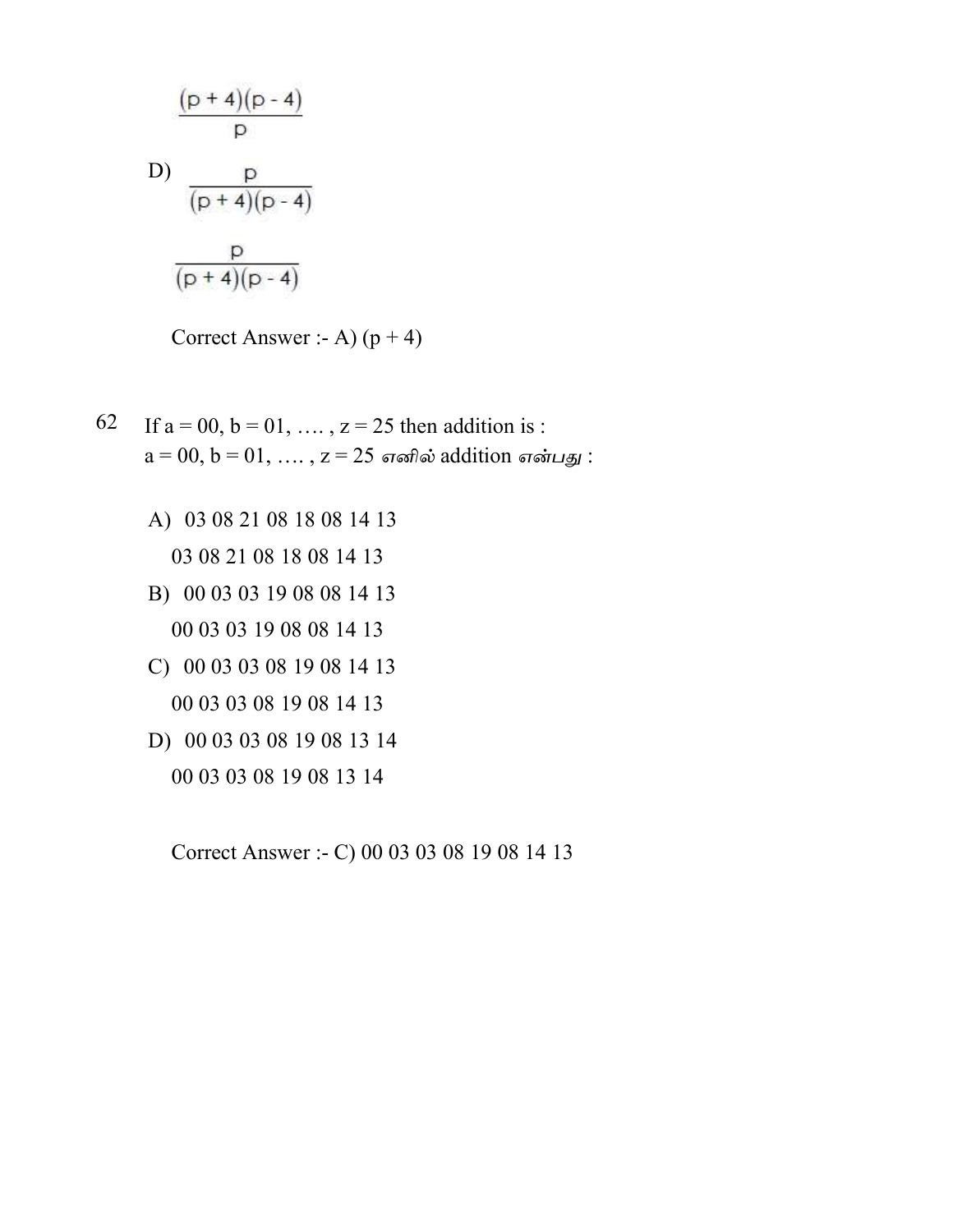- 63 Depreciation value is calculated by the formula : தேய்மான மதிப்பு எந்த சூத்திரம் மூலம் கணக்கிடப்படுகிறது ?
	- A)  $P(1 \frac{r}{100})^n$  $P(1 - \frac{r}{100})^n$ B)  $P(1 - \frac{r}{100})^{2n}$  $P(1 - \frac{r}{100})^{2n}$ C)  $P(1 + \frac{r}{100})^n$  $P(1 + \frac{r}{100})^{n}$ D)  $P(1 + \frac{r}{100})^n$  $P\left(1 + \frac{r}{100}\right)^n$  $P(1 - \frac{r}{100})^n$

Correct Answer :- A)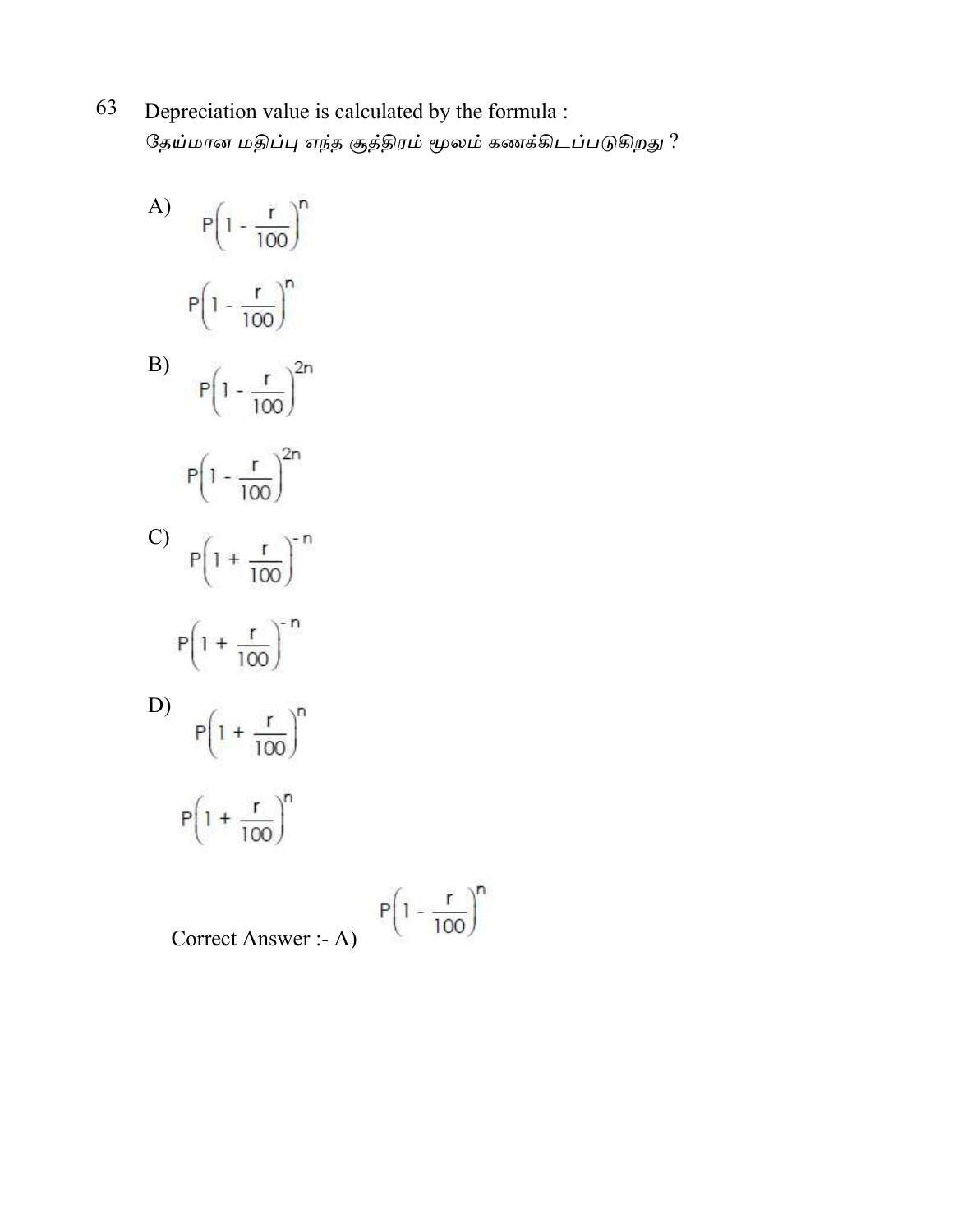64 Find the missing number:



Correct Answer :- C) 10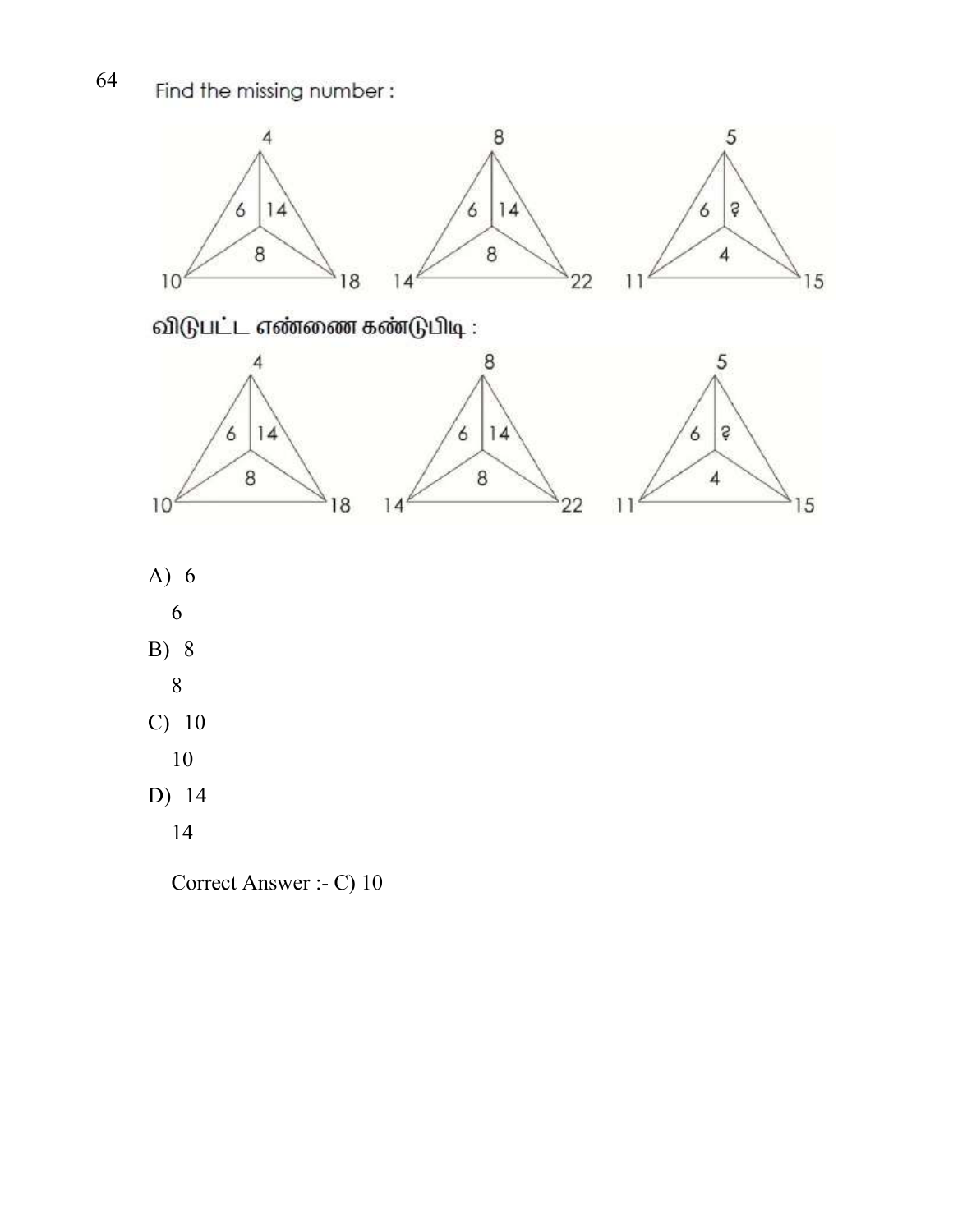| $65$ 1, 1, 2, 3, 5, , then the eleventh Fibonacci number is : |  |  |
|---------------------------------------------------------------|--|--|
| இதில் $1, 1, 2, 3, 5, \ldots$ பதினோறாவது பிபனோசி எண் என்ன ?   |  |  |

- A) 55
	- 55
- B) 77
- 77
- $C)$  89
- 89
- D) 144
	- 144

Correct Answer :- C) 89

66 If the number 6354  $*$  97 is divisible by 9, then the value  $*$  is :  $6354 * 97$  ஆனது 9 ஆல் வகுக்கப்படும் எனில்  $*$  –இன் மதிப்பு:

A) 2  $\overline{2}$  $B)$  4  $\overline{4}$  $C) 6$ 6 D)  $7$  $\overline{7}$ 

Correct Answer :- A) 2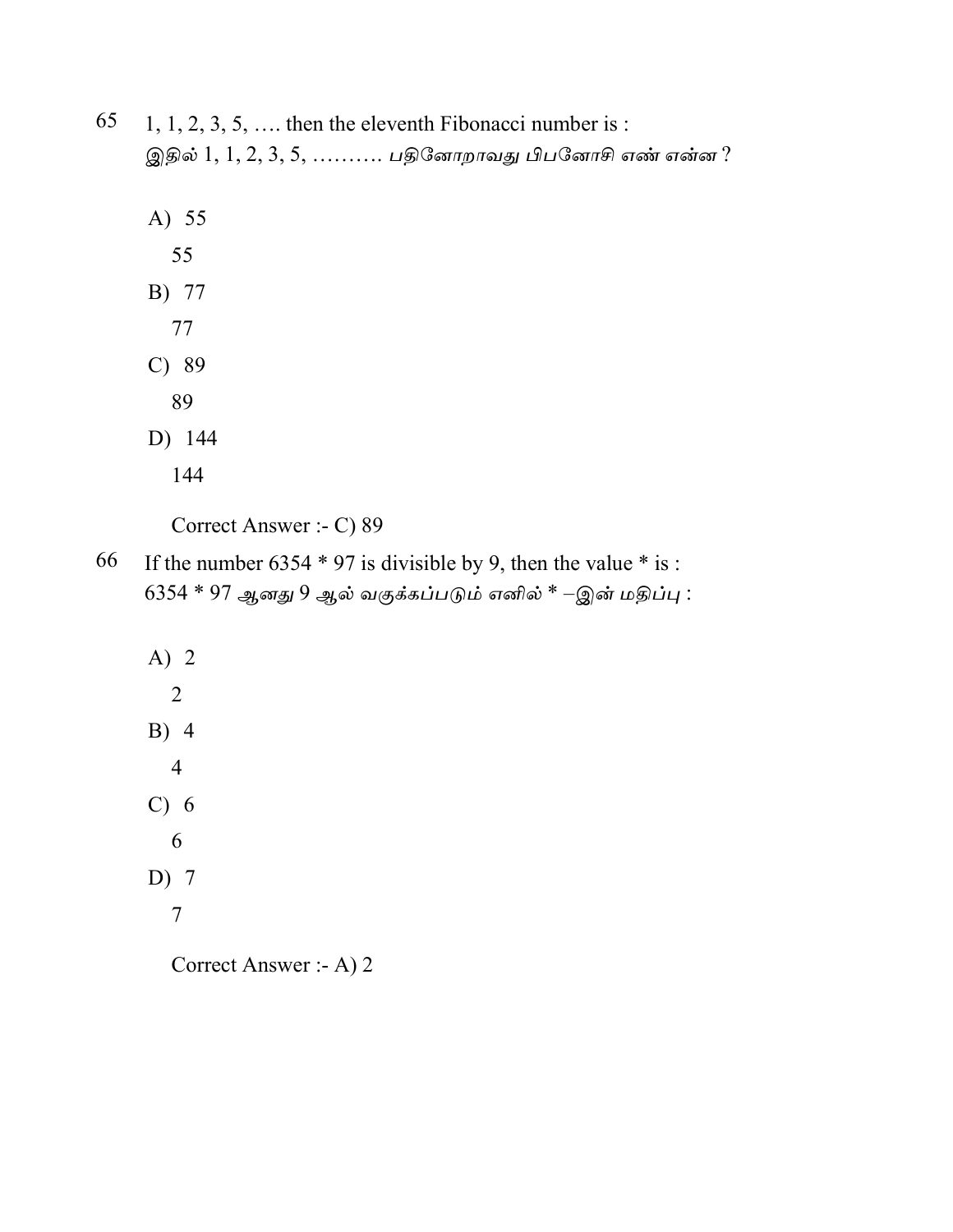Complete the following pattern:

|--|--|--|--|--|

வரிசை முறையை நிறைவு செய்க :













67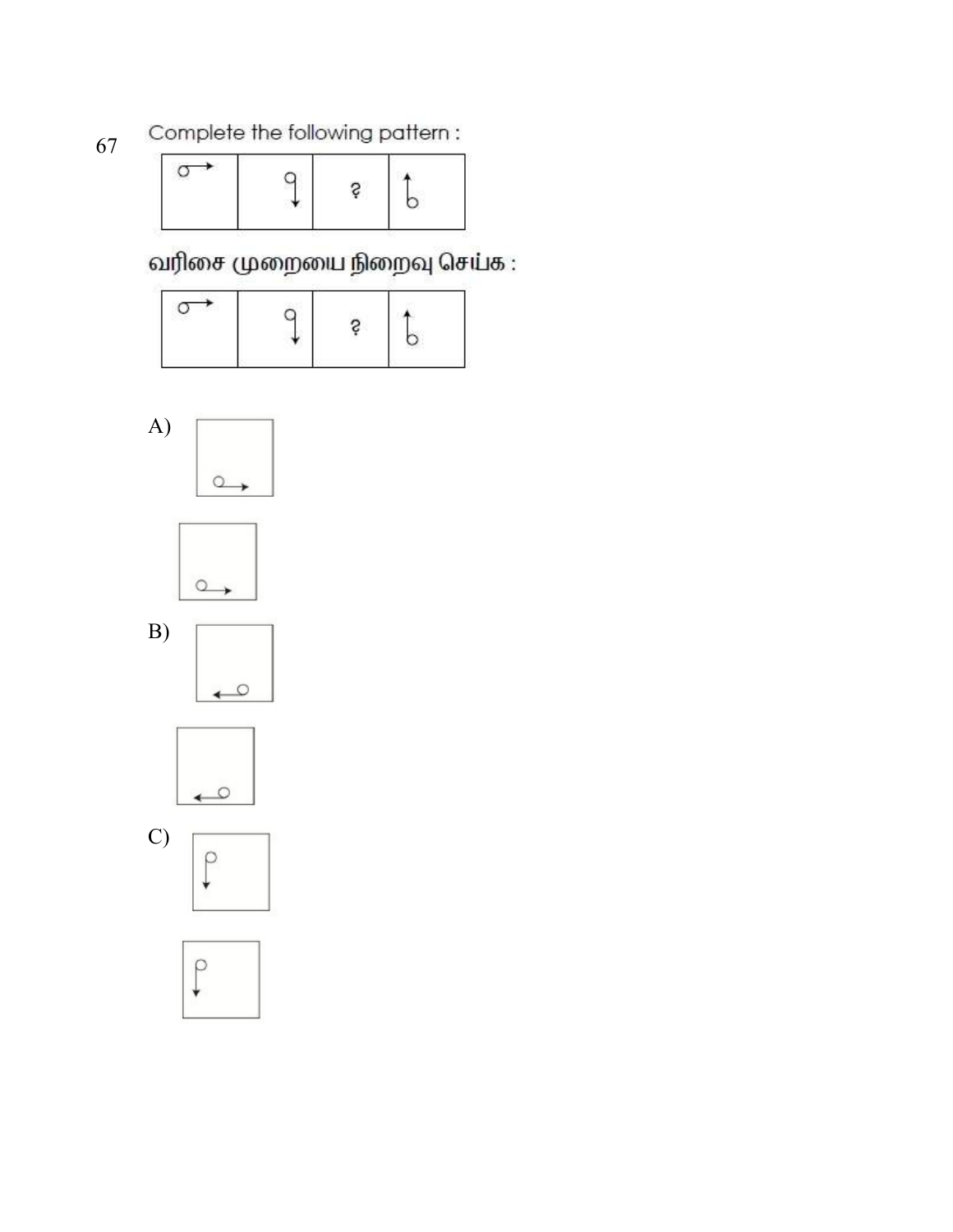



 $\rightarrow$ 

2020 –ஆம் ஆண்டில் இந்தியக் குடியரசு தினத்திற்கும், கல்வி வளர்ச்சி நாளுக்கும் இடையில் உள்ள நாள்களைக் கணக்கிடுக :

A) 181 days

181 நாட்கள்

B) 191 days

191 நாட்கள்

C)  $182 \text{ days}$ 

182 நாட்கள்

D) 172 days

172 நாட்கள்

Correct Answer :- \*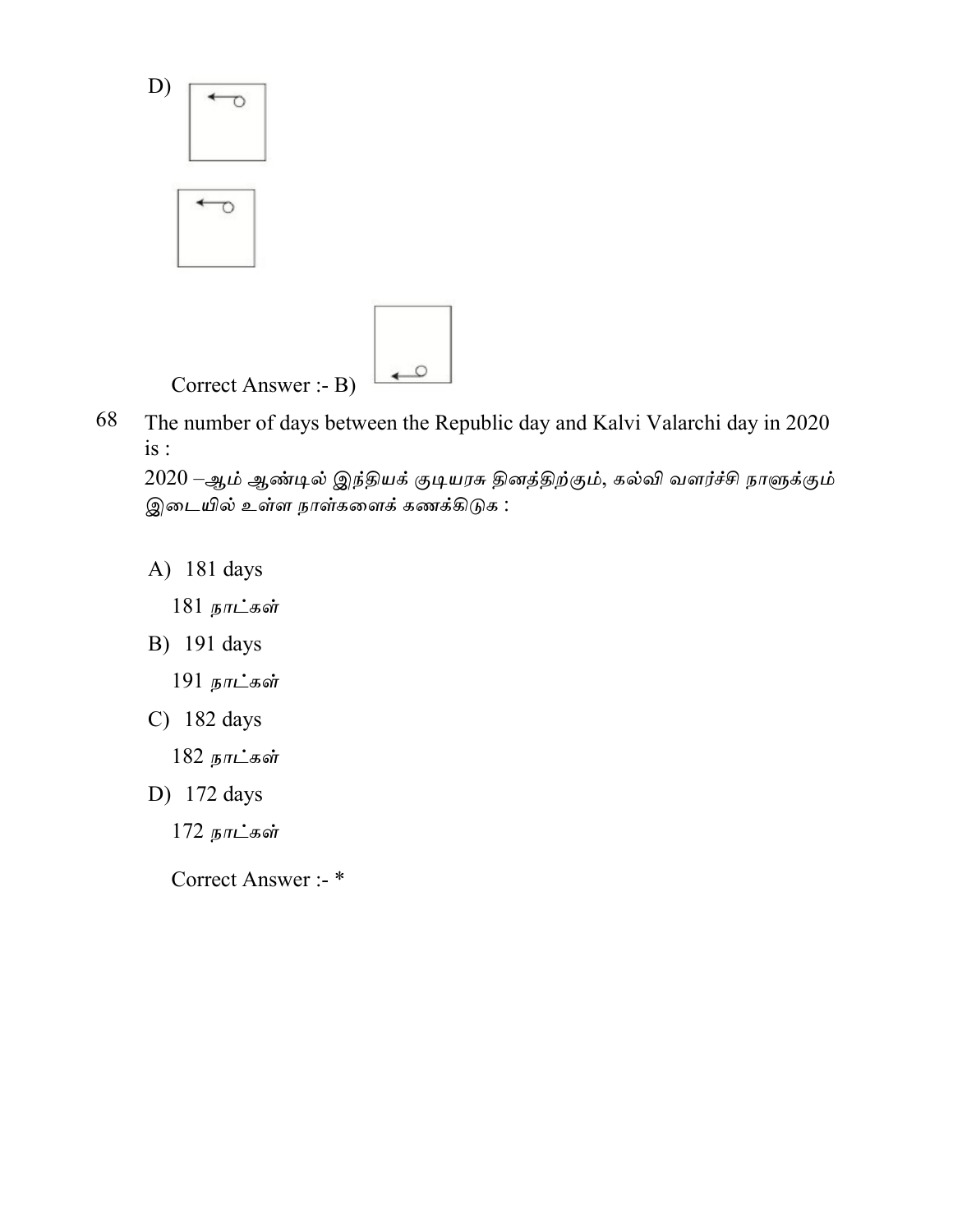The area of the following shape is:



கீழ்க்கண்ட படத்தின் பரப்பளவு காண்க :



- A)  $64 \text{ cm}^2$ 64 cm<sup>2</sup>
- B) 78 cm<sup>2</sup>

78 cm<sup>2</sup>

C)  $80 \text{ cm}^2$ 

80 cm<sup>2</sup>

D) 72 cm<sup>2</sup>

72 cm<sup>2</sup>

Correct Answer :- C) 80 cm2

69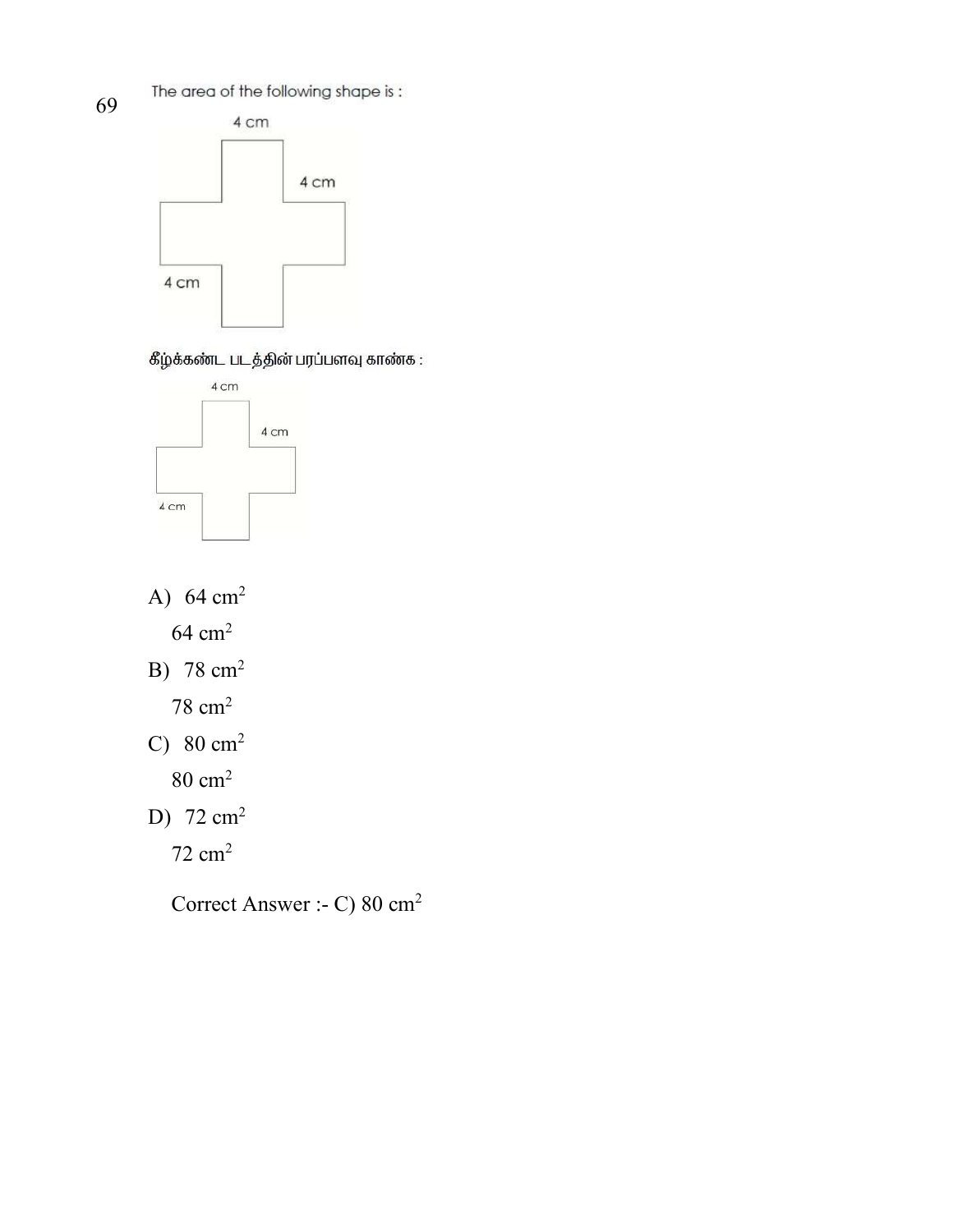70 The sum of two numbers is 36 and one number exceeds another by 8. Find the numbers.

இரண்டு எண்களின் கூடுதல் 36. மேலும் அவற்றுள் ஓர் எண் மற்றோர் எண்ணை விட 8 அதிகம் எனில், அந்த எண்களைக் காண்க :

A) 22, 14

22, 14

- B) 20, 14
- 20, 14
- $C)$  22, 16
	- 22, 16
- D) 20, 16
	- 20, 16

Correct Answer :- A) 22, 14

71 The points  $(1, 1)$   $(2, 2)$  and  $(a, b)$  lie on a same straight line.  $(1, 1)$   $(2, 2)$  மற்றும்  $(a, b)$  ஆகிய புள்ளிகள் அனைத்தும் ஒரே நேர்கோட்டில் அமைந்திருக்கும் :

A) 
$$
a = 1, b = 2
$$
  
\n $a = 1, b = 2$   
\nB)  $a = 2, b = 1$   
\n $a = 2, b = 1$   
\nC)  $a = 3, b = 2$   
\n $a = 3, b = 3$   
\n $a = 3, b = 3$ 

Correct Answer :- D)  $a = 3$ ,  $b = 3$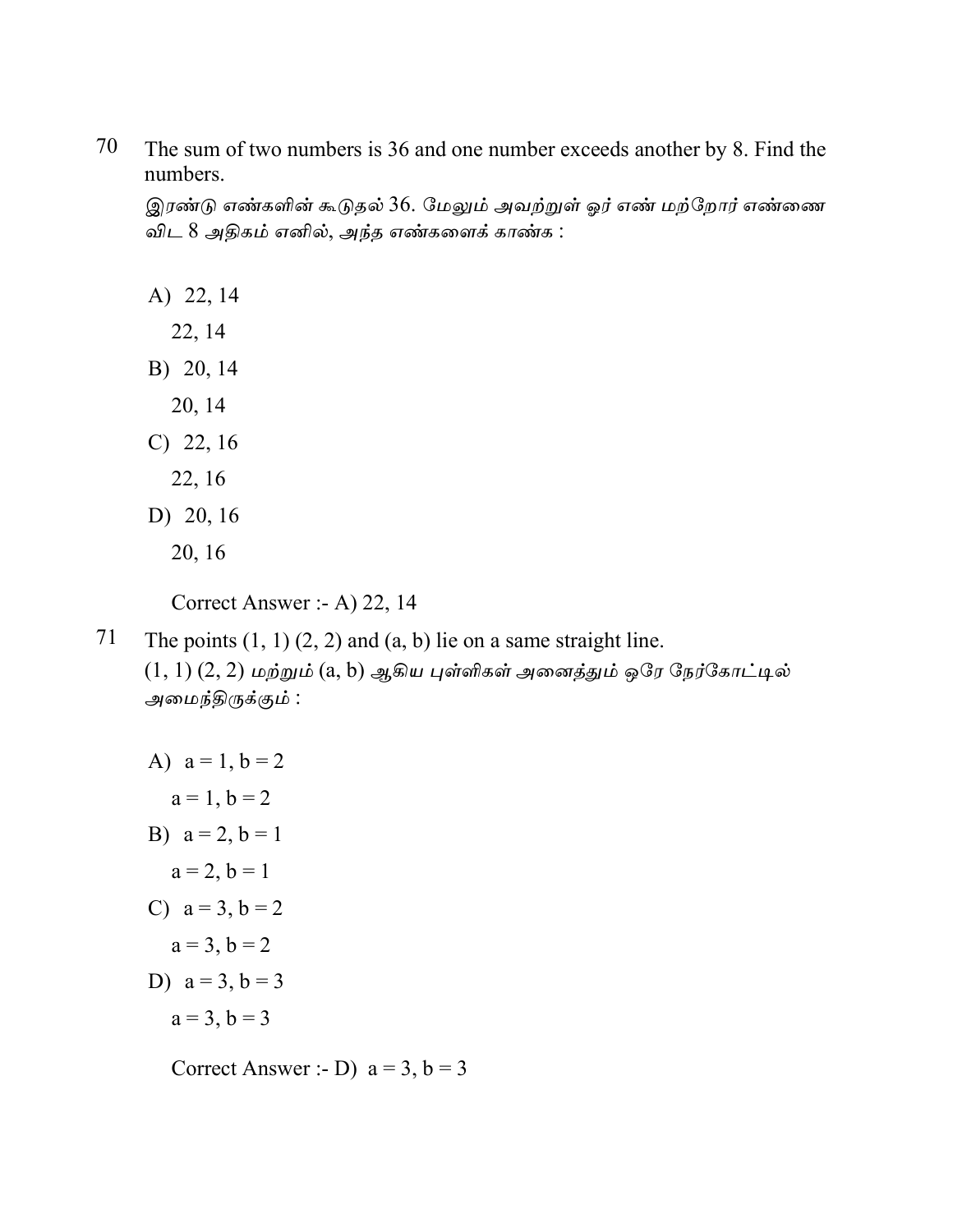| 72 | The numbers 29 and ______ are twin primes.                   |
|----|--------------------------------------------------------------|
|    | 29 மற்றும் __________ ஆகிய எண்கள் இரட்டைப் பகா எண்கள் ஆகும். |
|    |                                                              |
|    | A) 31                                                        |
|    | 31                                                           |
|    | B) 32                                                        |
|    | 32                                                           |
|    | $C)$ 30                                                      |
|    | 30                                                           |
|    | D) 33                                                        |
|    | 33                                                           |
|    | Correct Answer :- A) 31                                      |
| 73 | If $a = 00$ , $b = 01$ , , $z = 25$ then division is:        |
|    | $a=00, b=01, , z=25$ எனில் division என்பது :                 |
|    | A) 03 08 21 08 18 08 14 13                                   |
|    | 03 08 21 08 18 08 14 13                                      |
|    | B) 03 08 21 08 08 18 14 13                                   |
|    | 03 08 21 08 08 18 14 13                                      |
|    |                                                              |
|    | C) 03 08 21 08 18 08 13 14                                   |
|    | 03 08 21 08 18 08 13 14                                      |
|    | D) 00 08 21 08 18 00 14 13                                   |
|    | 00 08 21 08 18 00 14 13                                      |
|    | Correct Answer :- A) 03 08 21 08 18 08 14 13                 |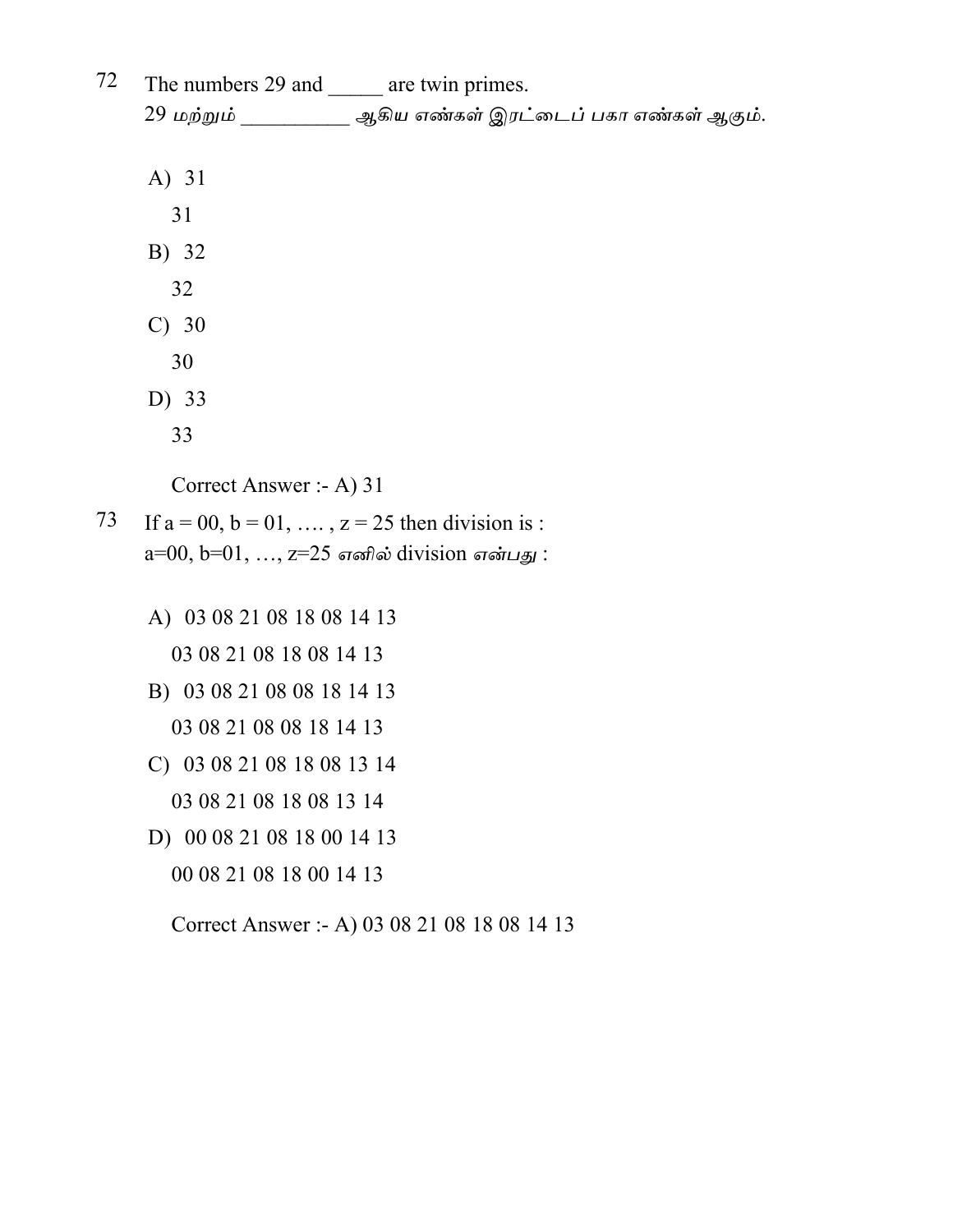Find the opposite number of 1 in the following dice. 74



கொடுக்கப்பட்டுள்ள பகடையில் 1 –க்கு எதிரே உள்ள எண் :



- A) 3
- B) 4
- C) 5
- D) 6

Correct Answer :- D) 6

The simplification of  $\frac{0.2 \times 0.2 + 0.02 \times 0.02 - 0.4 \times 0.02}{0.36}$ 75 0.36 சுருக்குக :  $\frac{0.2 \times 0.2 + 0.02 \times 0.02 - 0.4 \times 0.02}{0.36}$ A) 0.009 B) 0.09 C) 0.9 D) 9

Correct Answer :- B) 0.09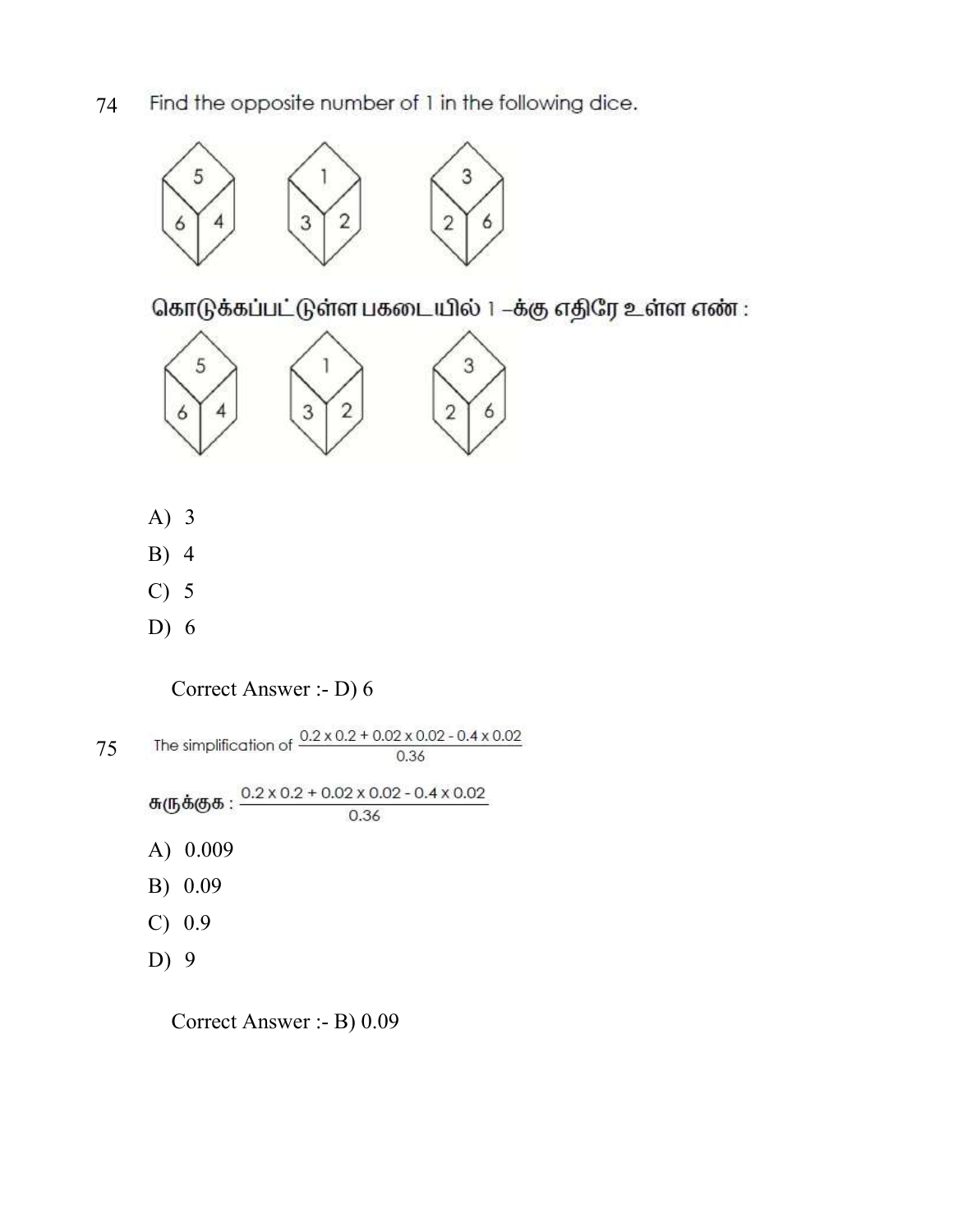- A pictograph is also known as : 76 பட விளக்கப்படத்தை ஆங்கிலத்தில் \_\_\_\_\_\_\_\_\_\_\_ எனவும் அழைக்கலாம்.
	- A) Pictoword

பிக்டோ வேர்டு

- B) Pictogram பிக்டோ கிராம்
- C) Pictophrase பிக்டோ ப்ரேஸ்
- D) Pictograft பிக்டோ கிராப்ட்

Correct Answer :- B) Pictogram

77 Simplify 
$$
\frac{x+2}{4y} \div \frac{x^2 - x - 6}{12y^2}
$$
  
\n
$$
\theta \theta \theta \theta \theta \theta \theta \frac{x+2}{4y} \div \frac{x^2 - x - 6}{12y^2}
$$
  
\nA) 
$$
\frac{3y}{x-3}
$$
  
\nB) 
$$
\frac{x+2}{x-3}
$$
  
\nB) 
$$
\frac{x+2}{x-3}
$$
  
\nC) 
$$
\frac{x+2}{x-3}
$$

$$
C) \quad \frac{x-3}{x+2}
$$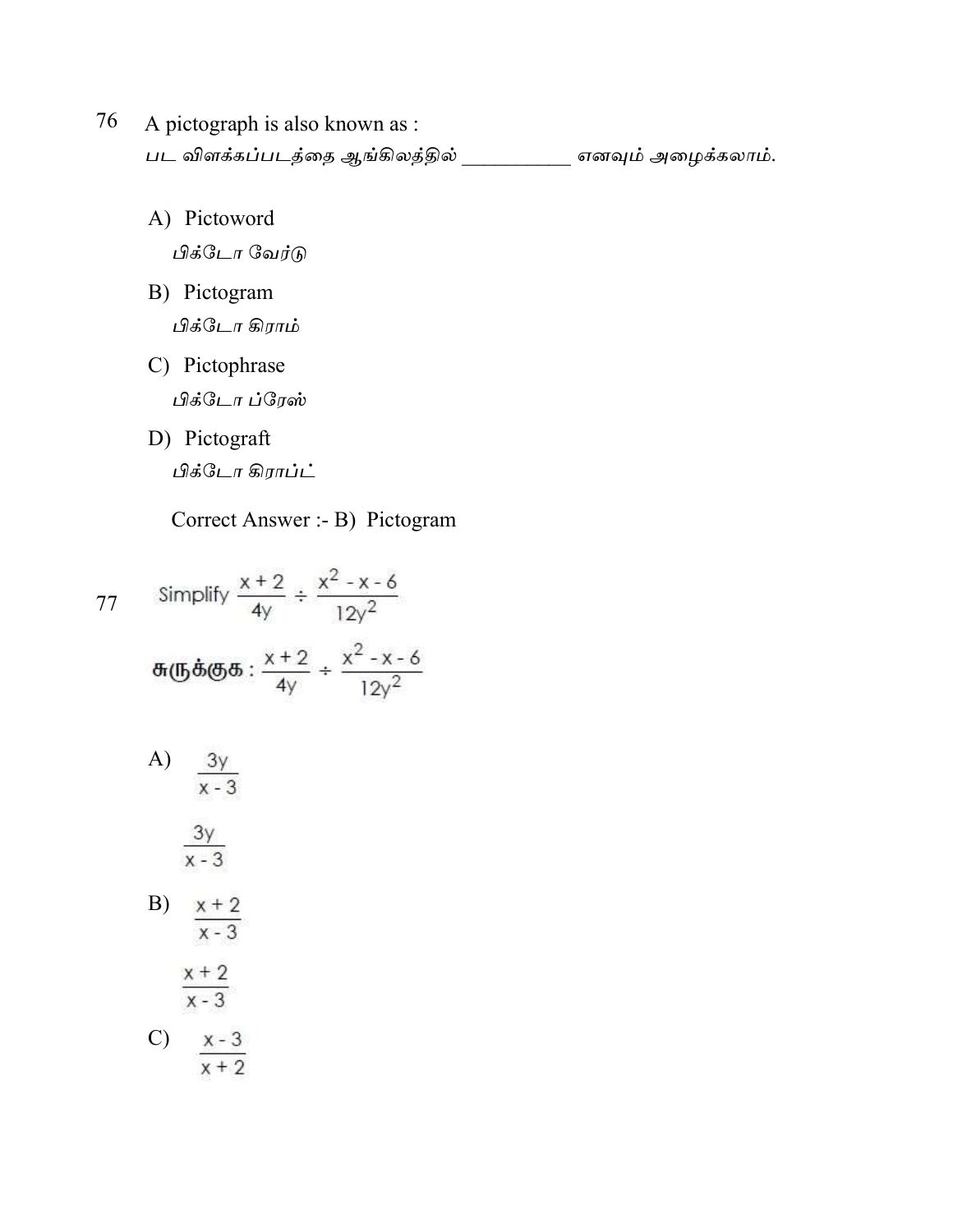$$
\frac{x-3}{x+2}
$$
  
D) 
$$
\frac{3y^2}{(x-3)^2}
$$

$$
\frac{3y^2}{(x-3)^2}
$$

$$
(\text{correct Answer : - A})
$$

$$
\frac{3y}{x-3}
$$

- 78 If n is a positive integer then gcd of  $(n, n+1)$  is: n ஒரு மிகைமுழு எனில் மீ.பொ.வ $(n, n+1)$  ஆனது:
	- $A)$  2
	- B) 10
	- $C)$  1
	- $D) 1$

Correct Answer :- C

79 What is the greatest number that will divide 62, 78 and 109 leaving remainders 2, 3 and 4 respectively ?

62, 78 மற்றும் 109 –ஐ வகுத்து முறையே 2, 3 மற்றும் 4 –ஐ மீதிகளாகக் கொடுக்கும் மீப்பெரு பொதுக் காரணி என்ன?

- A) 12
- B) 30
- $C)$  35
- D)  $15$

Correct Answer :- D) 15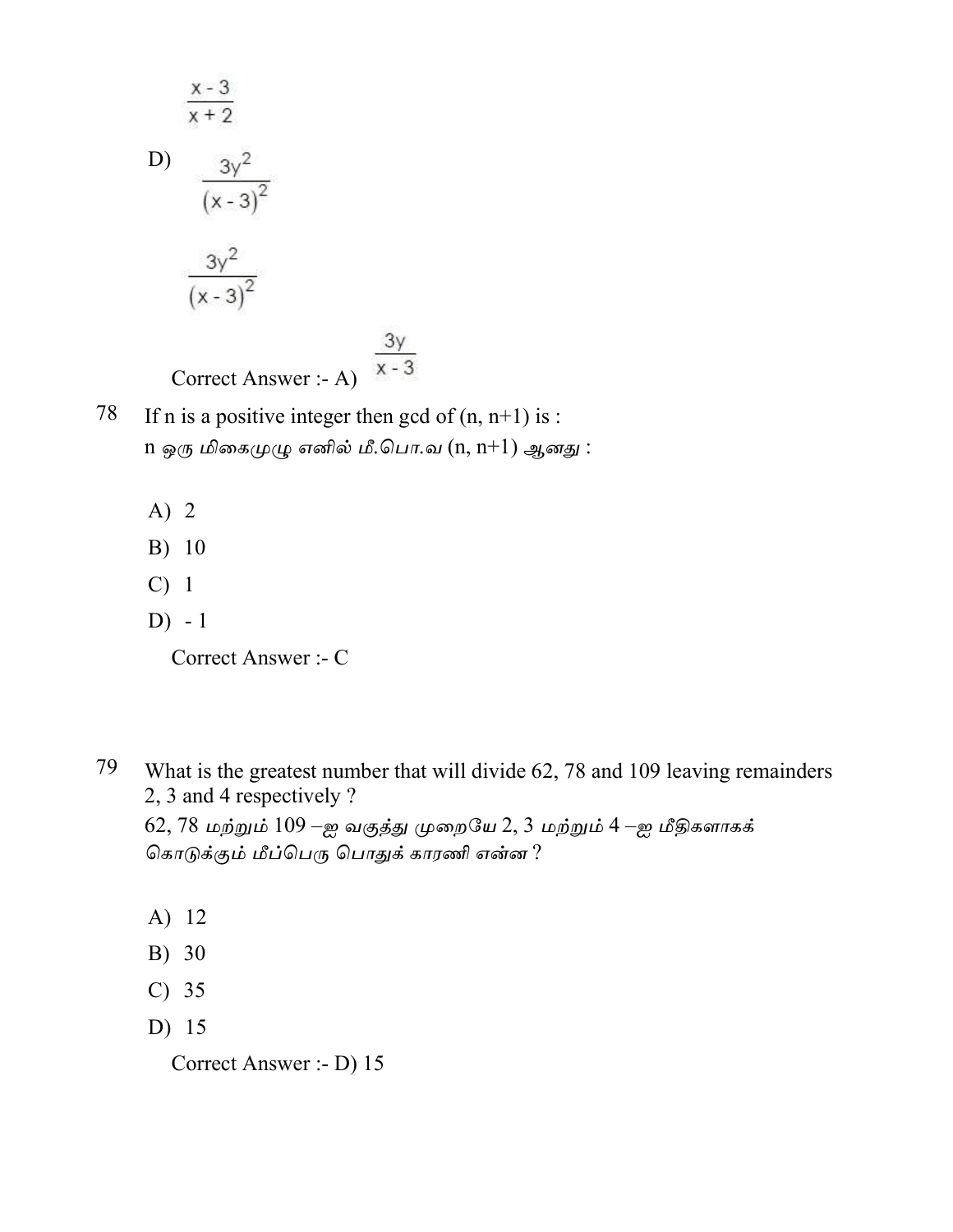

பின்வரும் படத்தில் நிழலிடப்பட்டுள்ள பகுதியின் பரப்பளவைக் காண்க :



- A) 78.5 cm<sup>2</sup>
- B)  $21.5 \text{ cm}^2$
- C)  $100 \text{ cm}^2$
- D) 50.5 cm<sup>2</sup>

Correct Answer :- A) 78.5 cm<sup>2</sup>

- 81 MLL - Means \_\_\_\_\_\_\_\_\_.  $MLL$  - என்பது :
	- A) Minimum Levels of Learning கற்றலின் குறைந்தபட்ச அளவுகள்
	- B) Minimum Logical of Learning கற்றலின் குறைந்தபட்ச தர்க்கவியல்
	- C) Minimum list of Learning கற்றலின் குறைந்தபட்ச பட்டியல்
	- D) Minimum Learner of Learning கற்றலில் குறைந்தபட்சம் கற்றுக் கொள்பவர்

Correct Answer :- A) Minimum Levels of Learning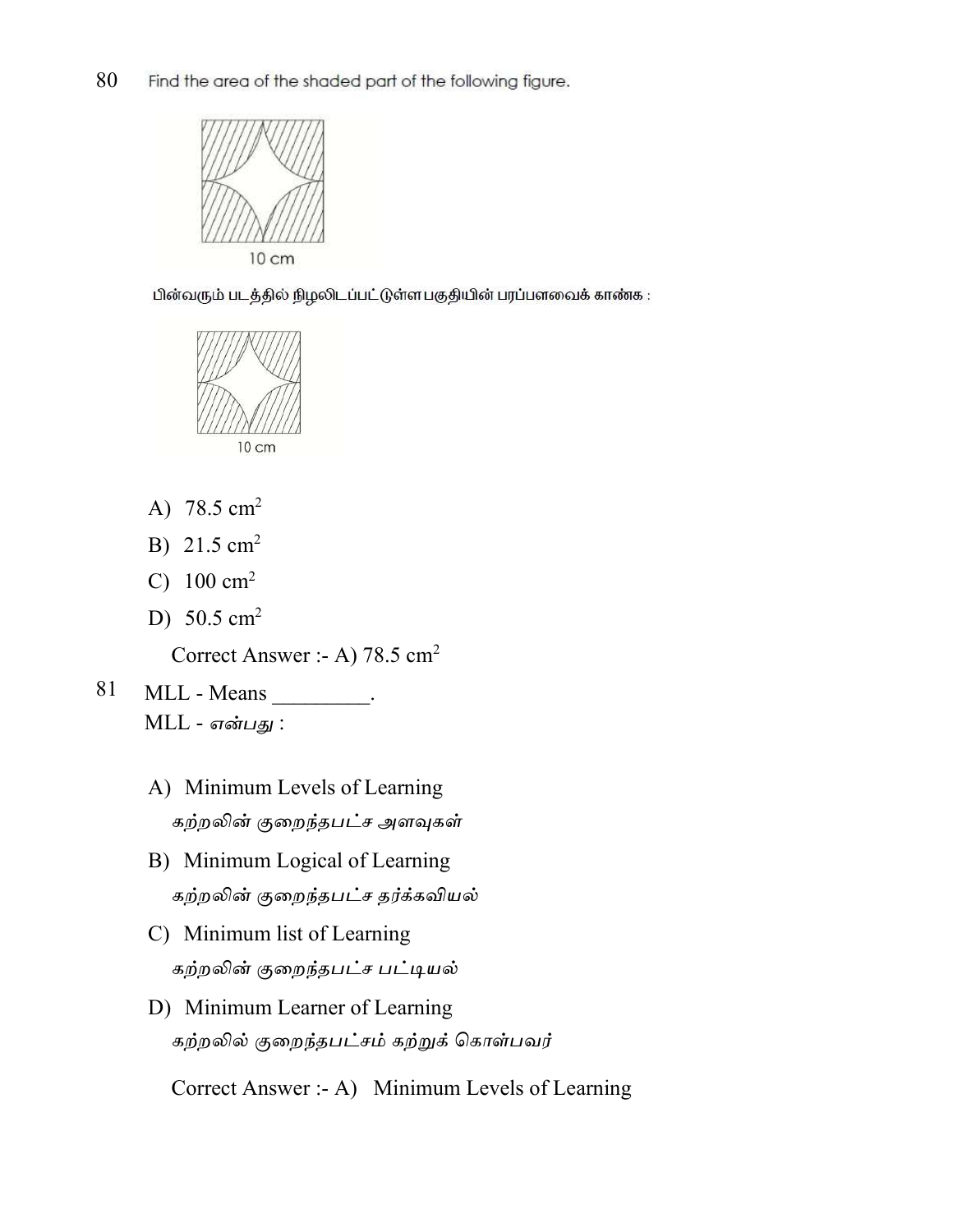- 82 Evaluation in education insists on the following : கல்வியில் மதிப்பீடு என்பது கீழ்க்கண்டவற்றை வலியுறுத்துகிறது :
	- A) Making tests more reliable and valid தேர்வுகளை மிகவும் நம்பகத்தன்மை உடையதுமாக ஏற்புடையதுமாக வடிவமைத்தல்
	- B) Conducting periodical tests to detect students weaknesses மாணவர்களது கல்வி கற்றல் திறன் குறைபாடுகளை அறிய பருவத் தேர்வுகள் <u>நடத்துத</u>ல்
	- C) Insisting on clear cut behavioral objectives of teaching

கற்பித்தலின் நோக்கங்கள், நடத்தைகளுக்கான தெளிவான நோக்கங்களை வலியு<u>றுத்துத</u>ல்

D) Examining students objectively for selection purpose தேர்வு செய்யும் நோக்குடன் மாணவர்களைதற்சார்பின்றி பரிட்சித்தல்

Correct Answer :- A) Making tests more reliable and valid

- 83 Who said, "True Learning is Judicions forgetting"? "உண்மையான கற்றல் மிகவும் கவனமாக மறக்கப்படுகிறது" என்று கூறியவர் :
	- A) Watson

வாட்சன்

B) Atkinson

அட்கின்சன்

C) Adam

ஆடம்

D) Angell ஏஞ்சல்

Correct Answer :- C) Adam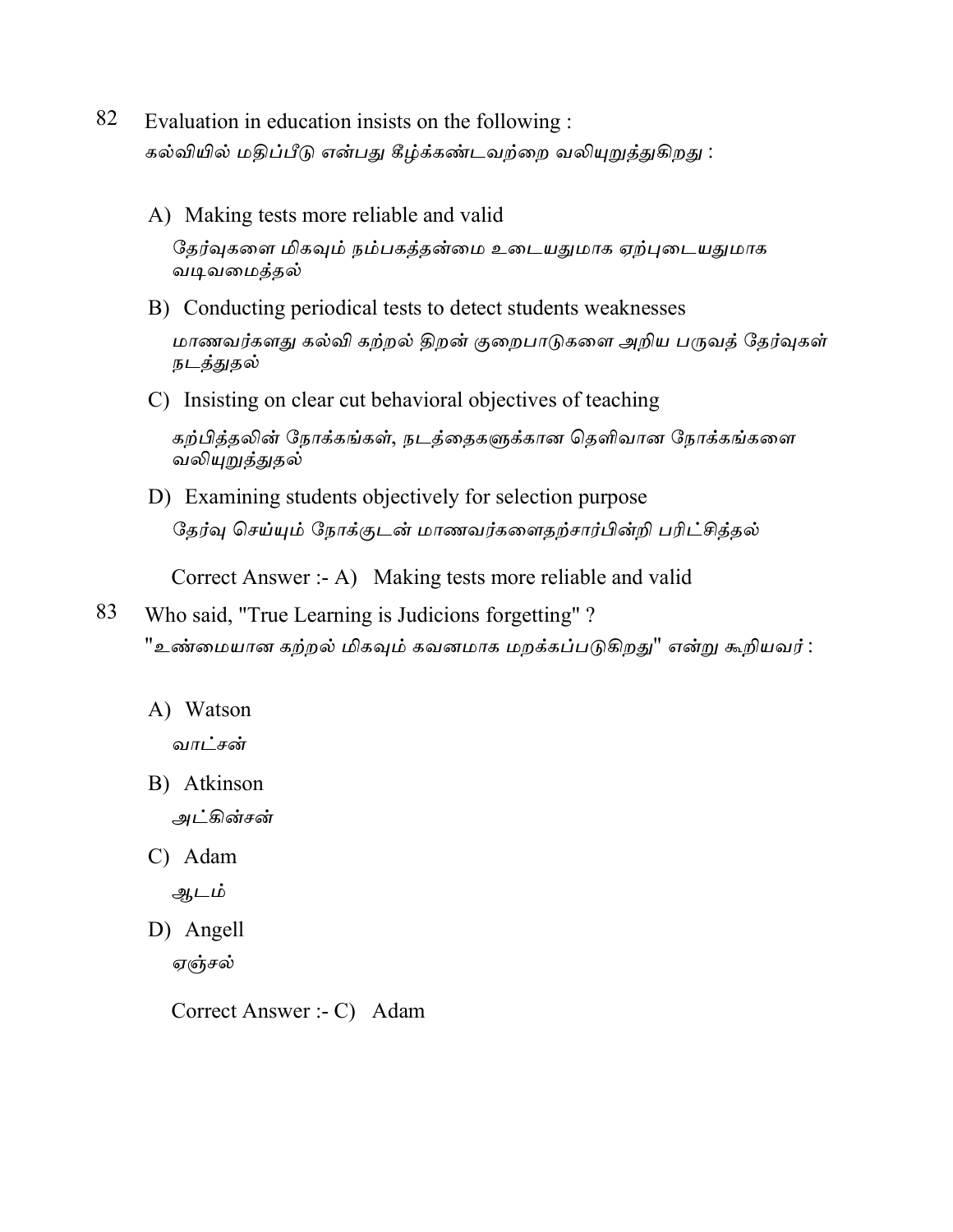- 84 Forgetting curve experiment was done by : மறத்தல் வளைவு பரிசோதனை எதன் மூலம் உருவாக்கப்பட்டது :
	- A) Bartlett

பார்ட்லெட்

- B) Ebbinghaus எப்பின்காஸ்
- C) Wallace வாலஸ்
- D) gagne காக்னெ

Correct Answer :- B) Ebbinghaus

- 85 Honesty is an example for : நேர்மை என்பது உதாரணமாக கருதப்படுவது:
	- A) Abstract concept புலனாகாத கருத்து
	- B) Concrete concept தெரிகின்ற கருத்து
	- C) Complex concept சிக்கலான கருத்து
	- D) Simple concept எளிய கருத்து

Correct Answer :- B) Concrete concept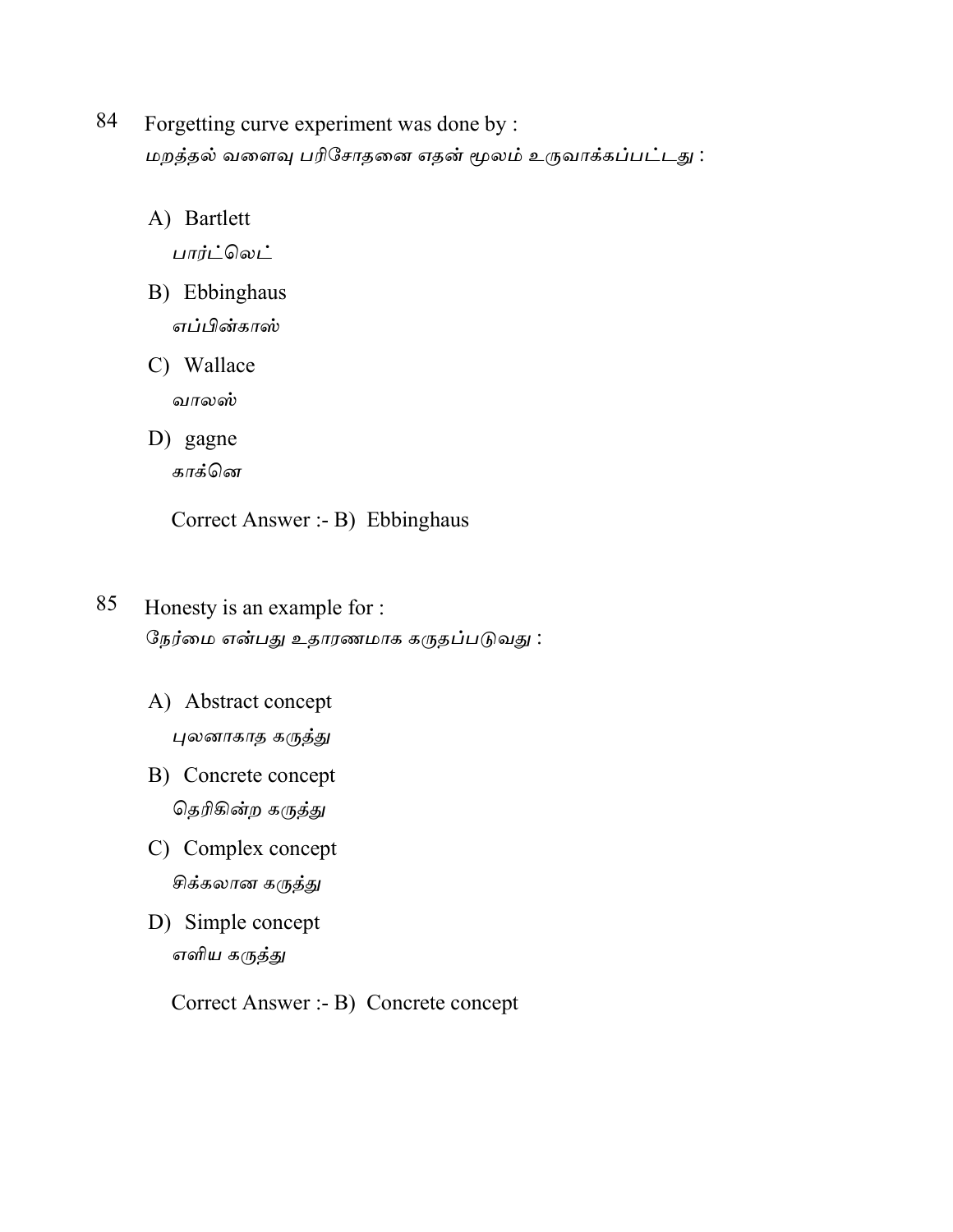- 86 The psychologist William Stern is associated with : வில்லியம் ஸ்டெர்ன் என்ற உளவியலாளரோடு தொடர்புப்படுத்தப்படுவது :
	- A) Learning

கற்றல்

B) IQ (or) (Intelligence Quotient)

நுண்ணறிவு ஈவு (or) IQ

C) Memory

நினைவு

D) Perception புலன்காட்சி

Correct Answer :- B) IQ (or) (Intelligence Quotient)

87 Analytical school of psychology was established by: பகுப்பாய்வு உளவியல் பள்ளியை தோற்றுவித்தவர்:

A) Freud

ப்ராயிட்

B) Adler

ஆட்லர்

- C) Carl Jang கார்ல் ஜன்க்
- D) Allport ஆல்போர்ட்

Correct Answer :- C) Carl Jang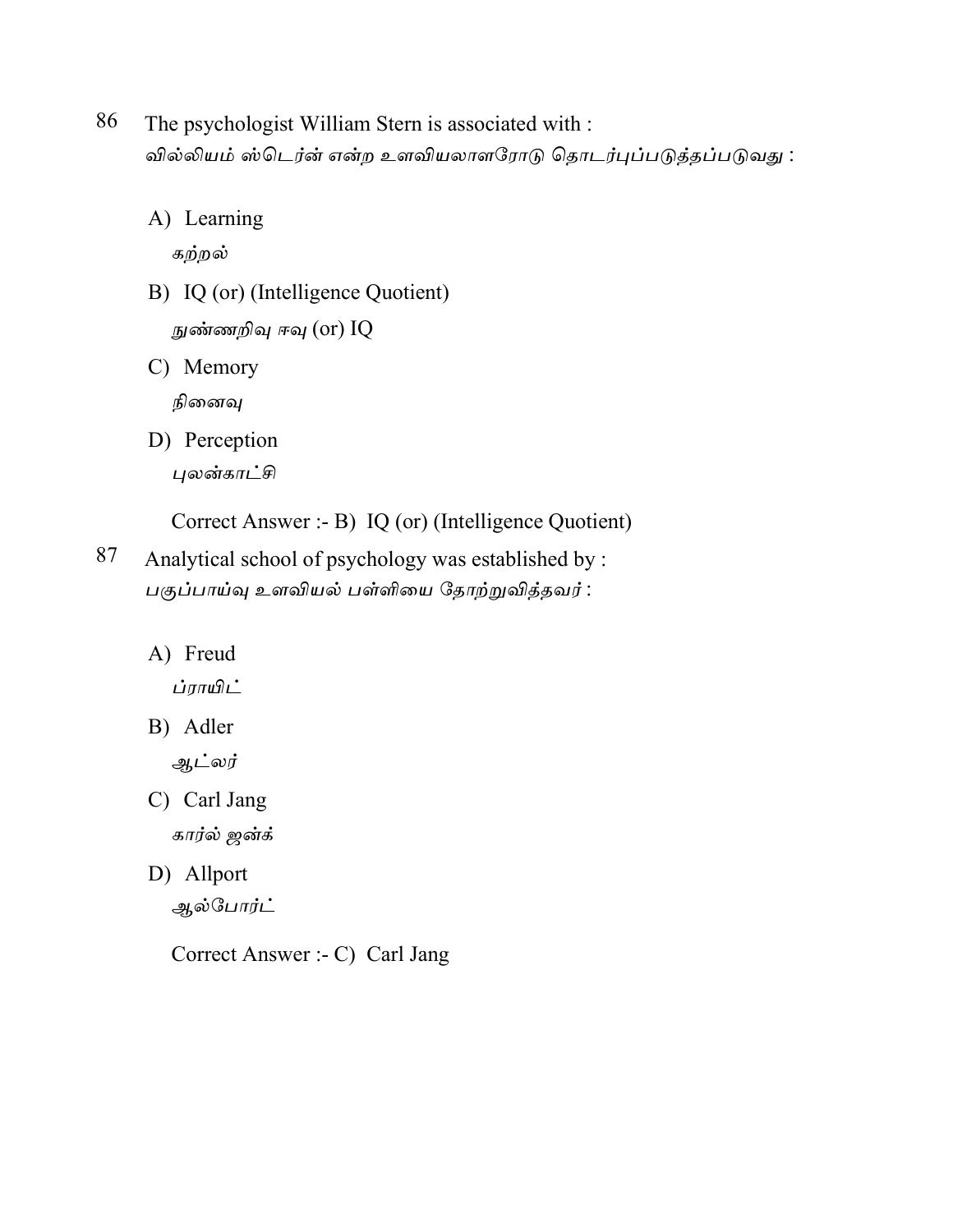- 88 Who said "Interest is Latent attention and attention is interest in action"? "ஆர்வம் என்பது உள்ளுறை கவனம் மற்றும் கவனம் செயலில் ஆர்வமாக உள்ளது'' என்று கூறியவர் யார்?
	- A) Ross

ராஸ்

- B) McDougall மக்டூக்கல்
- C) Crow and Crow குரோ மற்றும் குரோ
- D) Drever
	- ட்ரெவெர்
	- Correct Answer :- B) McDougall
- 89 The errors in perception are classified into: புலன்காட்சியின் பிழைகள் வகைப்படுத்தப்படுவது :
	- A) Two

இரண்டு

B) Three

மூன்று

C) Four

நான்கு

D) Five

ஐந்து

Correct Answer :- A) Two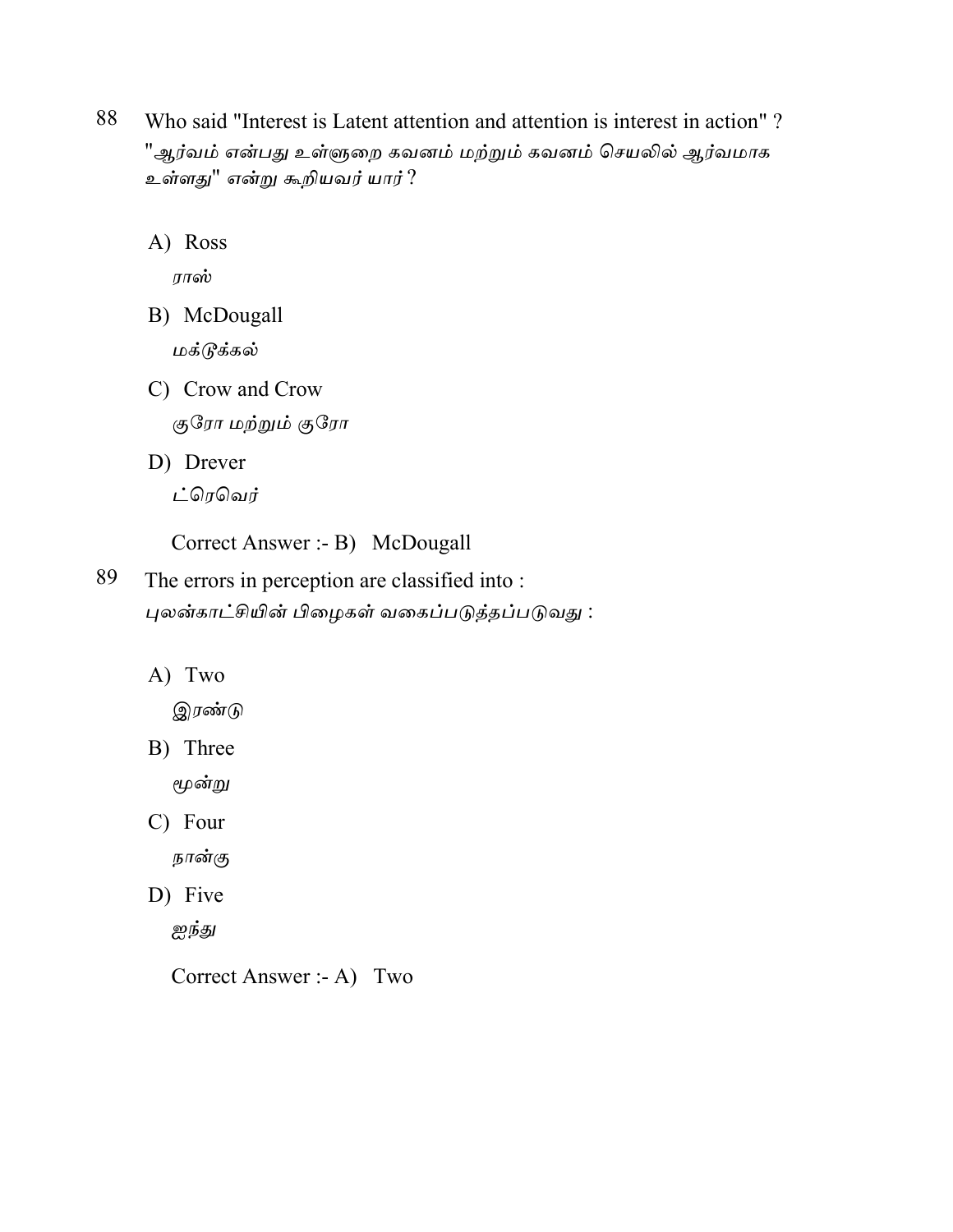90 The basis for percepition is: புலன்காட்சிக்கு அடிப்படையாக திகழ்வது :

> A) Imagination கற்பனை

B) Memory

நினைவு

C) Attention

கவனம்

D) Stumus துலங்கல்

Correct Answer :- C) Attention

- 91 The reliable method of understanding pupil's is behaviour in the class room by: வகுப்பறையில் மாணவர்களின் நடத்தைகளைப் புரிந்துக்கொள்ளும் நம்பகமான முறை :
	- A) Introspection method அகநோக்கு முறை
	- B) Observation method உற்றுநோக்கல் முறை
	- C) Interview method நேர்க்காணல் முறை
	- D) Case study method தனியாள் ஆய்வு முறை

Correct Answer :- B) Observation method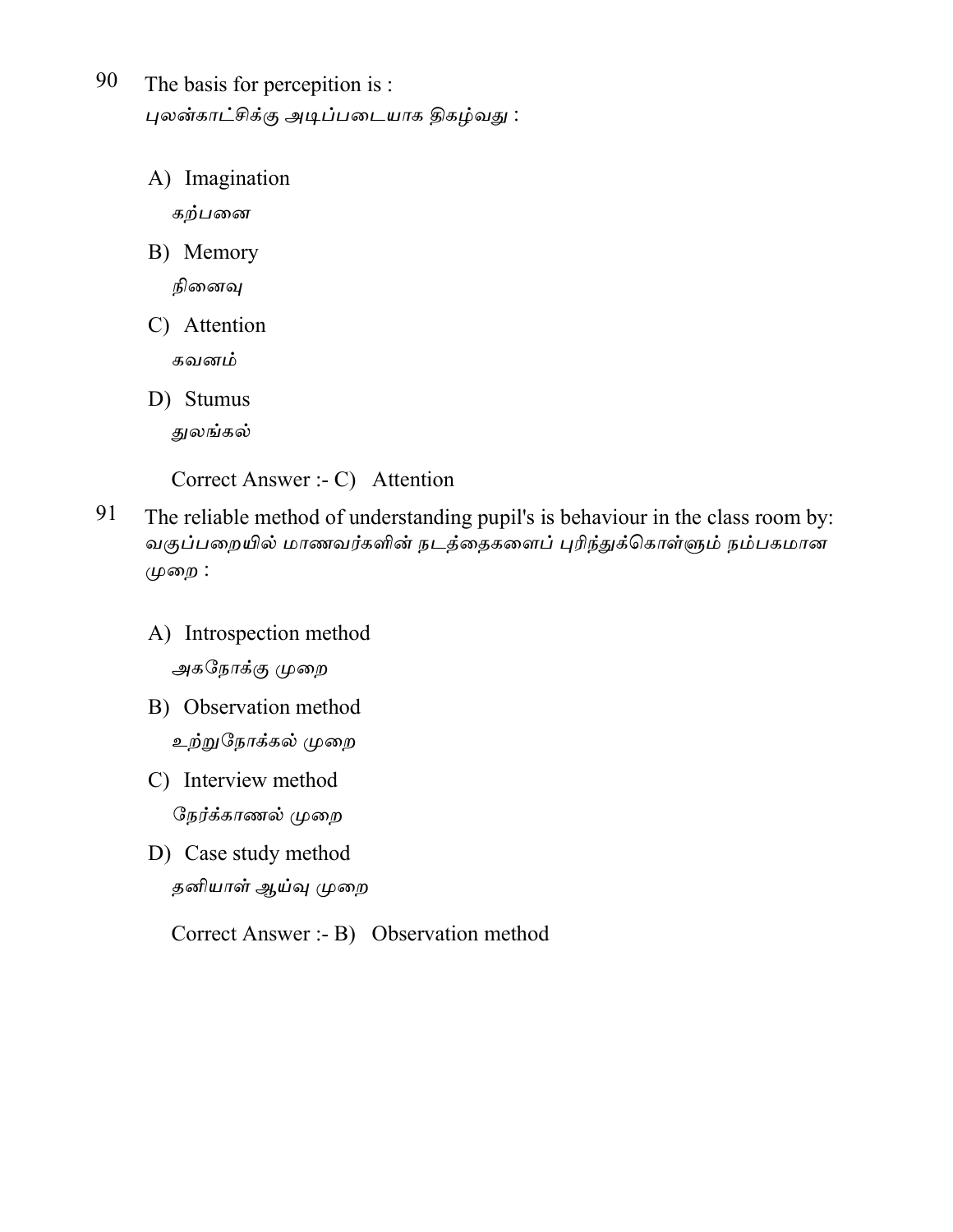- 92 Group factor theory of intelligence was given by : குழு காரணி நுண்ணறிவு கோட்பாட்டினை வழங்கியவர் :
	- A) Guildford கில்போர்டு
	- B) Thurstone தர்ஸ்டோன்
	- C) Spearman ஸ்பியர்மென்
	- D) Thorndike தார்ண்டைக்

Correct Answer :- B) Thurstone

- 93 Field theory of Learning was propounded by : களக்கற்றல் கோட்பாட்டினை எடுத்துரைத்தவர் :
	- A) Kurt Lewin கார்ட் லூயீன்
	- B) Spearman ஸ்பியர்மென்
	- C) Allport ஆல்போர்ட்
	- D) Skinner

ஸ்கின்னர்

Correct Answer :- A) Kurt Lewin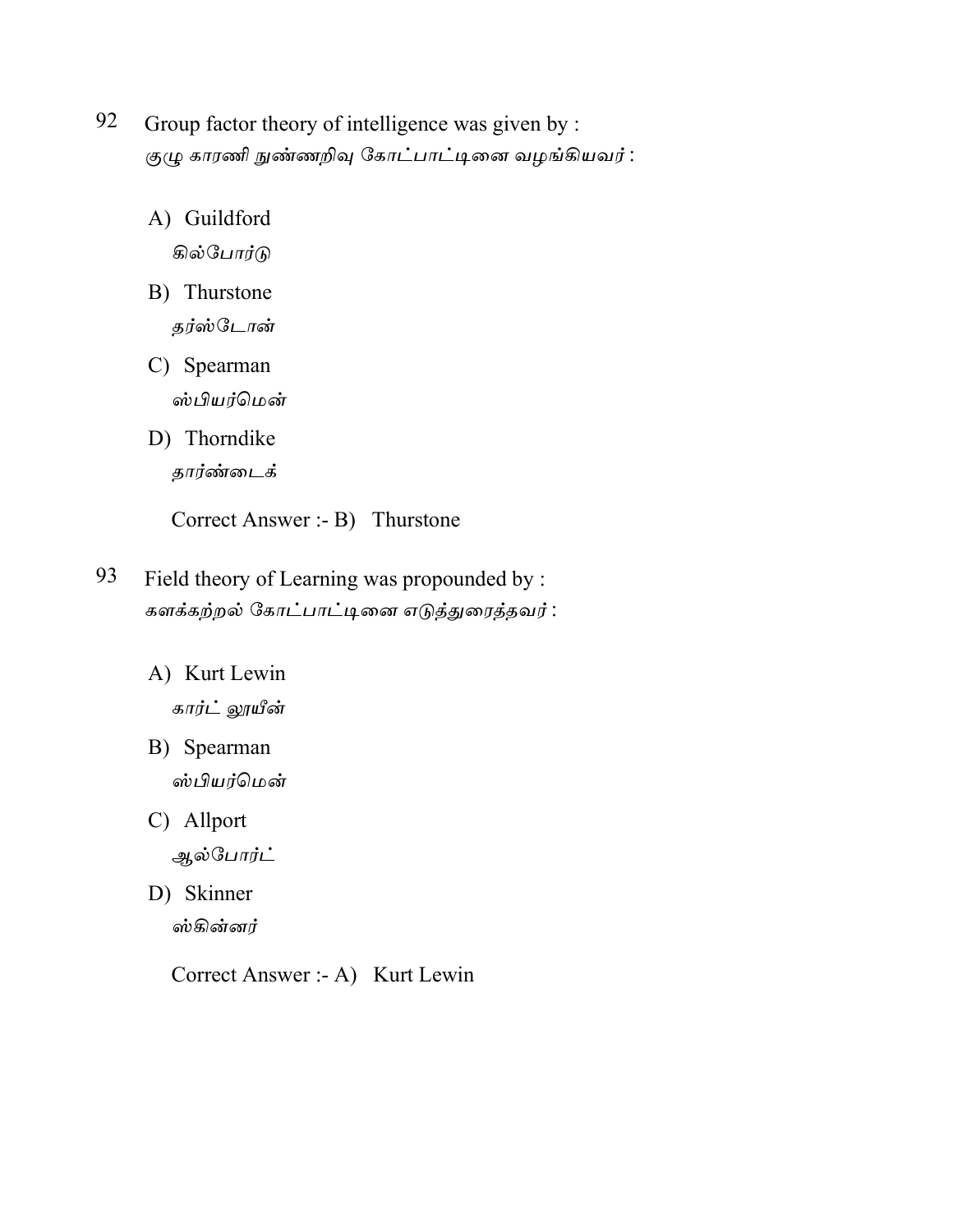- 94 The term "Mental hygiene" has been given to us by: "மனநலம் சுகாதாரம்" என்ற பதத்தினை அளித்தவர் :
	- A) C.L. Pierce

C.L. பியர்ஸ்

- B) Clifford Beers கிளிப்போர்டு பீர்ஸ்
- C) Skinner ஸ்கின்னர்
- D) William James வில்லியம் ஜேம்ஸ்

Correct Answer :- B) Clifford Beers

- 95 The psychologist charles Hudd is associated with : உளவியலாளர் கார்லஸ் ஹட்–யோடு தொடர்புப்படுத்தப்படுவது :
	- A) Theory of identical elements ஒத்தக் கூறுகள் கோட்பாடு
	- B) Theory of mental discipline மன ஒழுங்கு கோட்பாடு
	- C) Theory of transfer of learning பயிற்சி மாற்றக் கோட்பாடு
	- D) Theory of Generalisation பொதுமைப்படுத்துதல் கோட்பாடு

Correct Answer :- D) Theory of Generalisation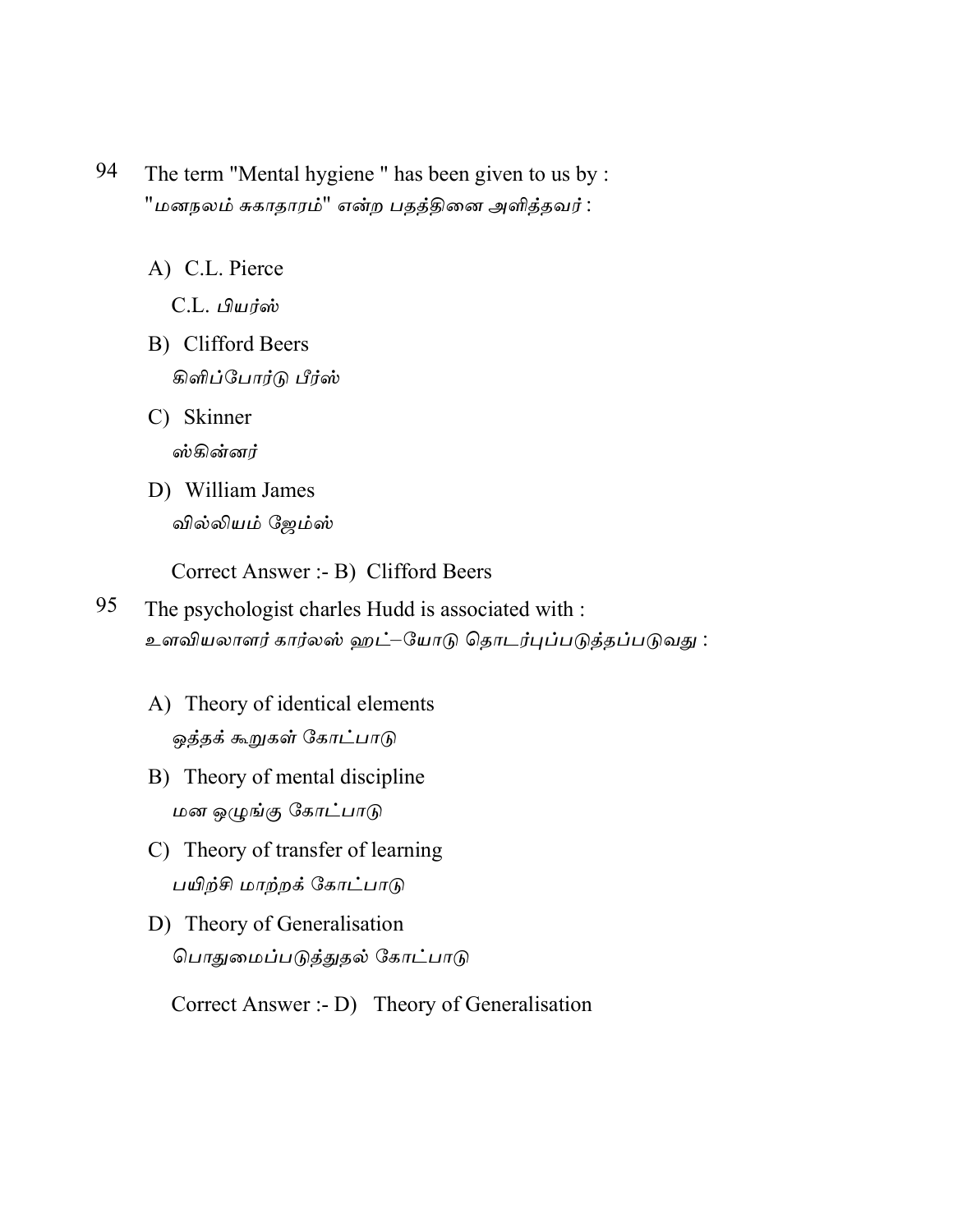- 96 Verbal Association is a part of: வாய்மொழி தொடர்பு ஓர் பங்காக அமைவது :
	- A) Gardner's theory of multiple intelligence கார்டனரின் பல்வகை நுண்ணறிவு கோட்பாடு
	- B) Piaget's theory of cognitive development பியாஜேயின் அறிதிறன் வளர்ச்சி கோட்பாடு
	- C) Bruner's theory of instruction ப்ரூனரின் கற்பித்தல் கோட்பாடு
	- D) Gagne's theory of learning காக்னேயின் கற்றல் கோட்பாடு

Correct Answer :- D) Gagne's theory of learning

- 97 In which type of Guilford's dimension the components, covergent, production, divergent, memory and cognition belong to? மதிப்பீடு, குவிச்சிந்தனை, விரிச்சிந்தனை, நினைவு, அறிதல் ஆகிய கில்போர்டு கோட்பாடுகளின் பரிமாணங்கள் எதில் அடங்கும் ?
	- A) operations

செயல்கள்

- B) products விளைவுகள்
- C) content

பொருட்கள்

D) units

அலகுகள்

Correct Answer :- A) operations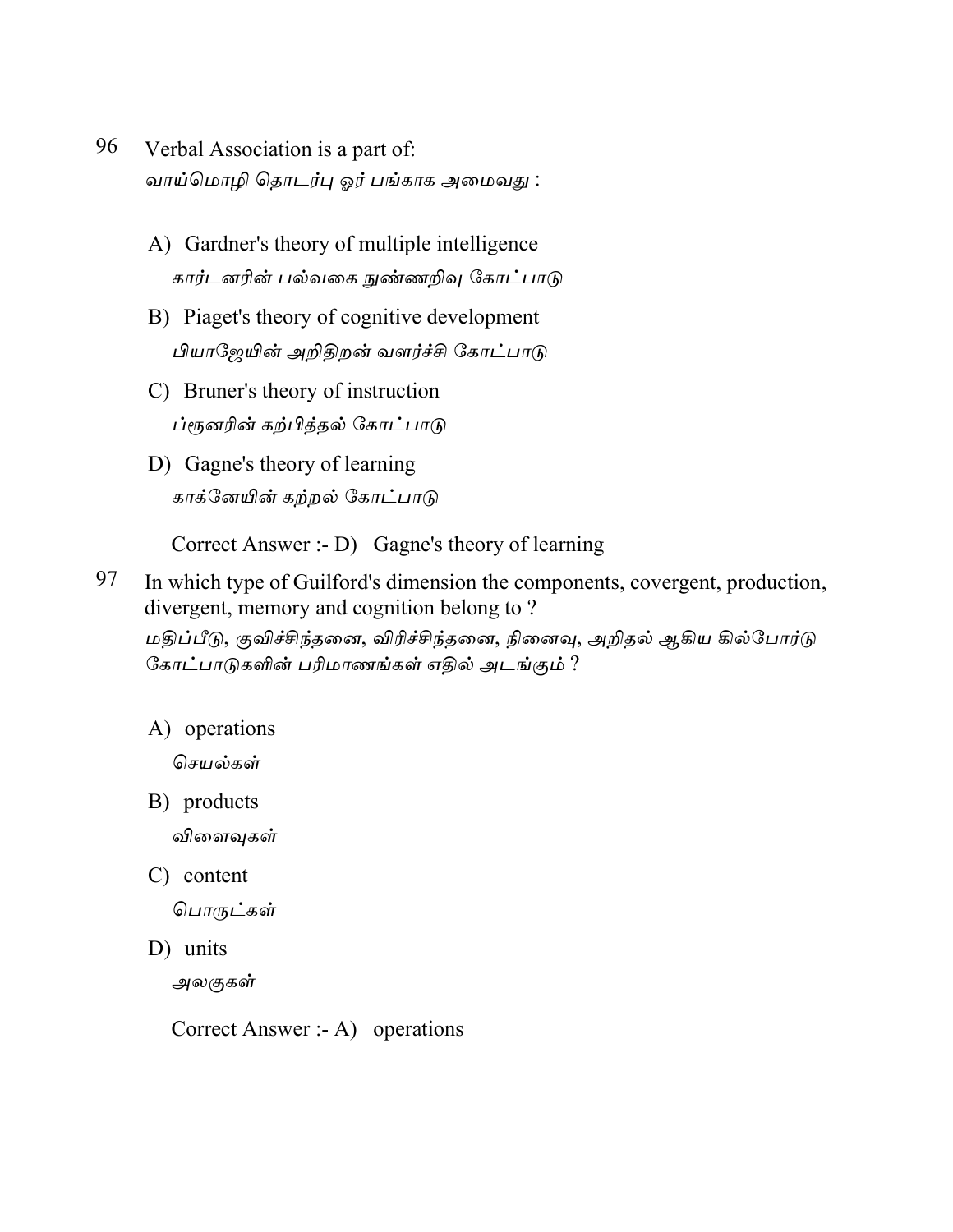98 The period of concrete operational stage is : பருப் பொருட்களின் நிலைக்கான கால அளவு :

- A)  $0 2$  $0 - 2$  $B) 2 - 7$  $2 - 7$  $C) 7 - 11$  $7 - 11$
- D) above 11
	- $11 \dot{\mathbf{s}}$ கும் மேல்

Correct Answer :- C) 7 - 11

- 99 In the Constitutes of school education S.S. means? பள்ளிக் கல்வித் தொடர்பாக S.S. என்பது எதைக் குறிப்பிடுகிறது :
	- A) Sarva Shiksha Abhiyan அனைவருக்கும் கல்வி இயக்கம்
	- B) Samagra Shiksha ஒருங்கிணைந்த கல்வி
	- C) School and Society பள்ளியும் சமூகமும்
	- D) Social Service சமுதாயத் தொண்டு

Correct Answer :- B) Samagra Shiksha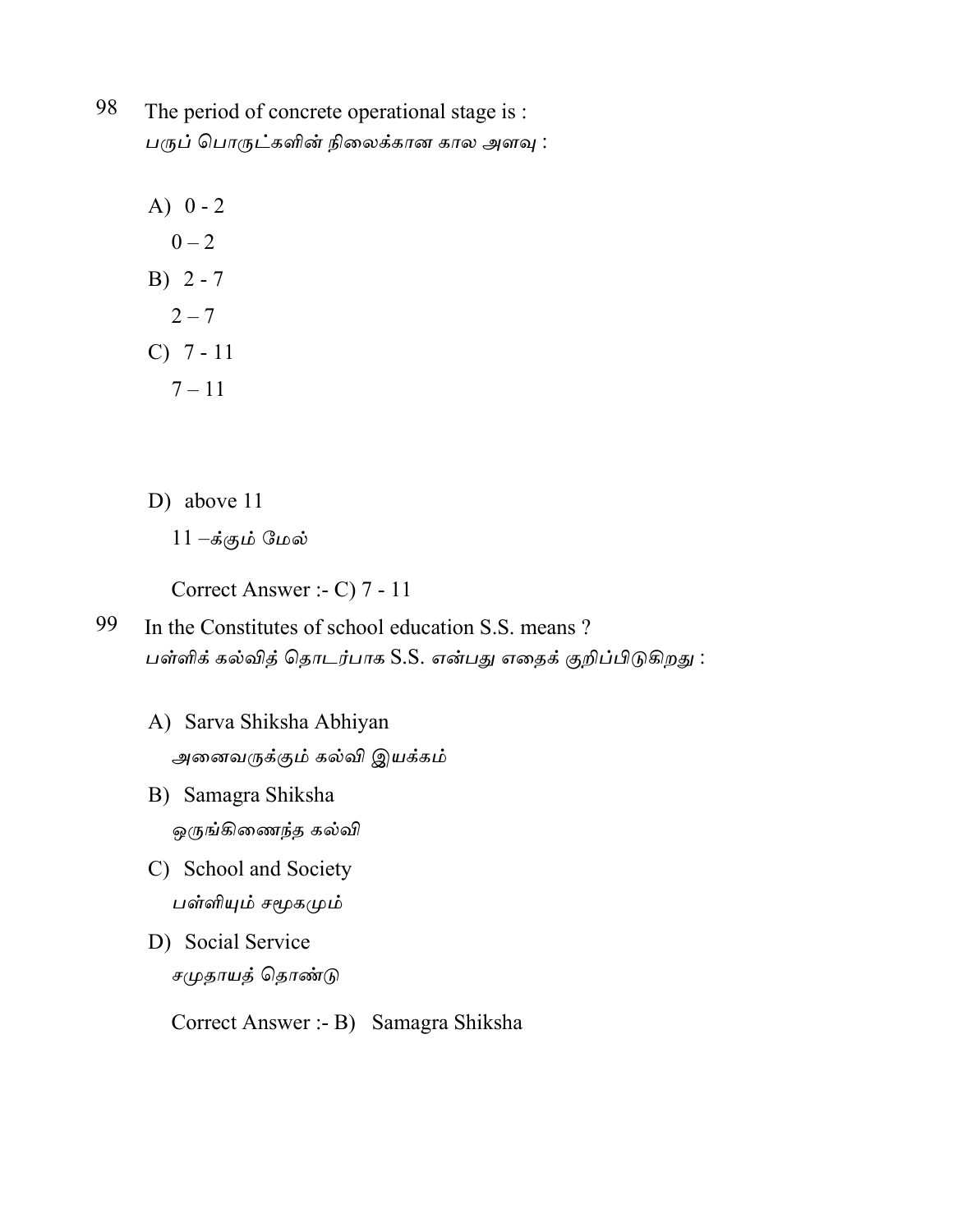- 100 Which of the following term referred to education teaching during the British rule ? பிரிட்டன் ஆட்சிக் காலத்தில் கீழ்க்குறித்த எந்த ஆங்கிலச் சொல் கல்வி/கற்பித்தலை குறிப்பது ஆயிற்று ?
	- A) Instruction

கற்பித்தல் / போதனை

B) Learning

கற்றல்

C) Listening

கேட்டல்

D) Speaking

பேசுதல்

Correct Answer :- A) Instruction

Human's height, weight and obesity denotes.

101 மனிதனின் உயரம், எடை, பருமன் ஆகியவை குறிப்பிடுவது :

A) Maturation

முதிர்ச்சி

- B) Growth வளர்ச்சி
- C) Heredity மரபியல்
- D) Development முன்னேற்றம்

Correct Answer :- B) Growth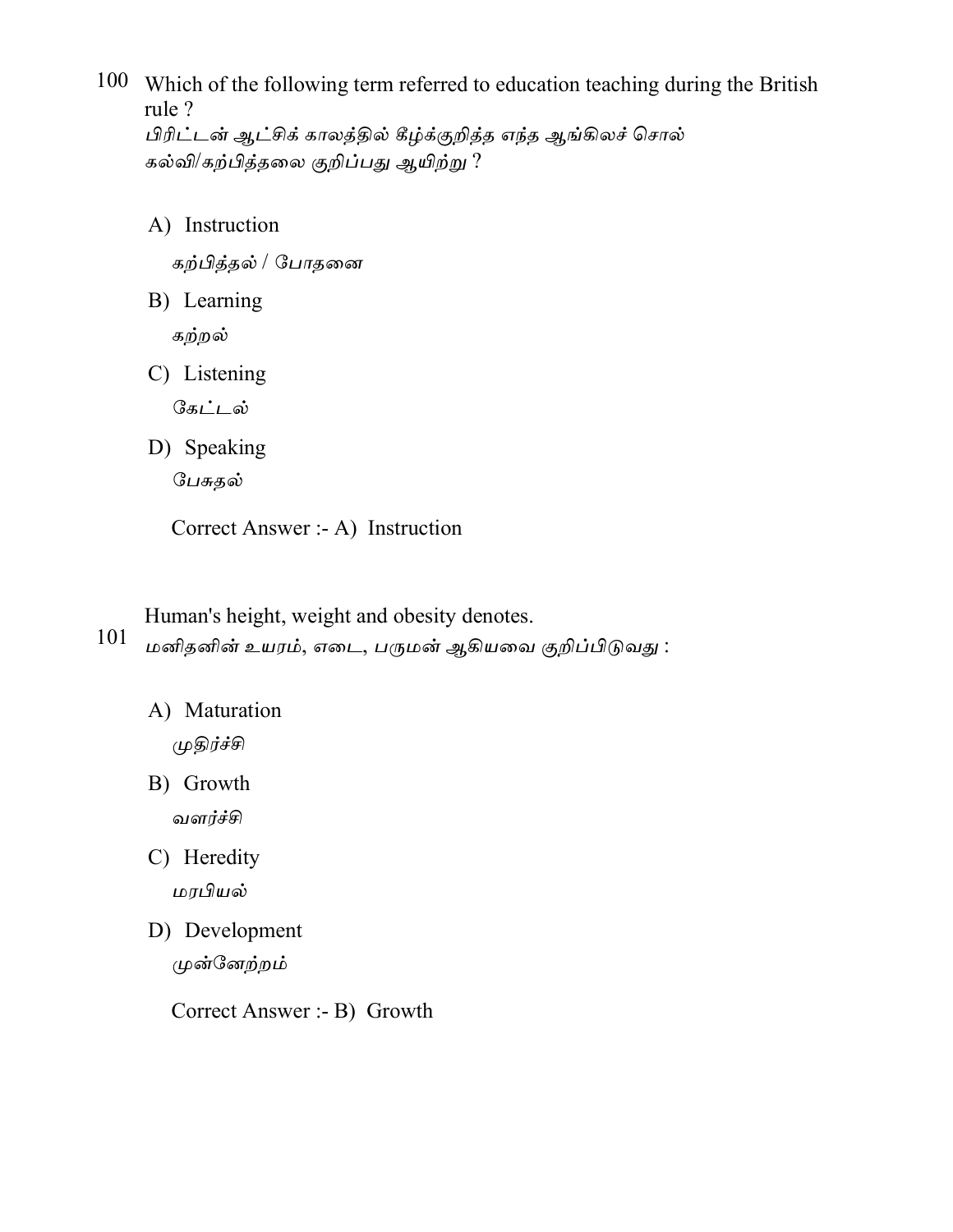- 102 Stimulus Response is due to: தூண்டல் – துலங்கல் ஏற்படுவதற்கான காரணம் :
	- A) Brain

மூளை

B) Maturity

முதிர்ச்சி

- C) Sense Organs புலன் உறுப்புகள்
- D) Experience அனுபவங்கள்

Correct Answer :- C) Sense Organs

- 103 Adolescence is a period of storm and stress said by : குமரப்பருவம் ஒரு சிக்கலான அமைதியற்ற பருவம் என்று கூறியவர்:
	- A) Brickson

பிரிக்சன்

B) Cole

கோல்

- C) Stanley Hall ஸ்டேன்லி ஹால்
- D) Willam McDougall வில்லியம் மக்டூகல்

Correct Answer :- C) Stanley Hall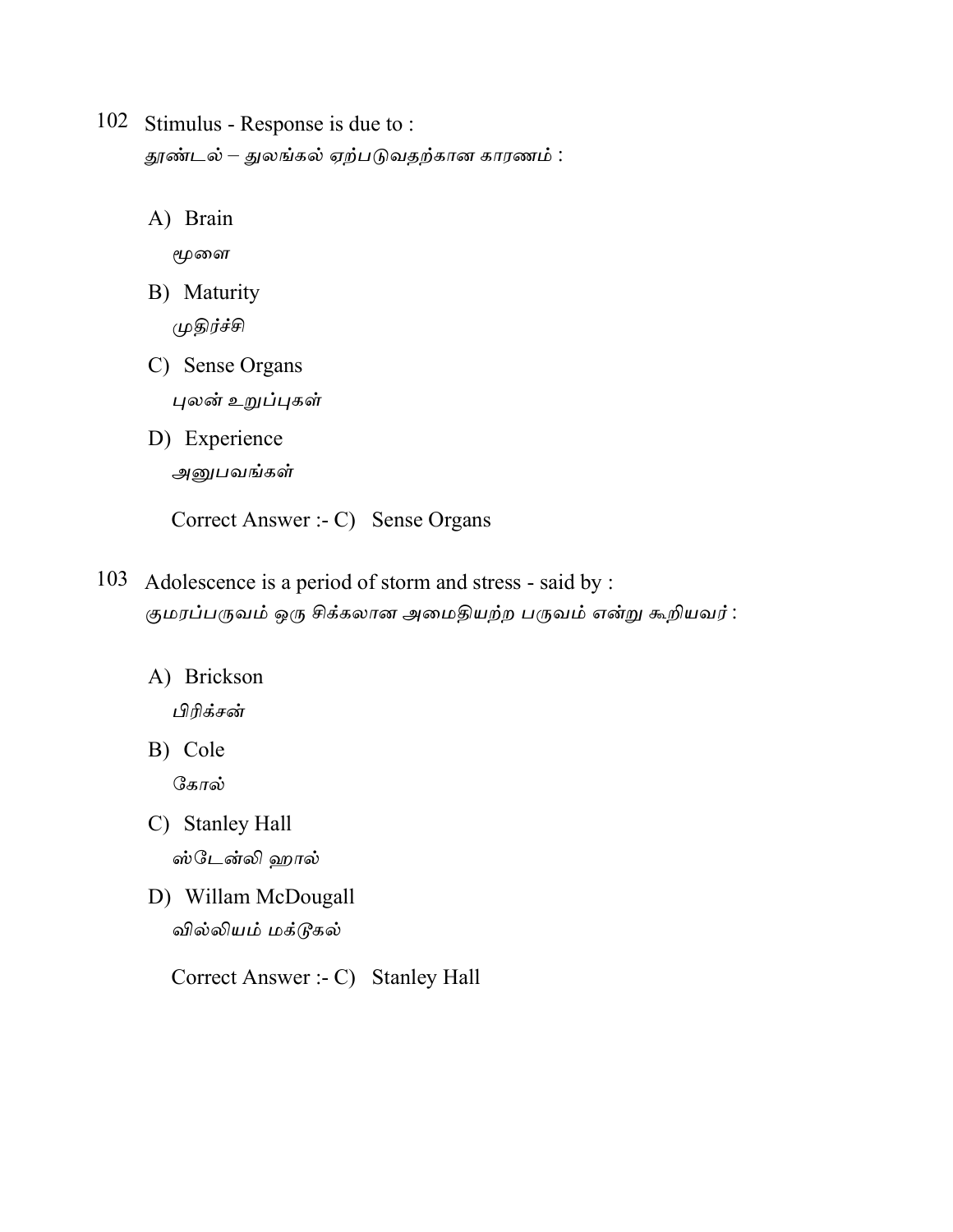- 104 The first step is Teaching is: கற்பித்தலின் முதல் படிநிலையனது :
	- A) Evaluation மதிப்பிடுதல்
	- B) Preparation

தயார்படுத<u>்கு</u>தல்

- C) Pursuing பின்பற்றுதல்
- D) Planning திட்டமிடுதல்

Correct Answer :- D) Planning

- 105 Educational psychology is concerned with : கல்வி உளவியலுடன் தொடர்புடையன :
	- A) The learner கற்பவர்
	- B) The learning process கற்றல் செயல் முறை
	- C) The learning situation கற்றல் நிலைமை
	- D) All of these இவை அனைத்தும்

Correct Answer :- D) All of these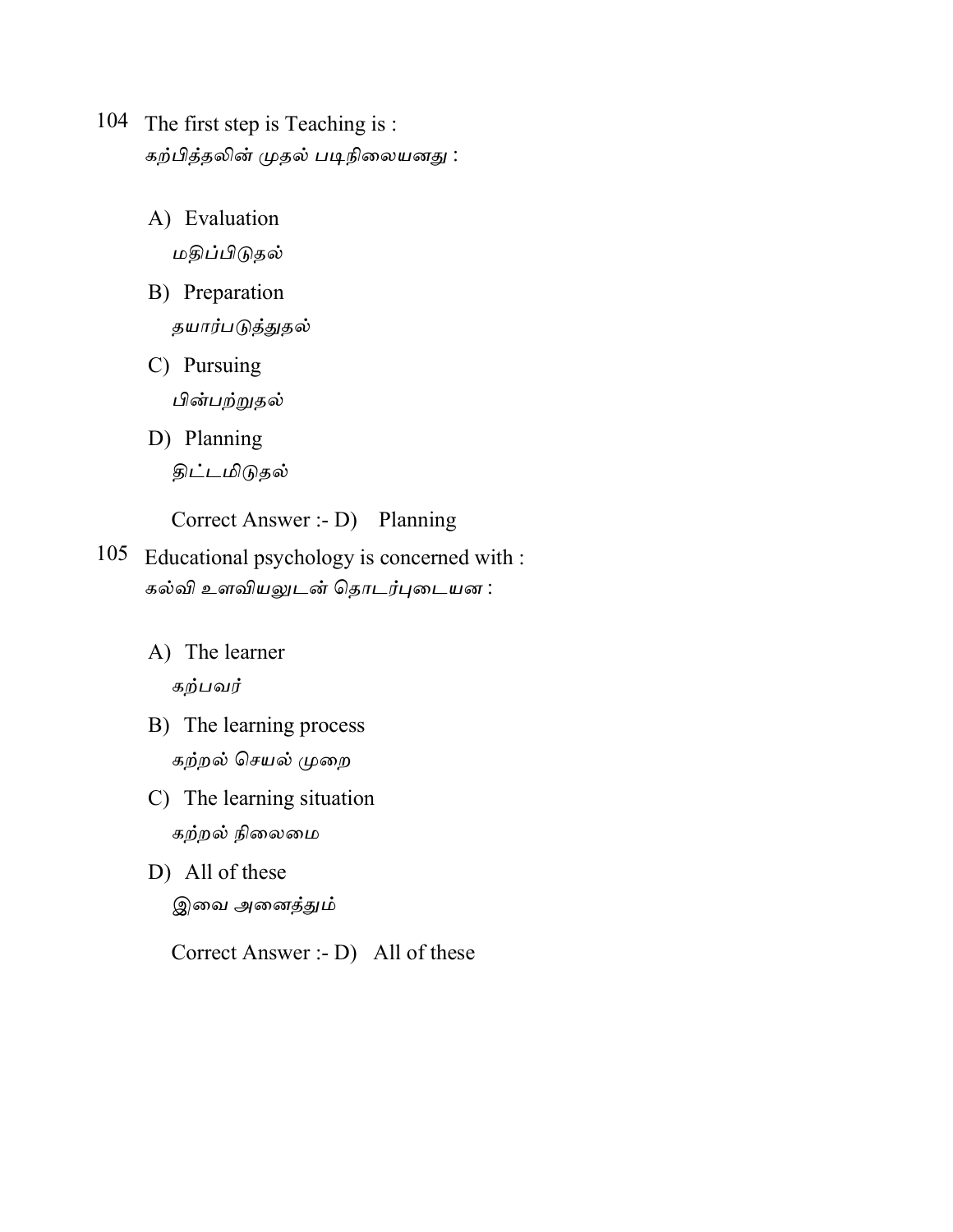- 106 Which is Kohler's theory? கோஹ்லரின் கோட்பாடு எது ?
	- A) Operant Conditioning செயல்படு ஆக்க நிலையிறுத்தம்
	- B) Insight learning உட்காட்சி கற்றல்
	- C) Trial and Error Learning முயன்று தவறிக் கற்றல்
	- D) Classical Conditioning theory ஆக்கநிலை வலியுறுத்தல்

Correct Answer :- B) Insight learning

- 107 Who is known for curve of forgetting? மறத்தல் வளைகோட்டுடன் அறியப்படுபவர் யார்?
	- A) Ebbinghaus எபிங்காஸ்
	- B) Bartlett பார்ட்லர்ட்
	- C) Mandler மண்ட்லேர்
	- D) Adkinson அட்கின்சன்

Correct Answer :- A) Ebbinghaus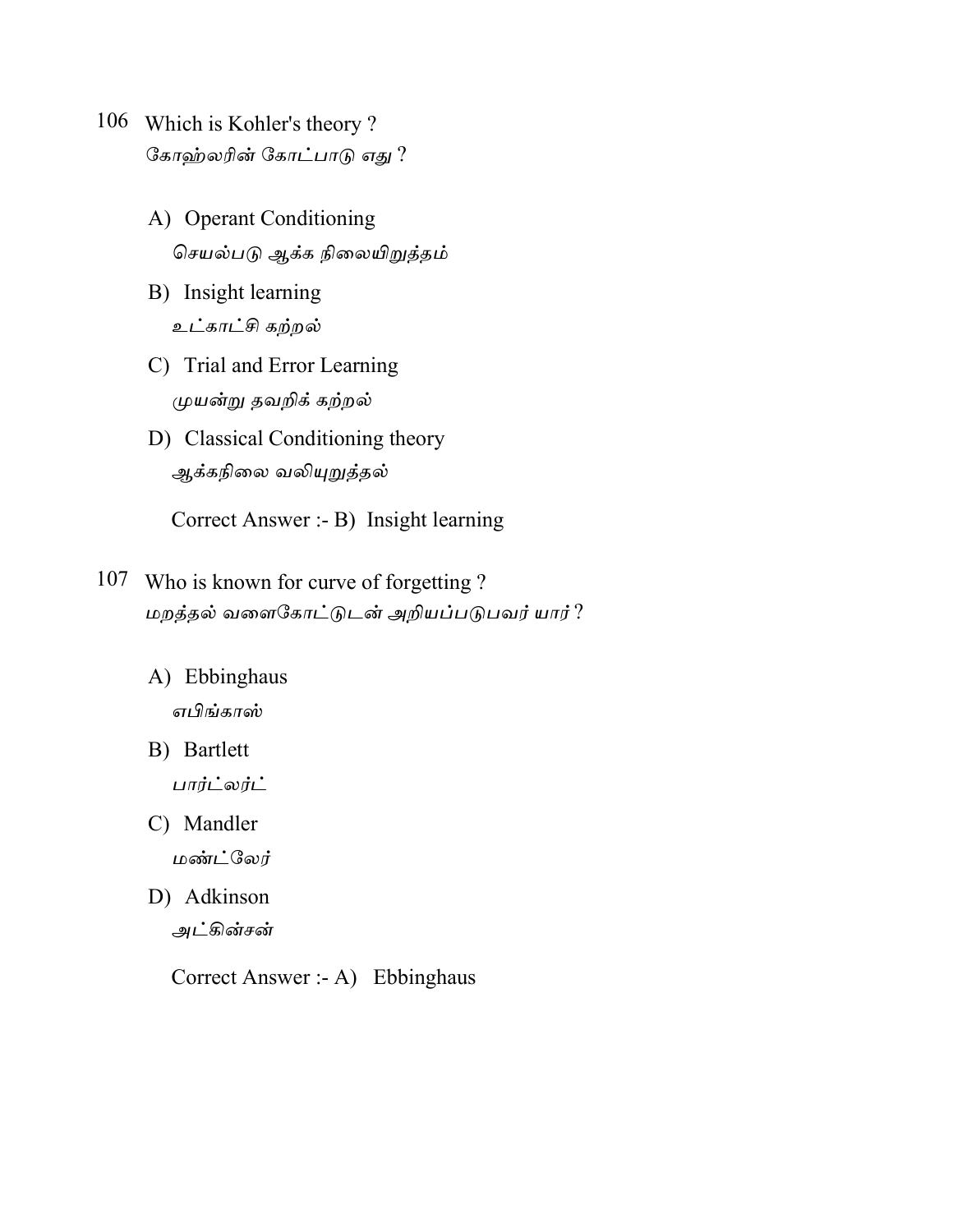108 Who said this statement "Education is not the filling of a pail, but the lighting of a fire :

"கல்வி என்பது ஒரு குடுவையை நிரப்புவது அல்ல, தீயின் ஒளியமைப்பு" என்றக் கூற்றைக் கூறியவர்?

A) Socrates

சாக்ரடீஸ்

B) Plato

பிளேட்டோ

C) Aristotle

அரிஸ்டாட்டில்

D) William Butler Yeats

வில்லியம் பட்லர் ஈட்ஸ்

Correct Answer :- D) William Butler Yeats

109 Stage the child gradually takes on symbolic meaning and mastery of "symbols" in place of objects. எந்த நிலையில் குழந்தை மெதுவாக குறியீட்டு அர்த்தத்தையும் பொருள்களின் இடத்தையும் அறிகிறது :

- A) Sensory motor stage புலனியக்க வளர்ச்சி நிலை
- B) Pre-operational stage முன் செயல்பாட்டு நிலை
- C) Concreate operational stage பருப்பொருள் வளர்ச்சி நிலை
- D) Formal operational Stage

கருப்பொருள் நிலை (முறையான செயல்பாட்டு நிலை)

Correct Answer :- B) Pre-operational stage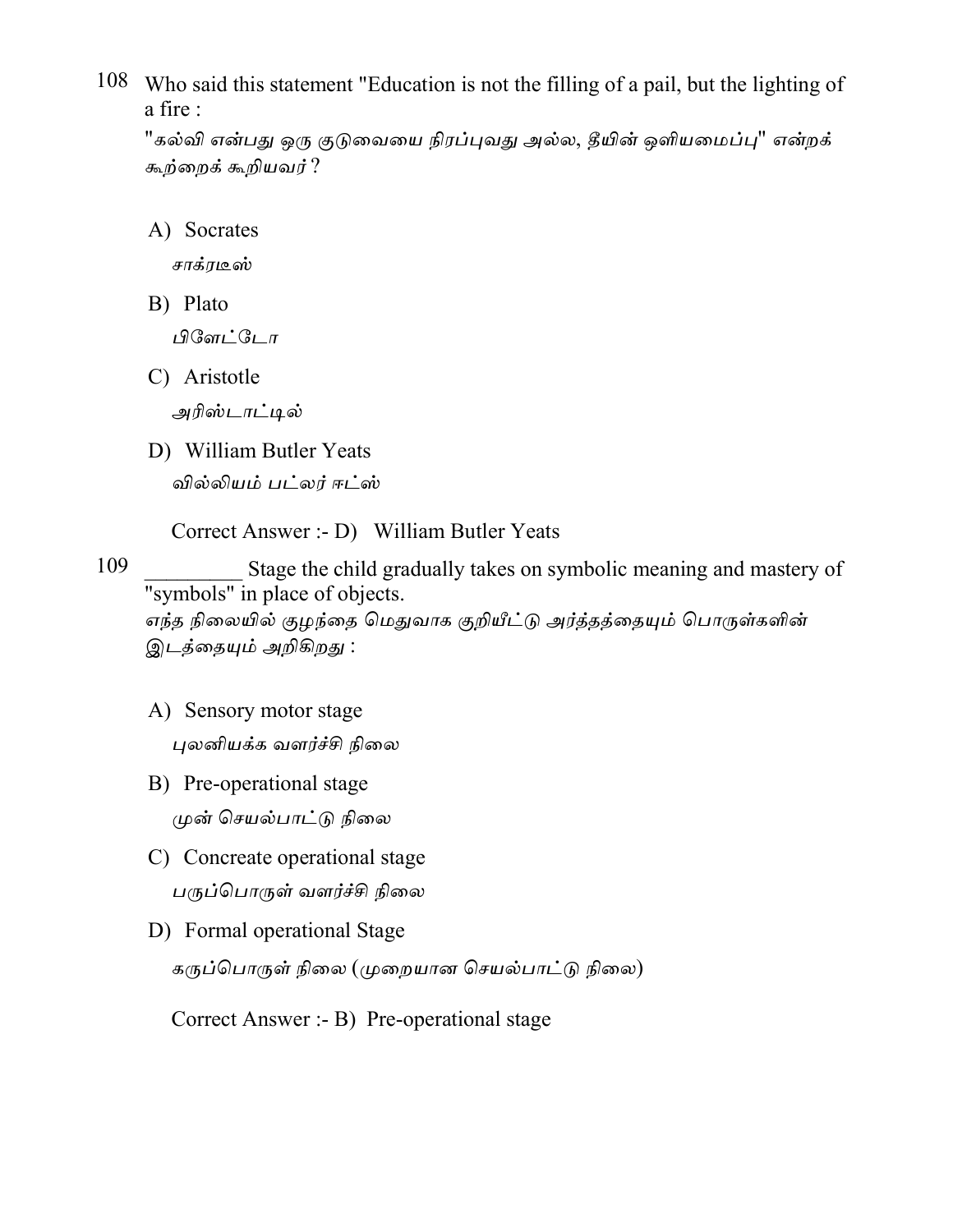110 Who said "Learning is a change in the individual following upon change in the environment.

கற்றல் என்பது தனி நபரின் சூழ்நிலை மாற்றத்தை பின்பற்றுவதாகும்'' என்று கூறியவர் :

A) Hilgard

ஹில்கார்ட்

B) Woodworth

உட்வொர்த்

C) Hentry P. Smith

ஹென்றி பி. ஸ்மித்

D) E.A. Peel

இ.ஏ. பீல்

Correct Answer :- D) E.A. Peel

- 111 A VTVM is never used to measure : ஒரு VTVM கருவியானது கீழ்க்கண்டவற்றை அளக்க ஒருபோதும் பயன்படுத்துவது இல்லை.
	- A) Capacitance

மின்தேக்குத் திறன்

- B) Resistances மின்தடைத் திறன்
- C) Voltages வோல்டேஜ்
- D) Currents

மின்னூட்டம்

Correct Answer :- D) Currents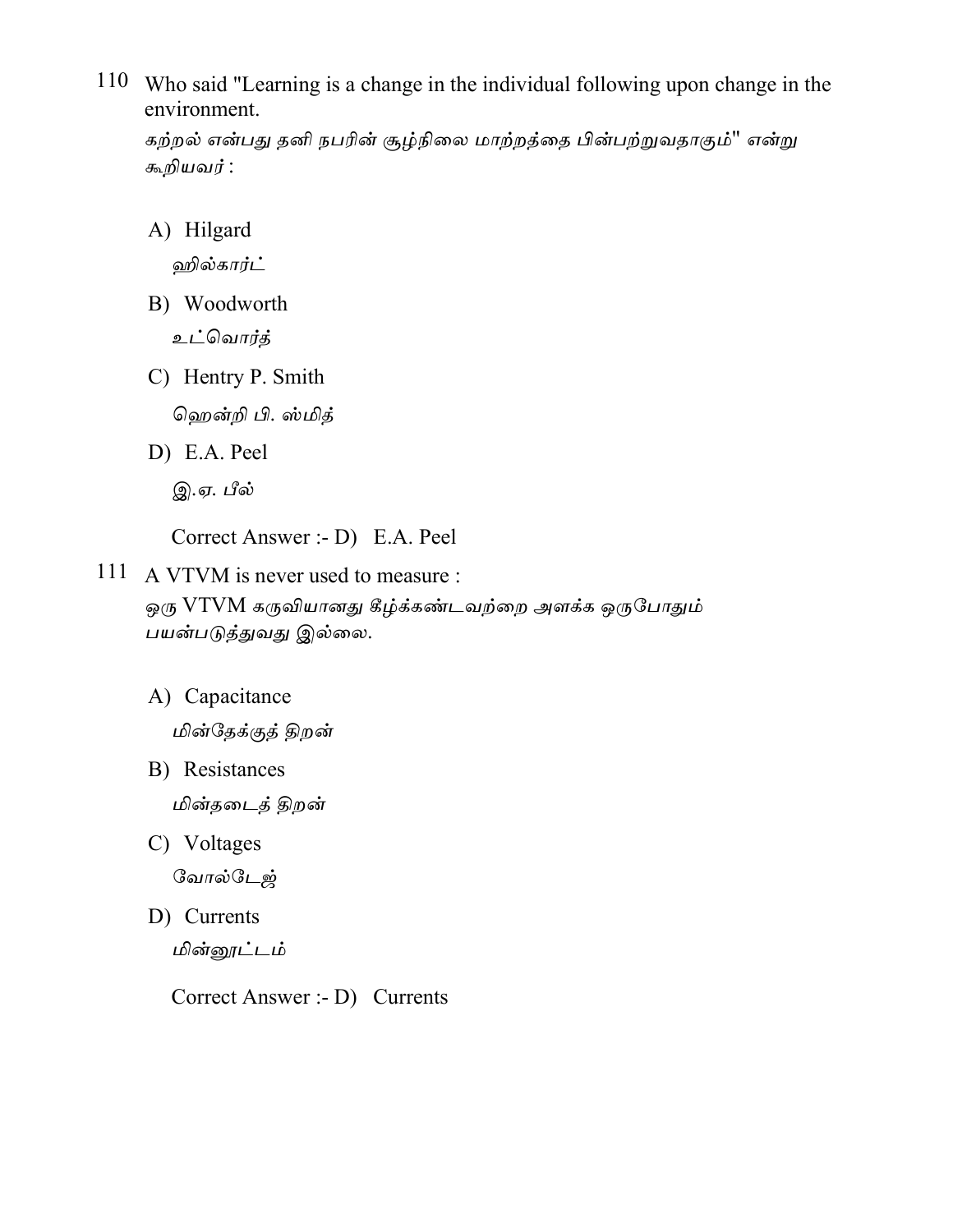- 112 In direct arc furnace, which of the following has high value ? மறைமுக வளைவு கொதிகளனில் கீழ்கண்டவைகளில் எது அதிக மதிப்பை பெற்றுள்ளது ?
	- A) Current மின்னோட்டம்
	- B) Voltage மின்னமுத்தம்
	- C) Power factor சக்தி வாய்ந்த காரணிகள்
	- D) All of the above மேலே உள்ள எல்லாம்

Correct Answer :- A) Current

- 113 The equation  $h_{\gamma} = \varphi + T$  is called as : சமன்பாடு  $h_{\gamma}$ =டி+ $T$  என்பதை எவ்வாறு அழைக்கலாம் ?
	- A) Photoelectric effect ஒளிமின் விளைவு
	- B) Compton effect காம்ப்ட்டான் விளைவு
	- C) Hall effect ஹால் விளைவு
	- D) Doppler effect டாப்பளர் விளைவு

Correct Answer :- A) Photoelectric effect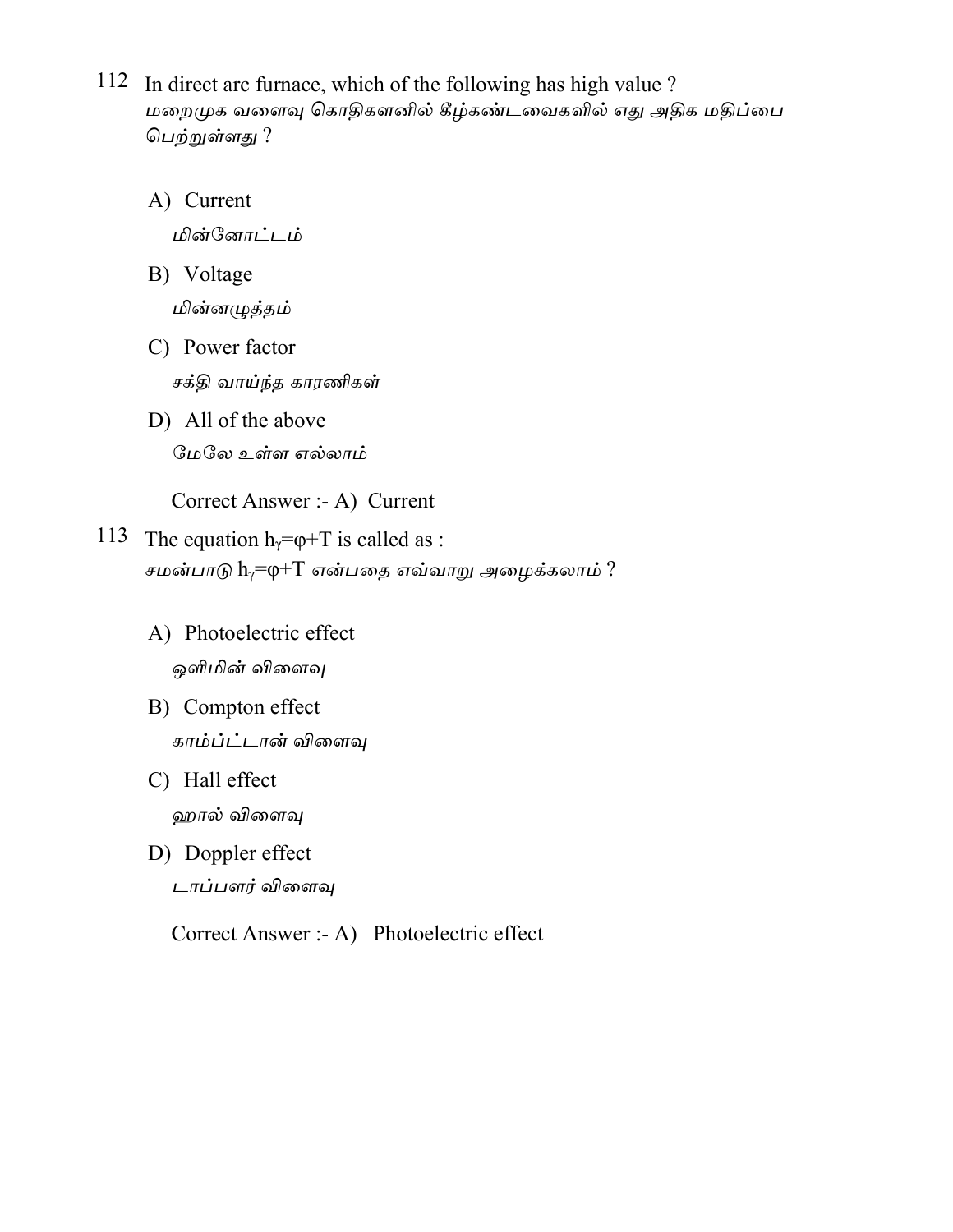- 114 Which of the following has the highest value of thermal conductivity? கீழே கொடுக்கப்பட்டவைகளில் எது மிக அதிக வெப்ப கடத்தும் திறன் மதிப்பு பெற்றது ?
	- A) Water

தண்ணீர்

- B) Steam நீர் ஆவி
- C) Solid ice

திட ஐஸ்

- D) Melting ice
	- உருகும் ஐஸ்

Correct Answer :- C) Solid ice

115 The internal energy of an ideal gas is a function of its absolute temperature only

ஒரு நல்லியல்பு வாயுவின் அக ஆற்றல் ஆனது அதனுடைய தனி வெப்ப நிலையை சார்ந்து இருக்கும்.

- A) The Joule Thomson Effect
	- ஜுல் தாம்ஸ்ஸின் விளைவு
- B) Joule's Law ஜுலுடைய விதி
- C) The first Law of Thermodynamics வெப்ப இயக்கவியலின் முதல் விதி
- D) Maxwell's Law மேக்ஸ்வெல்ஸின் விதி

Correct Answer :- B) Joule's Law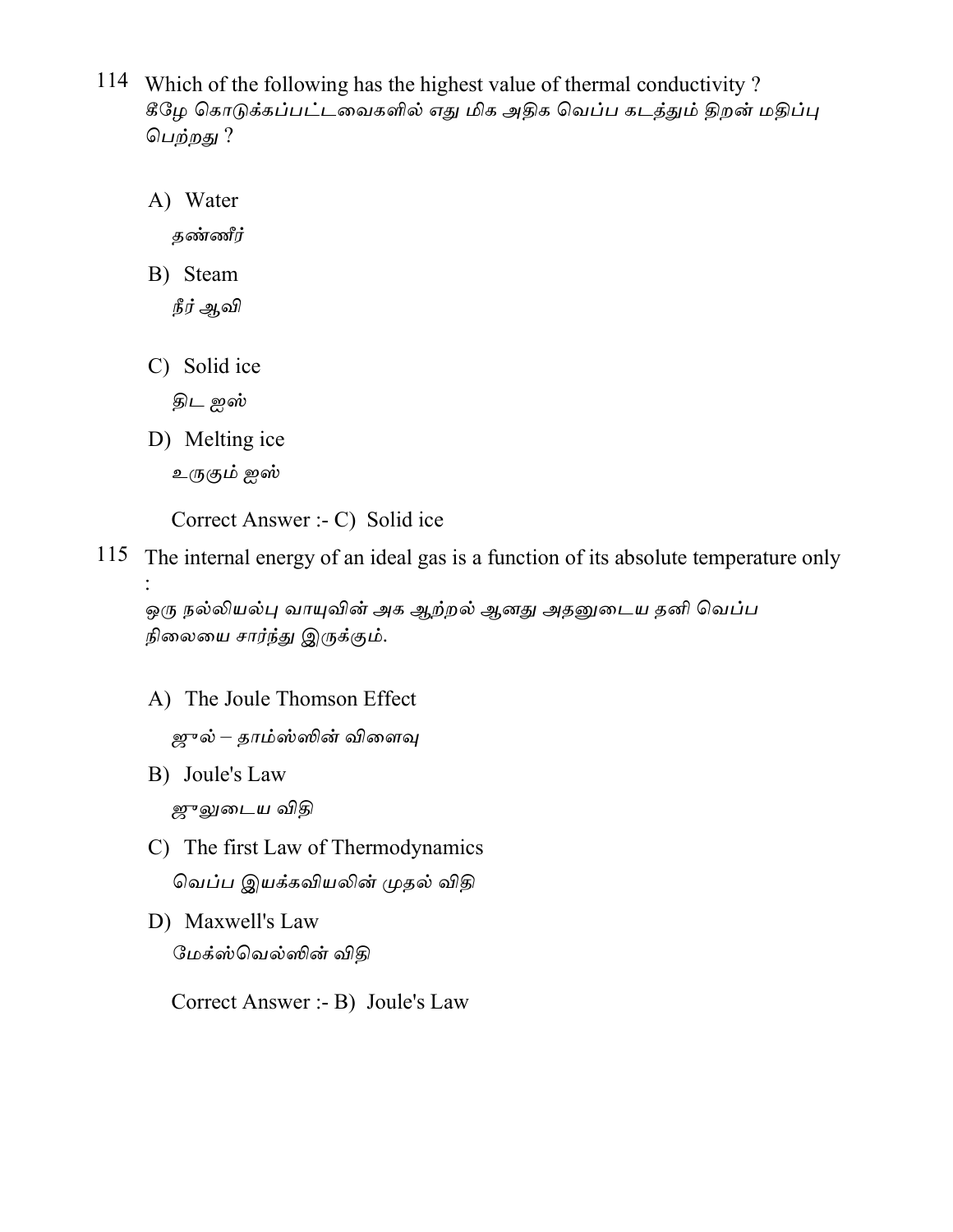- 116 The packing fraction of the isotope is defined as the ratio : பேக்கிங் பிராக்ஸன் (ஐசோடோப்) பின்வருமாறு வரையறுக்கப்படுகிறது.
	- A)  $\Delta=M-A$  $\Delta = M - A$ B)  $\Delta = A - M$  $\Delta = A - M$ C) (c)  $=\frac{(M-A)}{A}$ (c)  $=\frac{(M-A)}{A}$ D)  $A=M-A$  $A=M-A$ Correct Answer :- C)  $\overset{(c)}{=} \frac{\overset{(-)}{(-A)}}{A}$
- 117 Which of the following has the lowest melting point? பின்வருவனவற்றில் எது குறைந்த உருகு நிலை கொண்டது ?
	- A) Copper தாமிரம்
	- B) Lead

துத்தநாகம்

C) Iron

இரும்பு

D) Steel எஃகு

Correct Answer :- B) Lead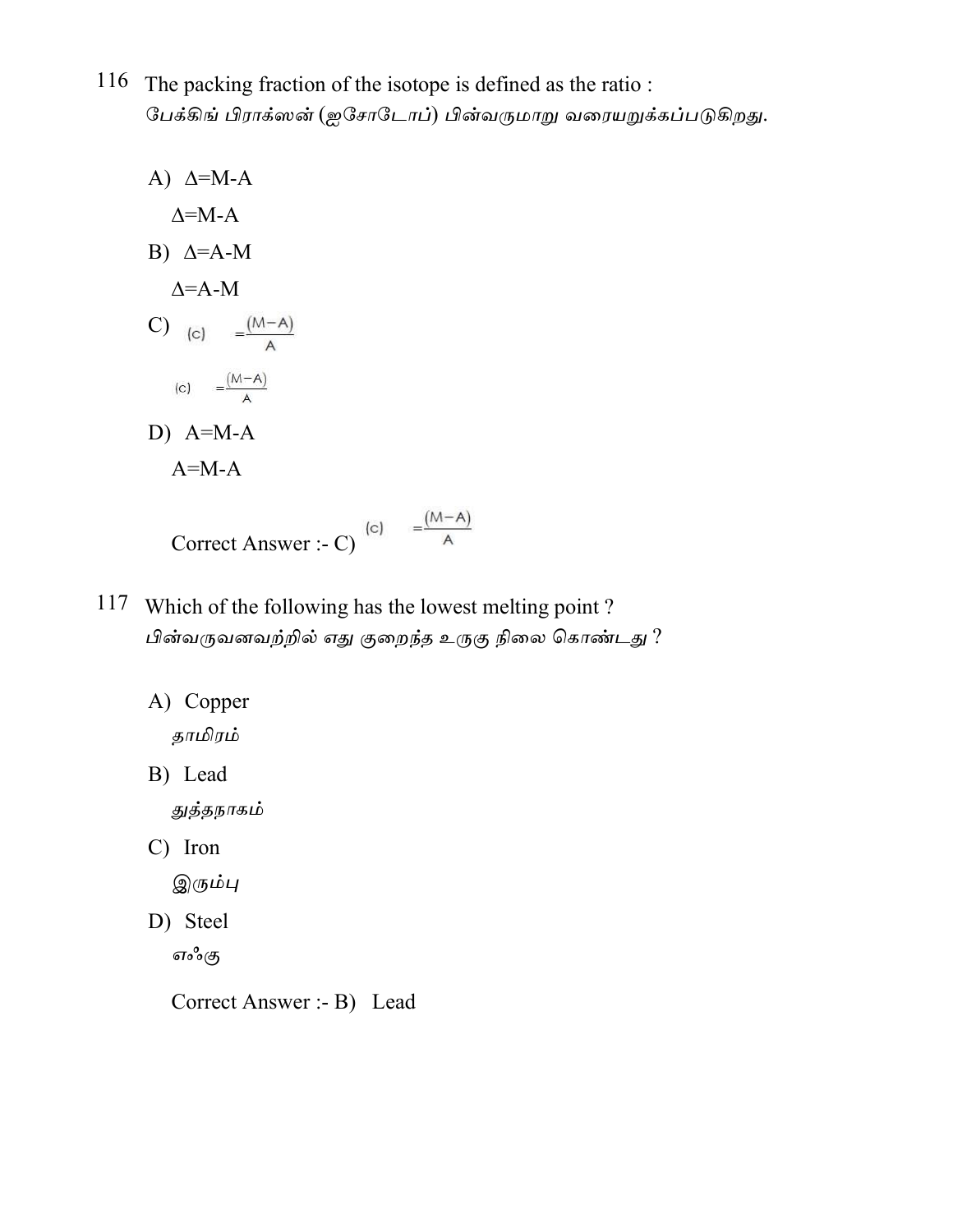## 118 Nitroxylic acid is: நைட்ரோக்ஸிலிக் அமிலம் என்பது :

A)  $H_4N_2O_4$ 

 $H_4N_2O_4$ 

B)  $H_2N_2O_3$ 

 $\rm H_2N_2O_3$ 

C)  $H_4N_2O_3$ 

 $H_4N_2O_3$ 

D)  $H_4N_3O_4$ 

 $H_4N_3O_4$ 

Correct Answer :- A)  $H_4N_2O_4$ 

- 119 Tartrazine food dye gives this colour in food : டார்ட்ராசின் என்ற உணவுச் சாயம் உணவில் கொடுக்கும் நிறம் :
	- A) Green

பச்சை

B) Cherry red

செர்ரி சிவப்பு

- C) Lemon Yellow லெமன் மஞ்சள்
- D) Bright Blue

பளபளக்கும் நீலம்

Correct Answer :- C) Lemon Yellow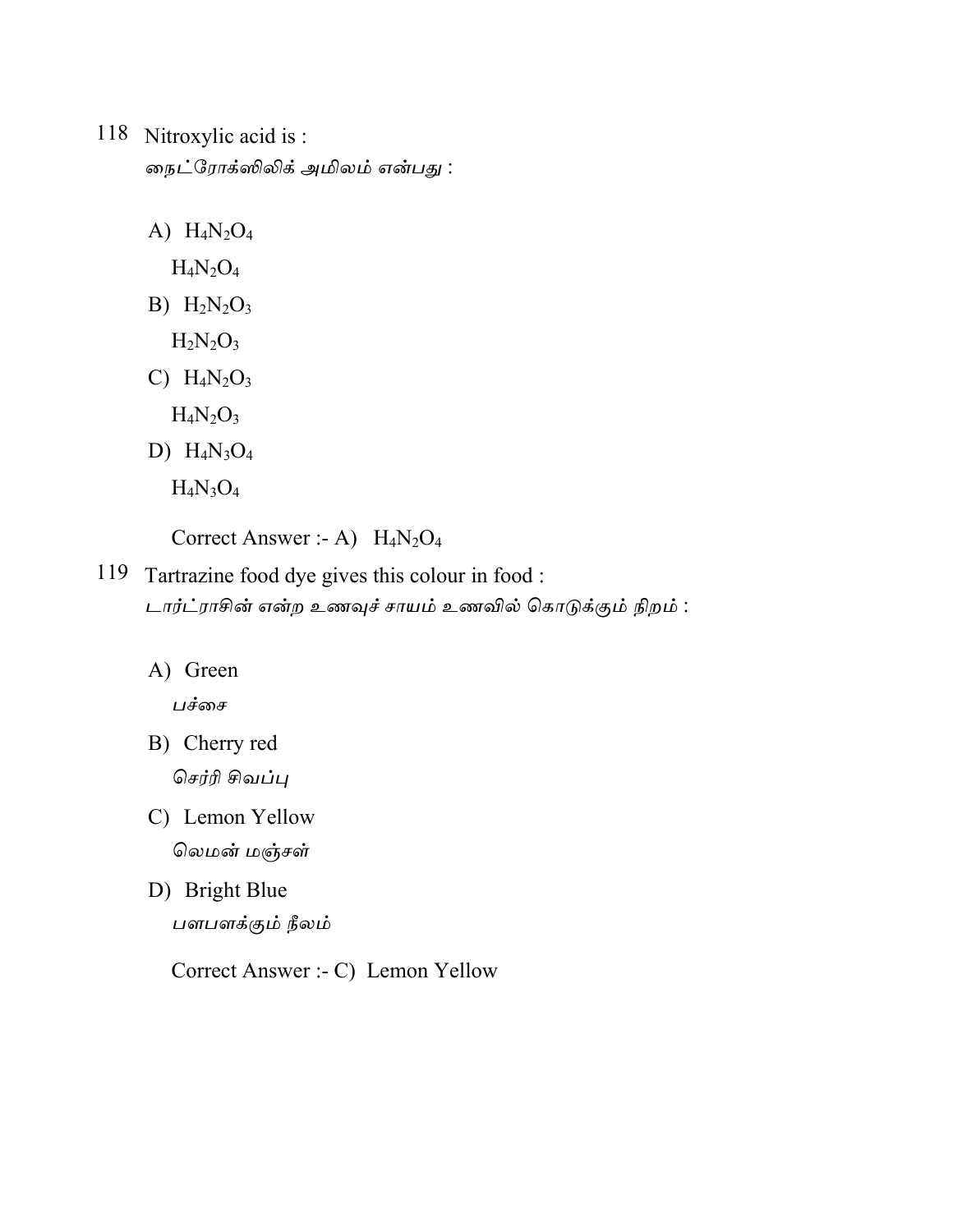- 120 Teflon is: டெப்லான் என்பது :
	- A) Polyvinyl chloride பாலிவைனல் குளோரைடு
	- B) Polyvinyl fluoride பாலிவைனல் புளூரைடு
	- C) Polytetro fluoro ethylene பாலிடெட்ரா புளூரோஎத்திலீன்
	- D) Polymethyl methacrylate பாலி மெத்தில் மெத்தாக்ரைலேட்

Correct Answer :- C) Polytetro fluoro ethylene

Crystal violet is used in/as :

121 கிரிஸ்டல் ஊதா இதில் / இவ்வாறாக பயன்படுகிறது :

- A) Making inks மைகள் தயாரிக்க
- B) Dyeing of wool கம்பளிக்கு சாயம் ஏற்ற
- C) Indicators நிறங்காட்டிகள்
- D) Food dyes உணவுச் சாயங்கள்

Correct Answer :- A) Making inks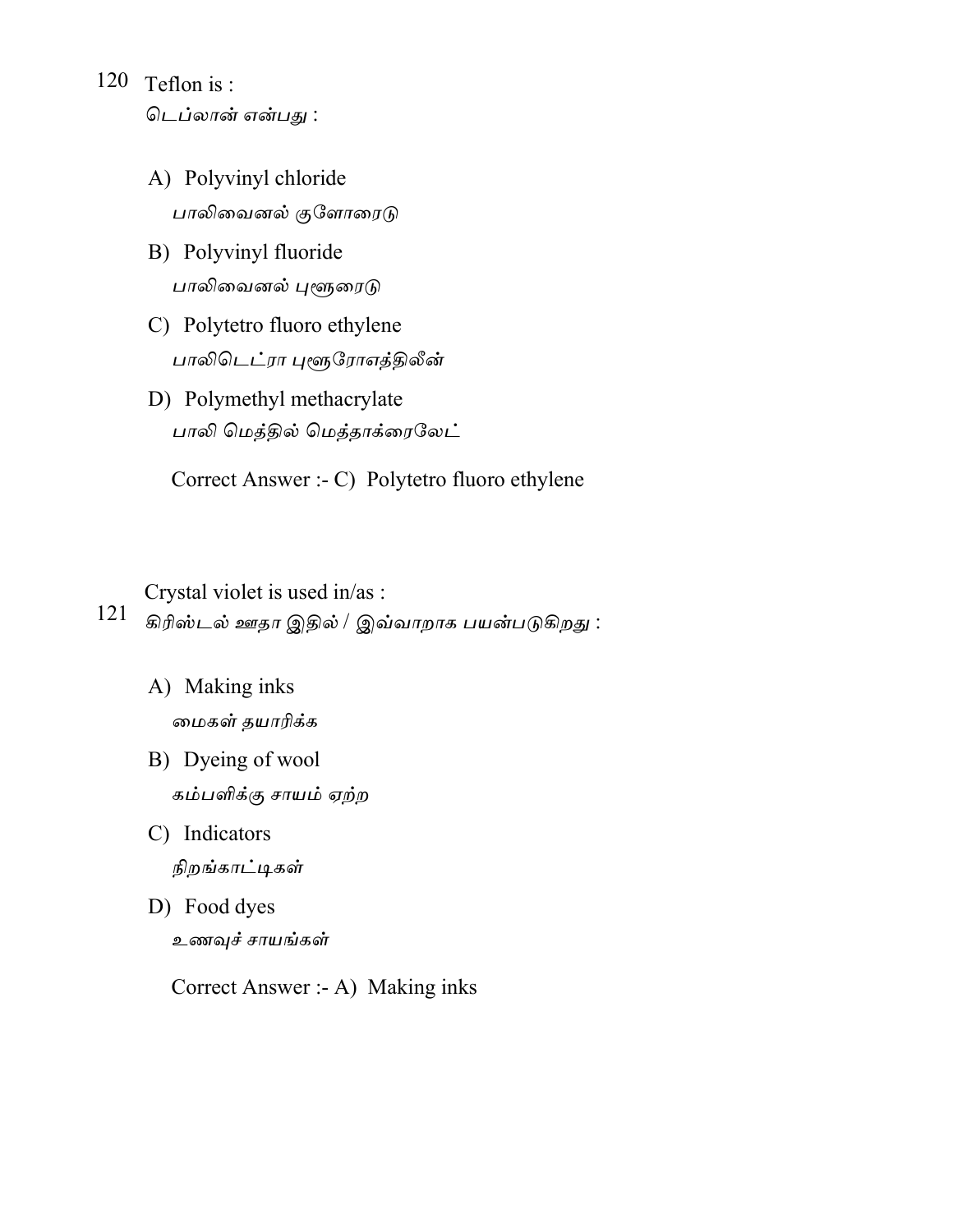Ethane with the molecular formula  $C_2H_6$  has:

- 122  $\rm{C_2H_6}$  மூலக்கூறு வாய்ப்பாடு கொண்ட ஈத்தேன் கொண்டுள்ளது :
	- A) 6 covalent bonds 6 சக பிணைப்புகள்
	- B) 7 covalent bonds

7 சக பிணைப்புகள்

C) 8 covalent bonds

8 சக பிணைப்புகள்

D) 5 covalent bonds 5 சக பிணைப்புகள்

Correct Answer :- B) 7 covalent bonds

- 123 Leaf curl of peaches is caused by : பீச் மரத்தில் இலை சுருள் நோயை தோற்றுவிக்கும் நோயூக்கி :
	- A) Cercospora arachidicola செர்கோஸ்போரா அராக்கிடிகோலா
	- B) Taphrina deformans டாஃப்ரினா டிபார்மன்ஸ்
	- C) Puccinia graminis பக்சீனியா கிராமினிஸ்
	- D) Ustilago tritici உஸ்டிலேகோ ட்ரிட்டிசி

Correct Answer :- B) Taphrina deformans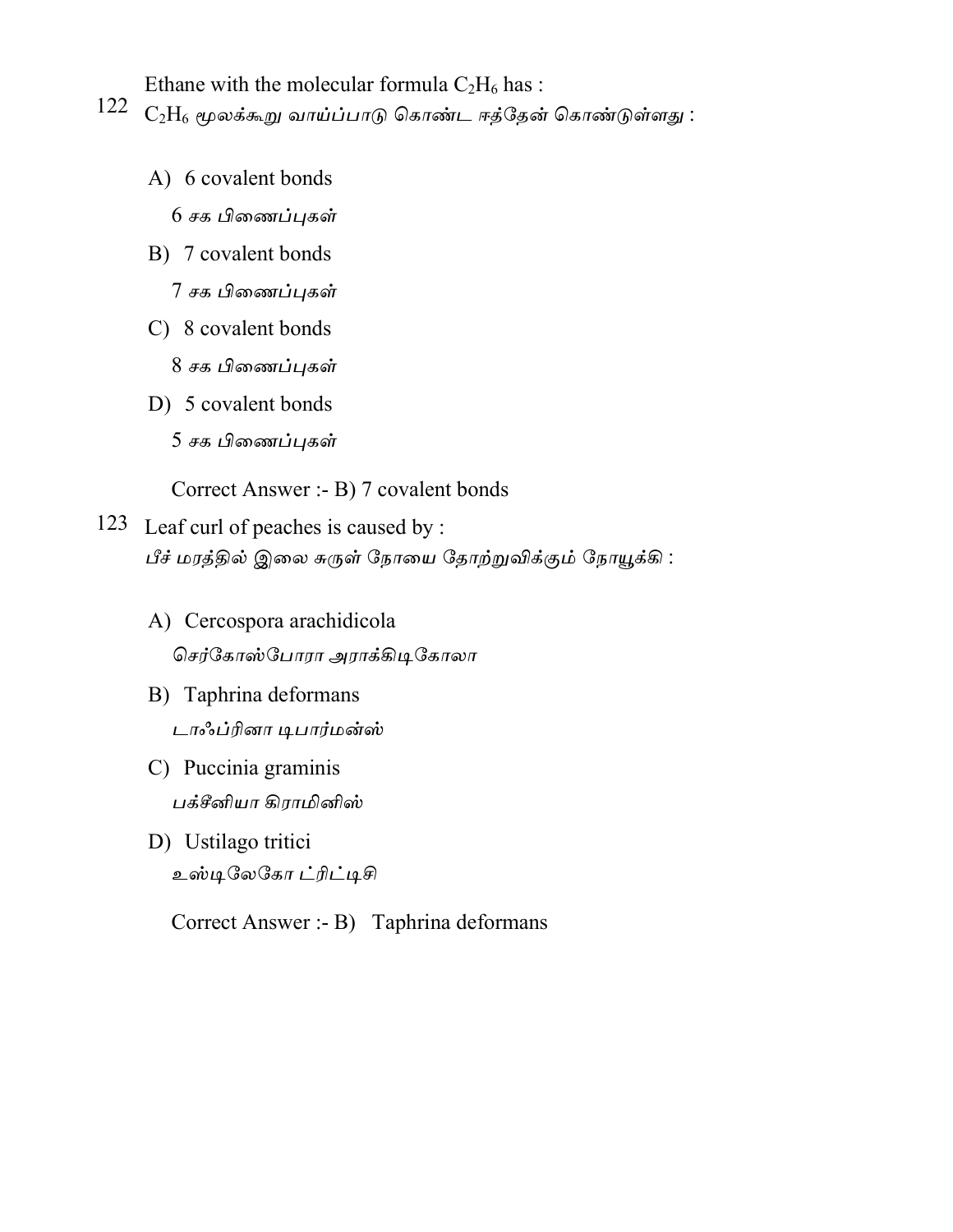124 The special type of inflorescence found in Euphorbiaceae is: யூஃபோர்பியேஸி குடும்பத்தில் காணப்படும் சிறப்பு வகை மஞ்சரியின் பெயர் :

- A) Cymose சைமோஸ்
- B) Cyathium சயாத்தியம்
- C) Racemose ரெஸிமோஸ்
- D) Umbel

அம்பல்

Correct Answer :- B) Cyathium

Who first attempted to produce artificial seeds in 1977? 1977 –ஆம் ஆண்டு முதன்முதலில் செயற்கை விதைகளை உருவாக்க முயற்சித்தவர் யார்?

A) Murashige

முராசிகே

B) A.C. Braun

A.C. பிரான்

- C) Skoog and Miller ஸ்கூக் மற்றும் மில்லர்
- D) Lazar

லாசர்

Correct Answer :- A) Murashige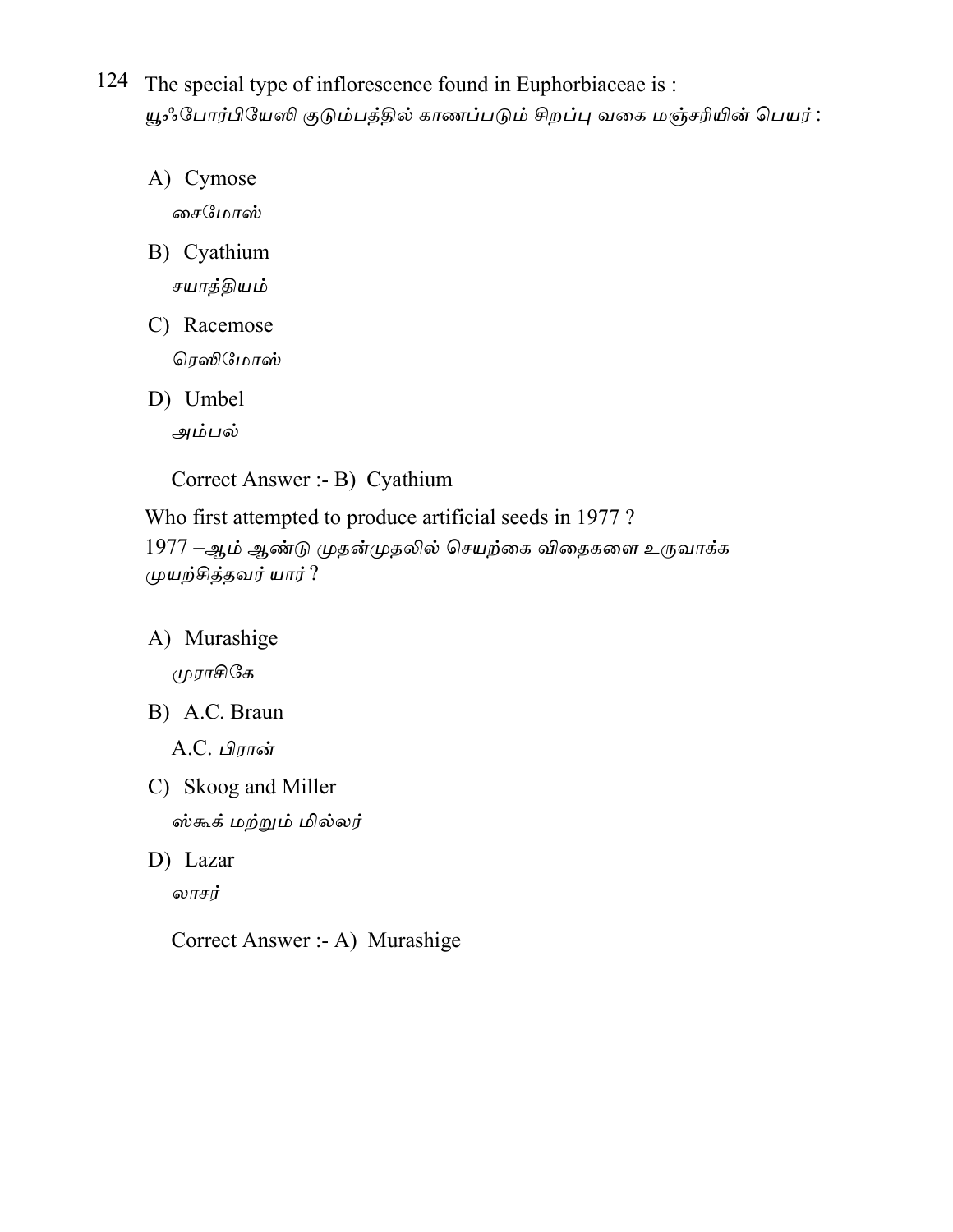- 126 Who developed meristem culture technique? ஆக்கு திசு வளர்ப்பு முறையை உருவாக்கியவர் யார் ?
	- A) G. Morel
		- G. மோரல்
	- B) F.C. Steward
		- F.C. ஸ்டுவார்டு
	- C) P.R. White

 $P.R.$  ஒயிட்

- D) J.P. Nitsch
	- J.P. நிட்ஷ்

Correct Answer :- A) G. Morel

- 127 Formation of ATP during light reaction is called as : ஒளிவினையின்போது ATP உருவாதலை இவ்வாறு அழைக்கப்படுகிறது :
	- A) Photo Phosphorylation ஃபோட்டோபாஸ்போரிலேஷன்
	- B) Respiration சுவாசித்தல்
	- C) Transpiration நீராவிப் போக்கு
	- D) Photosynthesis ஒளிச்சேர்க்கை

Correct Answer :- A) Photo Phosphorylation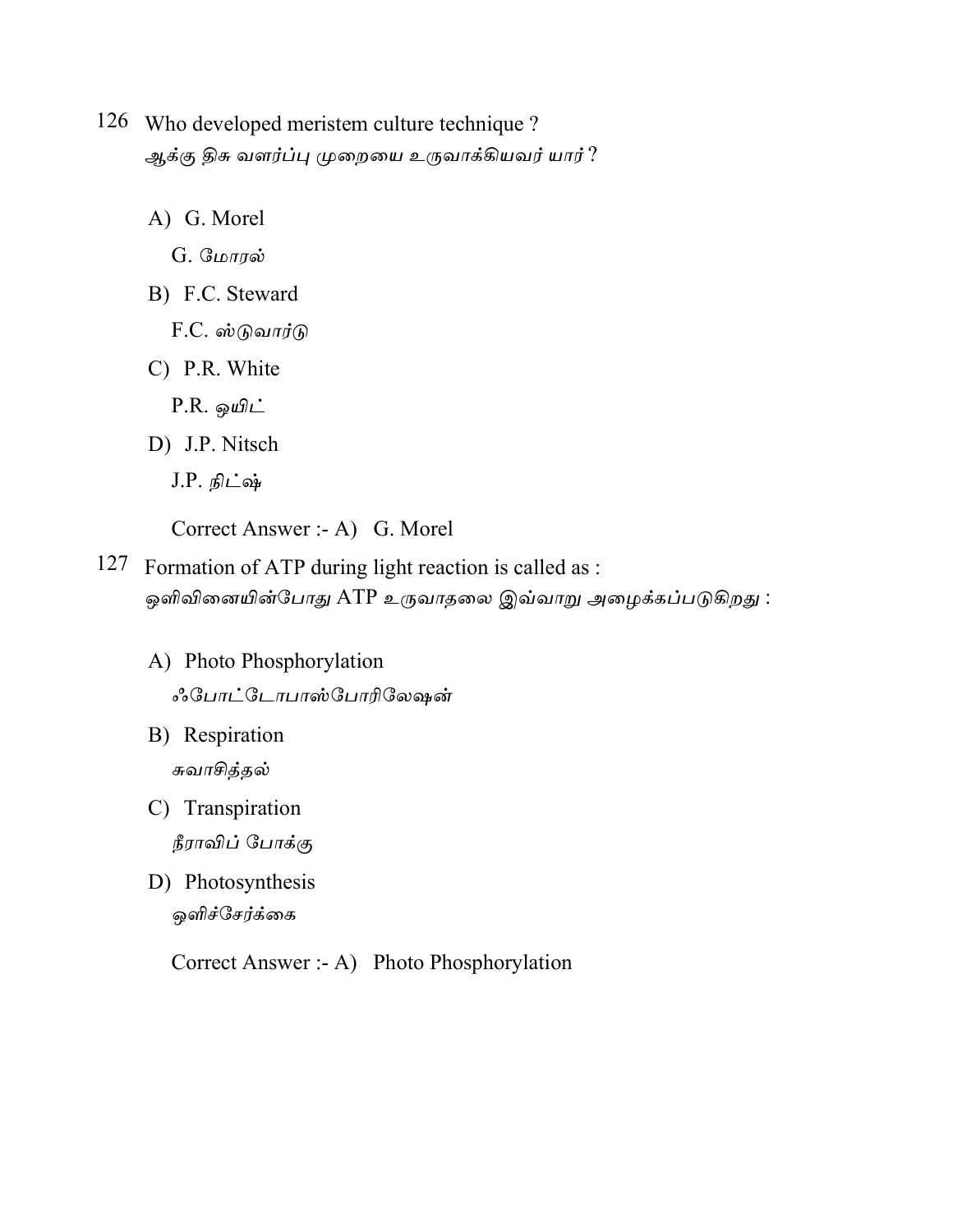- 128 Mosaic symptoms indicate : நிறத்திட்டு அறிகுறிகள் இதை குறிக்கிறது :
	- A) Reduction of protein குறைவான புரதங்கள்
	- B) Reduction of Chlorophyll குறைவான பச்சையங்கள்
	- C) Increase of chlorophyll அதிகமான பச்சையங்கள்
	- D) Increase of Carbohydrate அதிகமான கார்போஹைட்ரேட்கள்

Correct Answer :- B) Reduction of Chlorophyll

- 129 Defective  $\beta$ -globin chain leads to cause the disease is: β-குளோபின் சங்கிலியில் ஏற்படும் குறைபாட்டால் உண்டாகும் நோய் :
	- A) Sickle cell anaemia சிக்கிள் செல் அனீமியா
	- B) Cystic fibrosis சீஸ்டிக் பைரோசிஸ்
	- C) Essential pentosuria அத்தியாவசிய பென்டோஸ்யூரியா
	- D) Galactosemia கேலக்டோஸ்மியா

Correct Answer :- A) Sickle cell anaemia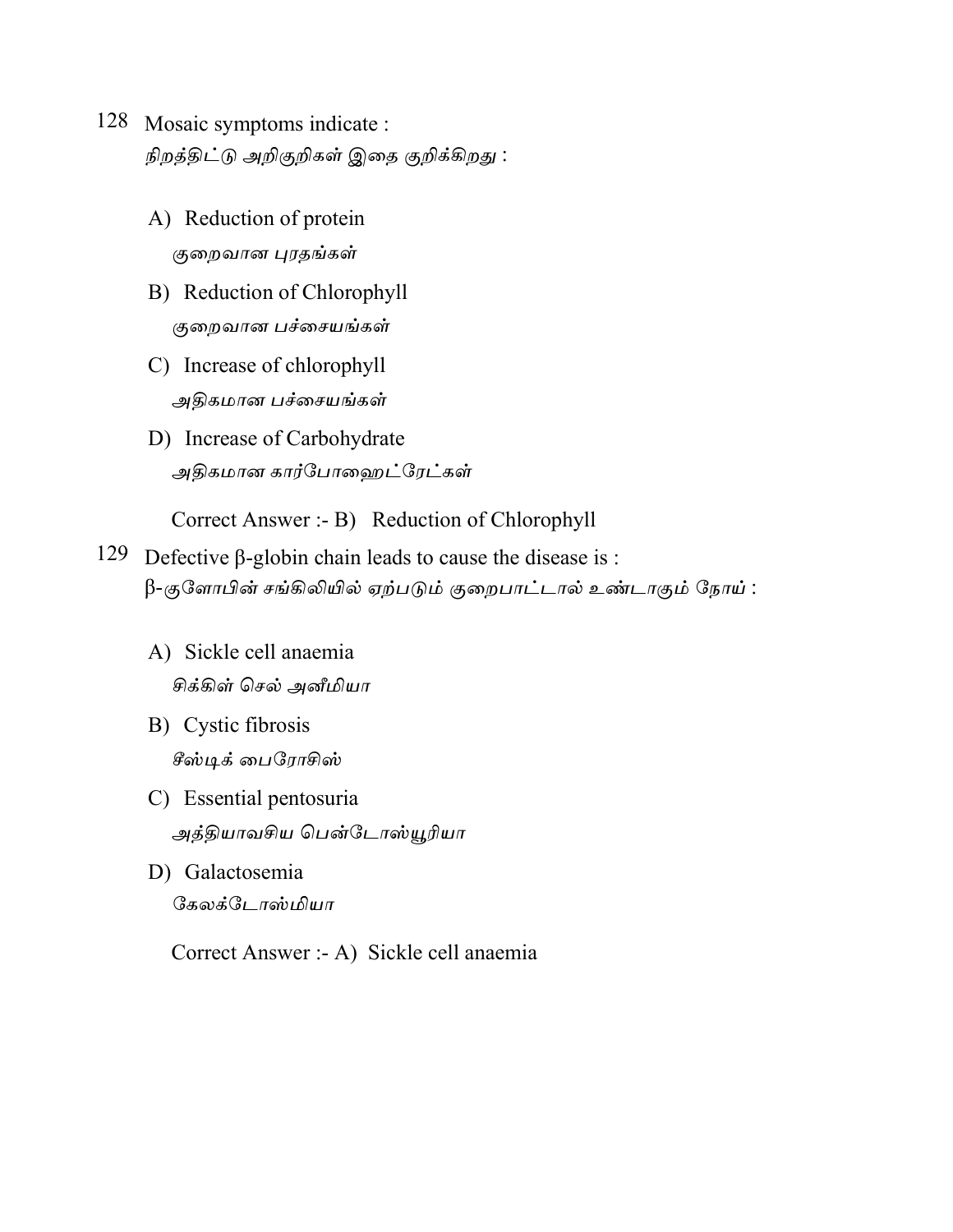- 130 Change in the number and structure of chromosomes leads to: குரோமோசோம்களின் எண்ணிக்கை மற்றும் அமைப்பில் ஏற்படும் மாற்றங்கள் இதற்கு வழி வகுக்கும்.
	- A) Natural selection இயற்கைத் தேர்வு
	- B) Speciation புதிய இனத் தோற்றம்
	- C) Ploidy

பிளாய்டி

D) None of them

இவற்றுள் ஏதும் இல்லை

Correct Answer :- C) Ploidy

131 From the following sexually transmitted diseases, one which does not specifically affect the sex organs :

கீழ்வரும் பால்வினை நோய்களில் எந்த நோய் குறிப்பாக பால் உறுப்பை பாதிப்பதில்லை?

A) Syphilis

மேகப் புண் / சிஃபிலிஸ்

B) Gonorrhea

மேகவெட்டை நோய் / கொனேரியா

C) Genital wart

பிறப்புறுப்பில் கரணை / ஜெனிடல் வார்ட்

D) AIDS

எய்ட்ஸ் /  $AIDS$ 

Correct Answer :- D) AIDS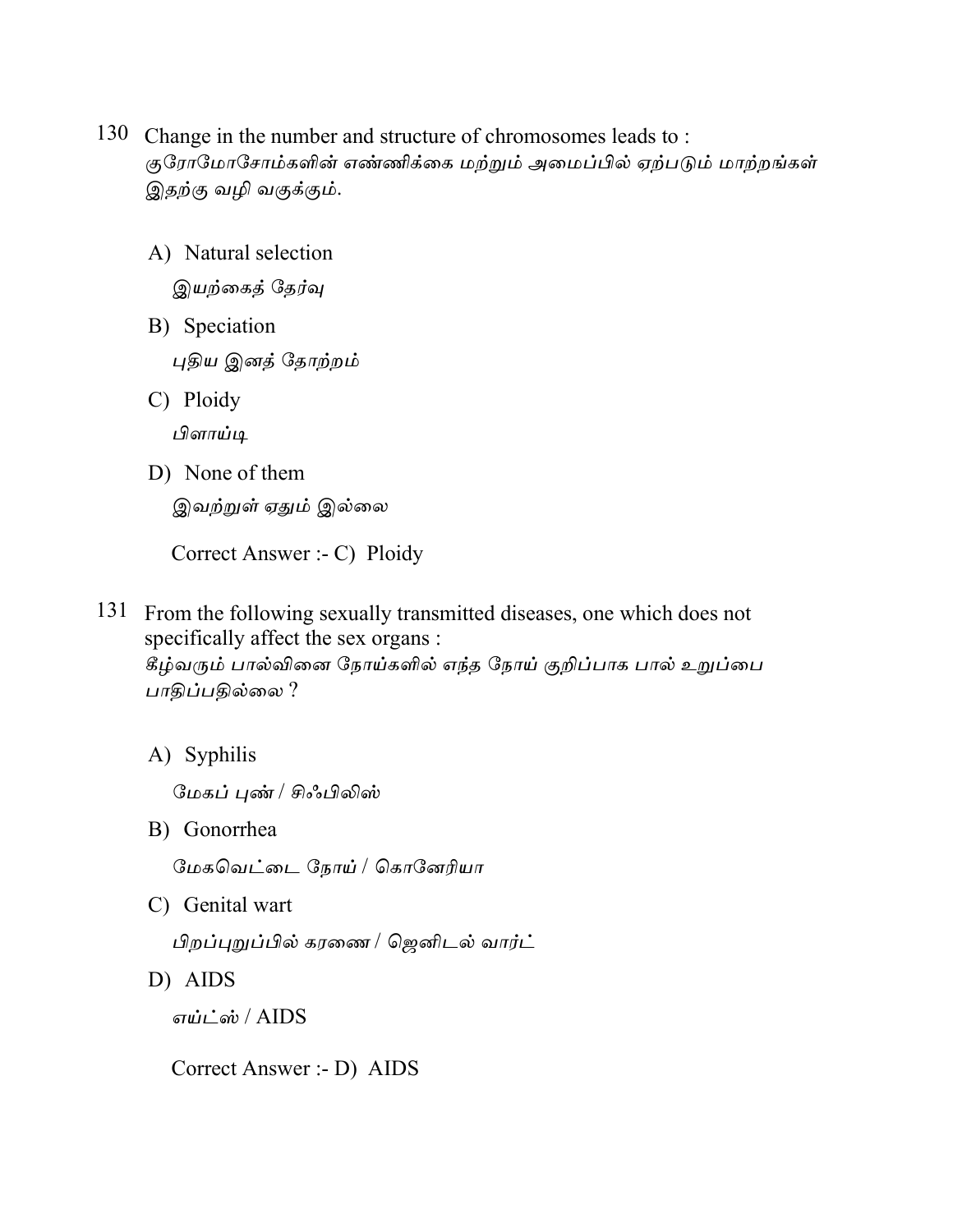- 132 Fungal diseases in fish can be treated with : மீன்களில் ஏற்படும் பூஞ்சை தொற்றை குணப்படுத்த மேற்கொள்ளும் சிகிச்சைக்கு இதனை பயன்படுத்தலாம் :
	- A) Common salt solution சாதாரண உப்புக் கரைசல்
	- B) Potassium permanganate solution பொட்டாசியம் பெர்மாங்கனேட் கரைசல்
	- C) Copper sulphate solution காப்பர் சல்பேட் கரைசல்
	- D) All of them

மேற்கண்ட அனைத்தும் (இவை அனைத்தும்)

Correct Answer :- B) Potassium permanganate solution

133 The volume of air inspired or expired with each breath during normal quiet breathing is called :

மனித நுரையீரலானது சாதாரண நிலையில் சுவாசித்தலின்போது உட்சுவாசம் (அல்லது) வெளிச்சுவாசத்தின் மூலமான காற்றின் அளவு இவ்வாறு அழைக்கப்படுகி<u>றத</u>ு :

A) Tidal volume

டைடல் கொள்ளவு

- B) Residual volume ரெசிடுவல் கொள்ளவு
- C) Inspirations capacity உட்சுவாசத் திறன்
- D) Expiratory capacity வெளிச்சுவாசத் திறன்

Correct Answer :- A) Tidal volume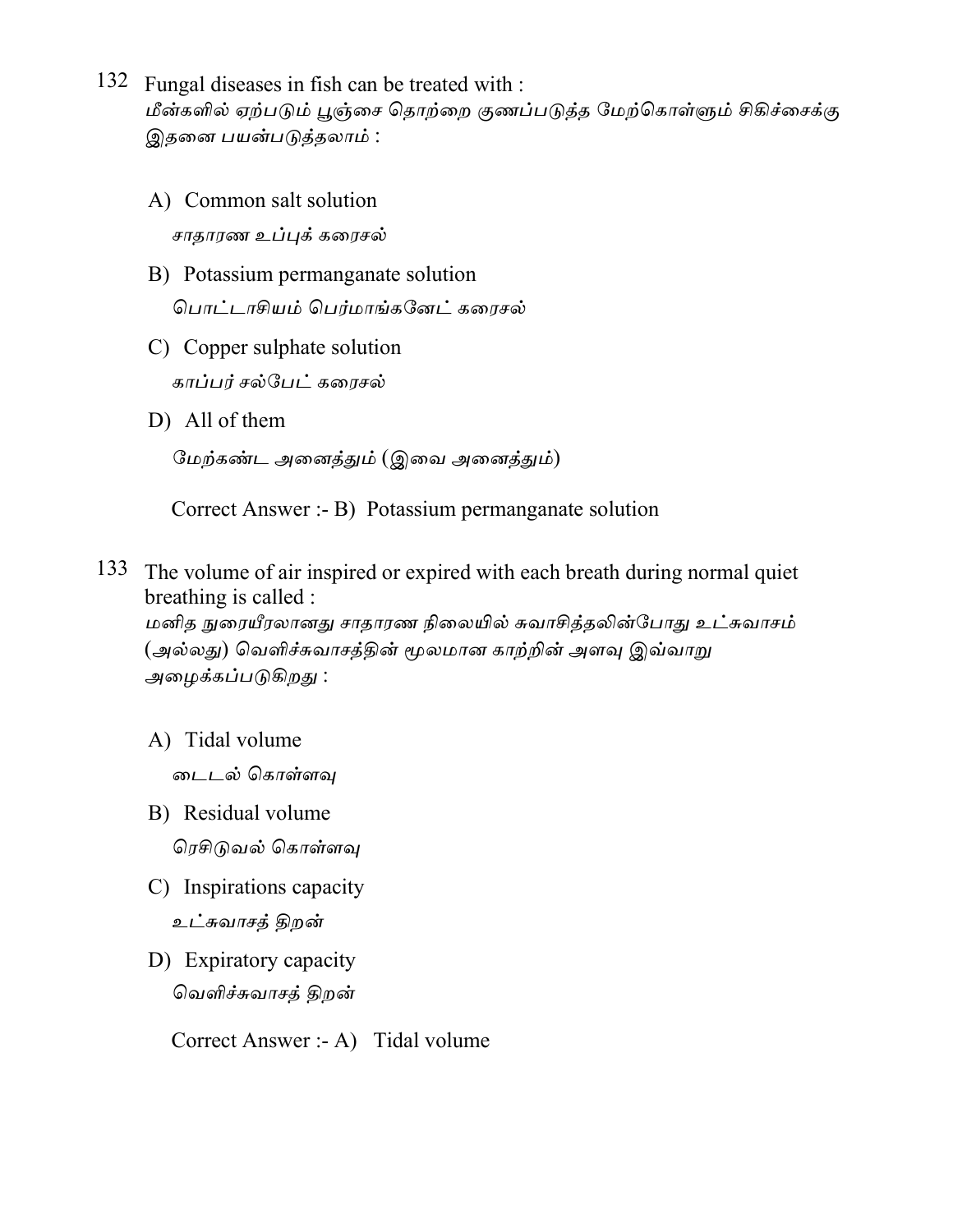- 134 The function of copper-T is to prevent : இதை தடுப்பதுதான் காப்படி – டி சாதனத்தின் பணியாகும் :
	- A) Implantation of fertilized ovum கருவுற்ற முட்டை பதிதலை தடுத்தல்
	- B) Development of egg சினைமுட்டையின் வளர்ச்சியை தடுத்தல்
	- C) Egg maturation சினைமுட்டையின் முதிர்ச்சியை தடுத்தல்
	- D) Ovulation அண்டவிடுப்பு (அண்டவெளித்தள்ளல்)

Correct Answer :- A) Implantation of fertilized ovum

- $135$  தொல்காப்பியம் மொத்தம் எத்தனை இயல்களைக் கொண்டுள்ளது :
	- A) 21
	- B) 27
	- $C)$  24
	- D) 29

Correct Answer :- B) 27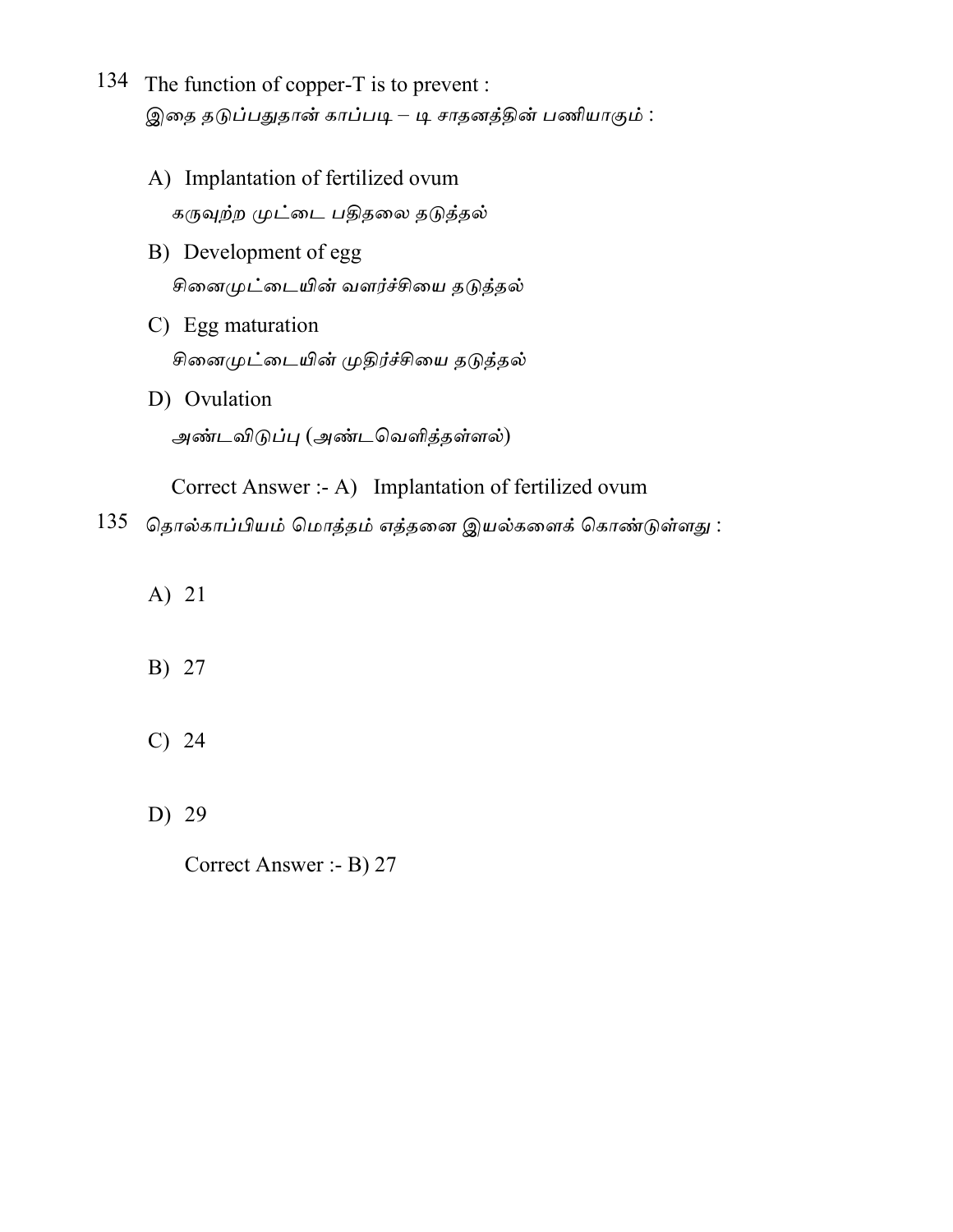- 136 ஊழ்வினை உருத்து வந்து ஊட்டும் என்பதூஉம் காப்பியப் பண்பாக
	- ... இவ்வரிகள் இடம் பெற்ற நூல் :
	- A) கம்பராமாயணம்
	- B) சீவகசிந்தாமணி
	- C) சிலப்பதிகாரம்
	- D) மணிமேகலை

Correct Answer :- C) சிலப்பதிகாரம்

- 137 காலத்துக்கு ஒரு நாள் முந்தி, தோணி வருகிறது … இத்தலைப்பில் புதுக்கவிதை எழுதி வெளியிட்டவர்.
	- A) கவிக்கோ அப்துல் ரகுமான்
	- B) இன்குலாப்
	- C) வைரமுத்து
	- D) ஈரோடு தமிழன்பன்

Correct Answer :- D) ஈரோடு தமிழன்பன்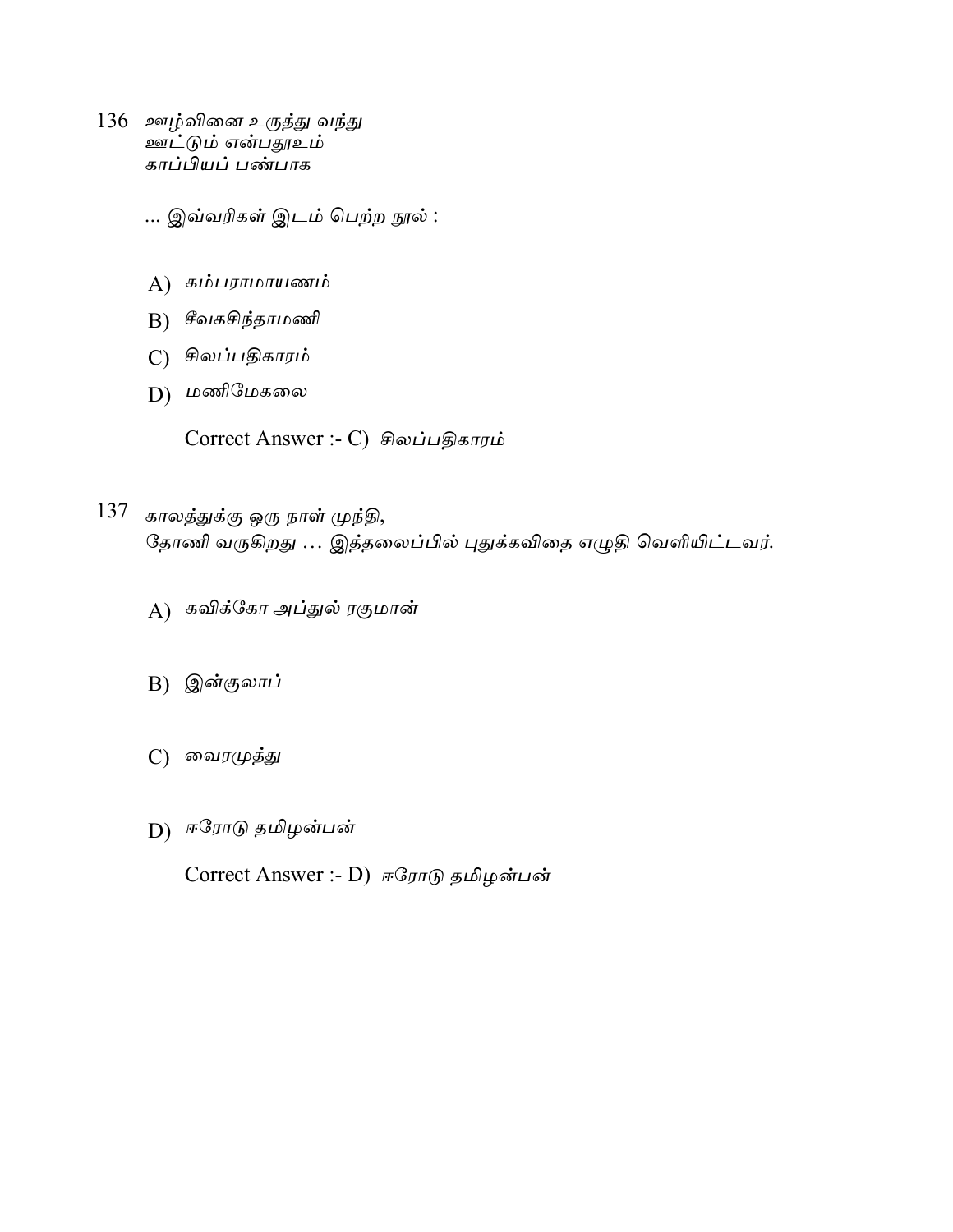- 138 ஆசைக்கோர் அளவில்லை அகிலமெல் லாங்கட்டி ஆளினும் கடல் மீதிலே ஆணை செலவே நினைவர்
	- … எனப் பாடியவர்
	- $A)$  தாயுமானவர்
	- $B$ ) வள்ளலார்
	- $C$ ) மாணிக்கவாசகர்
	- $D)$  சுந்தரர்

Correct Answer :- A) தாயுமானவர்

- 139 ரூபாவதி, கலாவதி என்னும் நாடகங்களை எழுதியவர் :
	- A) சங்கரதாஸ் சுவாமிகள்
	- B) பரிதிமாற் கலைஞர்
	- C) பம்மல் சம்பந்த முதலியார்
	- D) விபுலானந்தர்

Correct Answer :- B) பரிதிமாற் கலைஞர்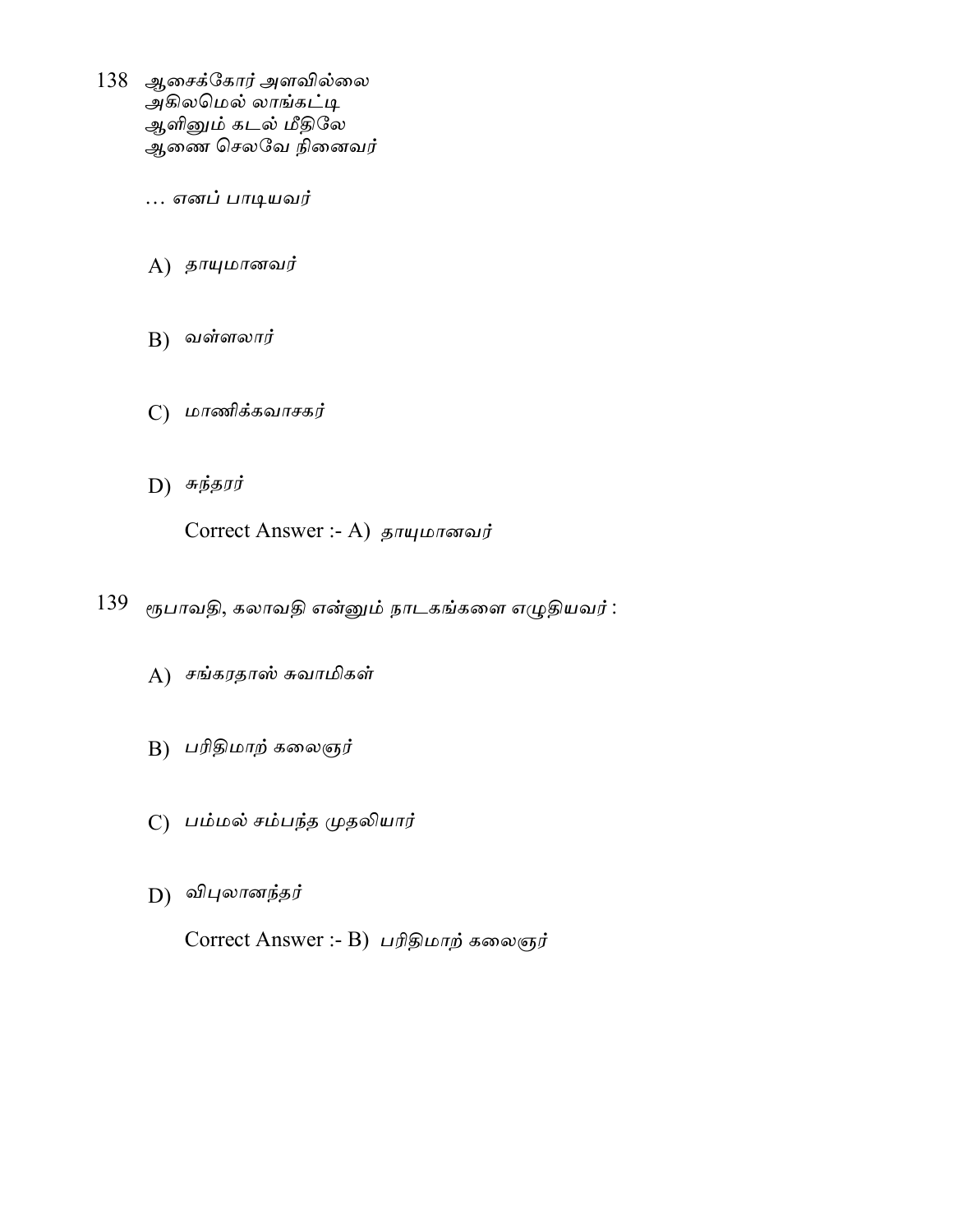- 140 பொருள் என்னும் பொய்யா விளக்கம் இருள் அறுக்கும் எண்ணிய தேயத்துச் சென்று
	- குறன் 753 – இக்குறட்பாவில் பயின்றுவரும் அணி.
	- A) தற்குறிப்பேற்ற அணி
	- B) வஞ்சப் புகழ்ச்சி அணி
	- C) ஏகதேச உருவக அணி
	- D) இரட்டுற மொழிதல் அணி Correct Answer :- C) ஏகதேச உருவக அணி
- $141$  திருவெண்காடர் என்று அழைக்கப் பெற்றவர் :
	- A) பட்டினத்தார்
	- $B$ ) தாயுமானவர்
	- C) சிதம்பர சுவாமிகள்
	- D) தண்டபாணி சுவாமிகள்

Correct Answer :- A) பட்டினத்தார்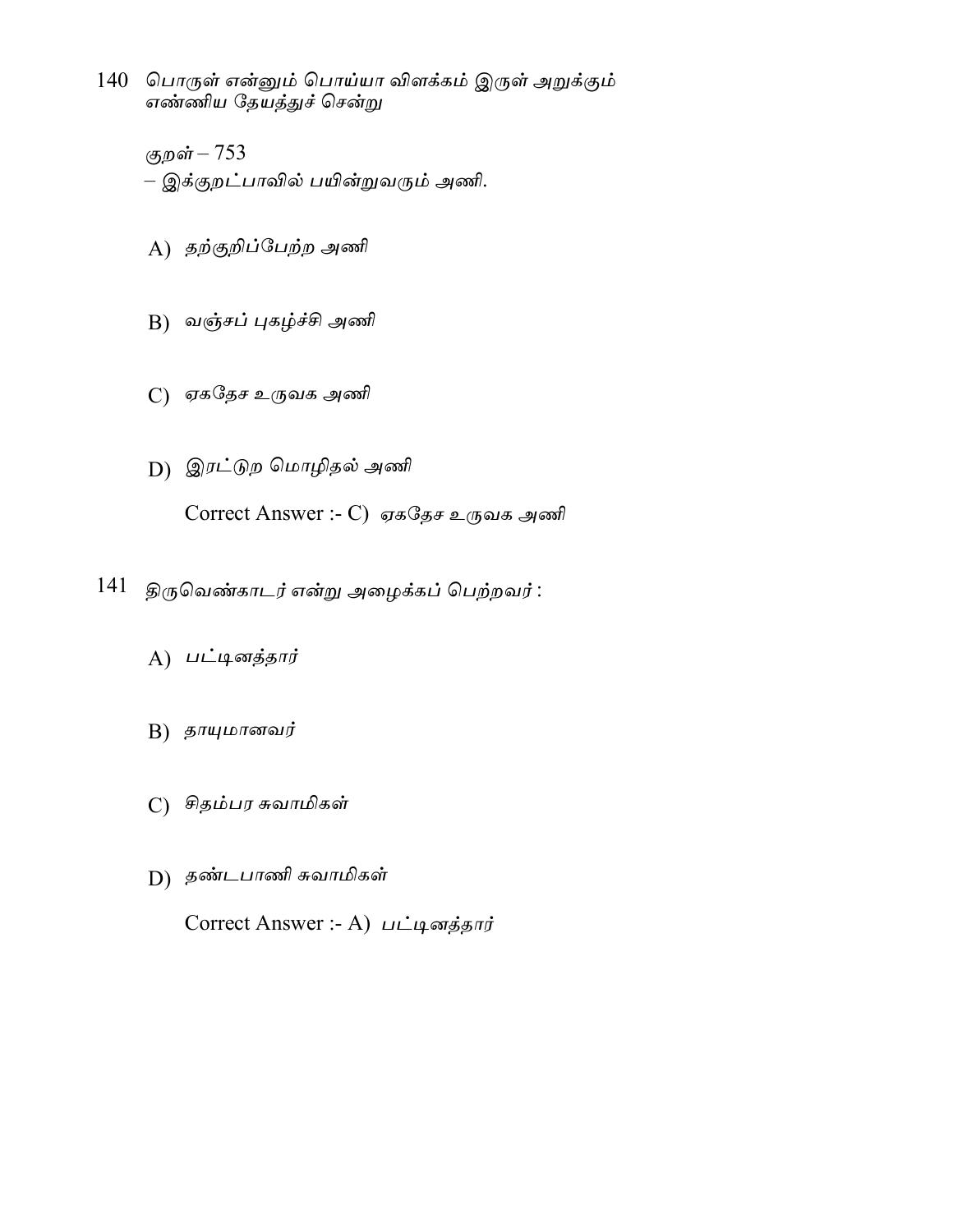- 142 காரைக்கால் அம்மையார் பாடியது :
	- A) அற்புதத் திருவந்தாதி
	- B) திருவேகம்பமுடையார் அந்தாதி
	- C) அபிராமி அந்தாதி
	- D) திருத்தொண்டர் திருவந்தாதி

Correct Answer :- A) அற்புதத் திருவந்தாதி

- 143 சிலப்பதிகாரத்தை இப்பெயர் கொண்டும் அழைப்பர் :
	- A) உலகப் பொதுமறை
	- B) பௌத்த காப்பியம்
	- C) குடிமக்கள் காப்பியம்
	- D) தெய்வ வாக்கு

Correct Answer :- C) குடிமக்கள் காப்பியம்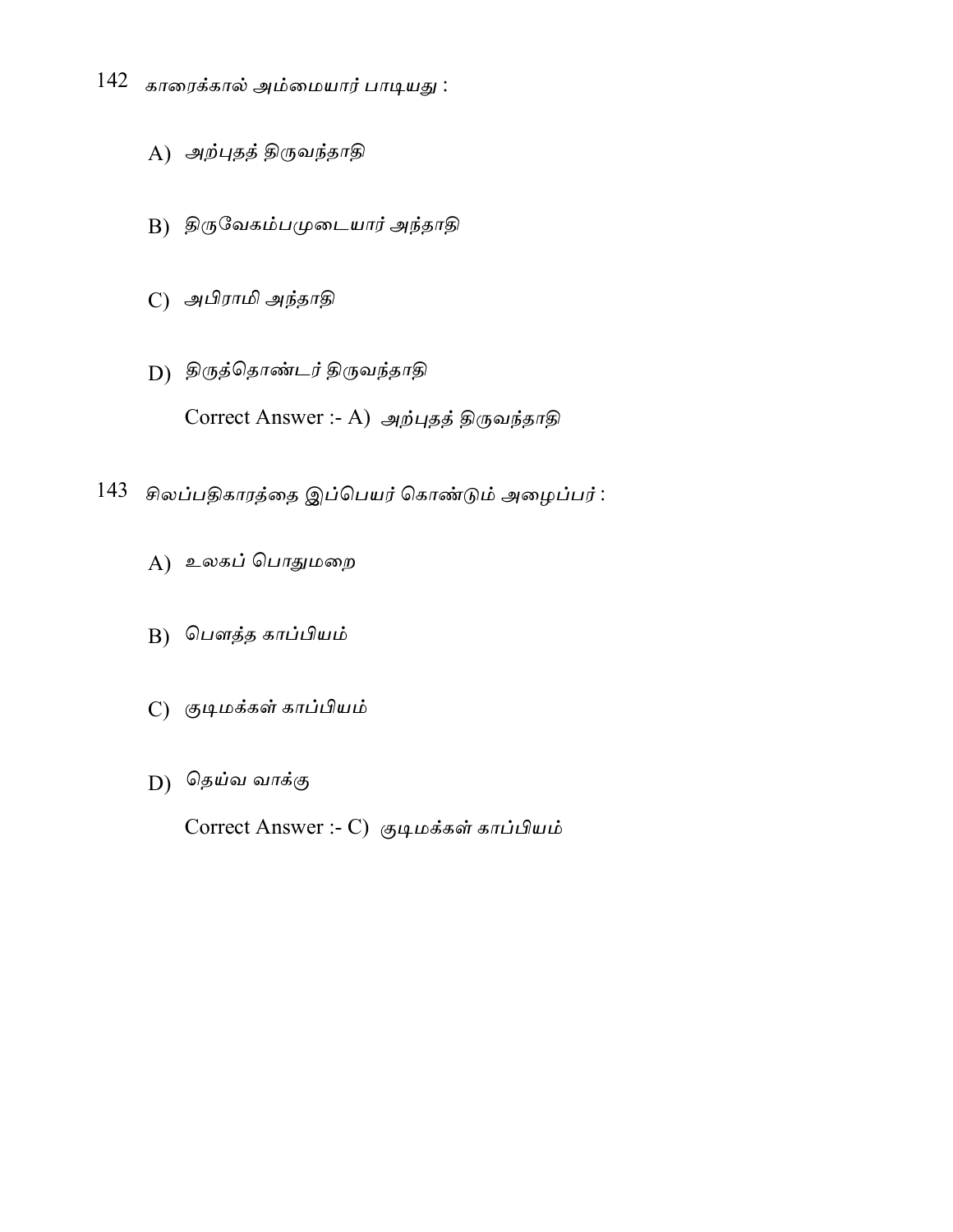144 அரசன் இறந்தபின் அவனைச் சார்ந்தோர் செயலற்று நிற்பது :

- $A)$  உன்ன நிலை
- B) கையறு நிலை
- C) தாபத நிலை
- $D)$  கைக்கிளை

Correct Answer :- B) கையறு நிலை

- 145 இராமானுஜரின் குருவாகக் கருதப்படுபவர்:
	- A) நம்பியாண்டார் நம்பி
	- B) பராசர பட்டர்
	- C) மணவாள மாமுனிகள்
	- D) திருக்கோட்டியூர் நம்பி

Correct Answer :- D) திருக்கோட்டியூர் நம்பி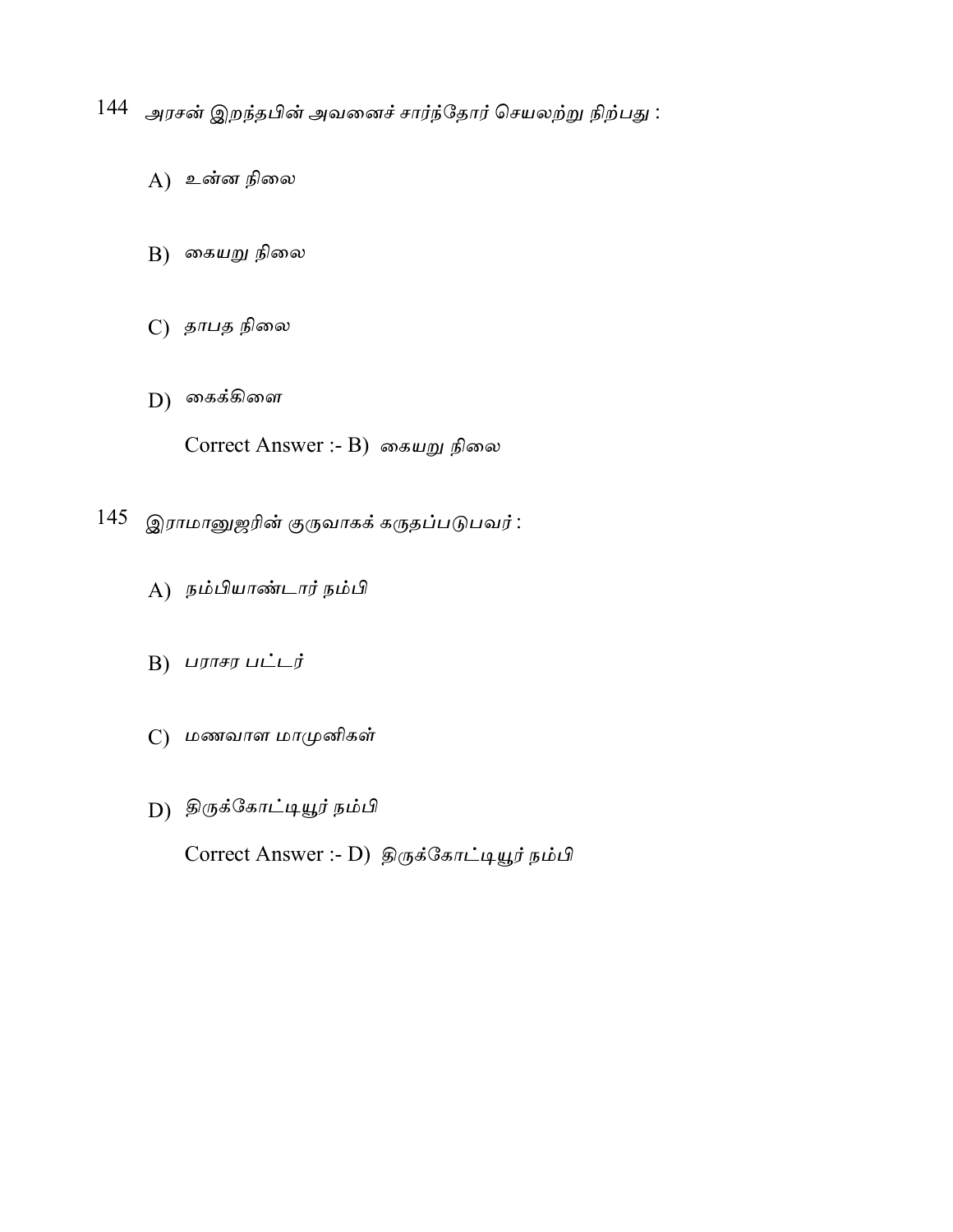$146$  சௌந்தரிய லஹரியில் திராவிட சிசு எனக் குறிக்கப் பெறுபவர்:

- A) திருஞானசம்பந்தர்
- B)  $\sigma$ ந்தரர்
- $C$ ) திருநாவுக்கரசர்
- D) மாணிக்கவாசகர்

Correct Answer :- A) திருஞானசம்பந்தர்

- $147$  பரமார்த்த குருகதை என்னும் நகைச்சுவைக் கதையை எழுதியவர்:
	- A) மறைமலையடிகள்
	- B) திரு.வி.க.
	- C) அறிஞர் அண்ணா
	- D) வீரமாமுனிவர்

Correct Answer :- D) வீரமாமுனிவர்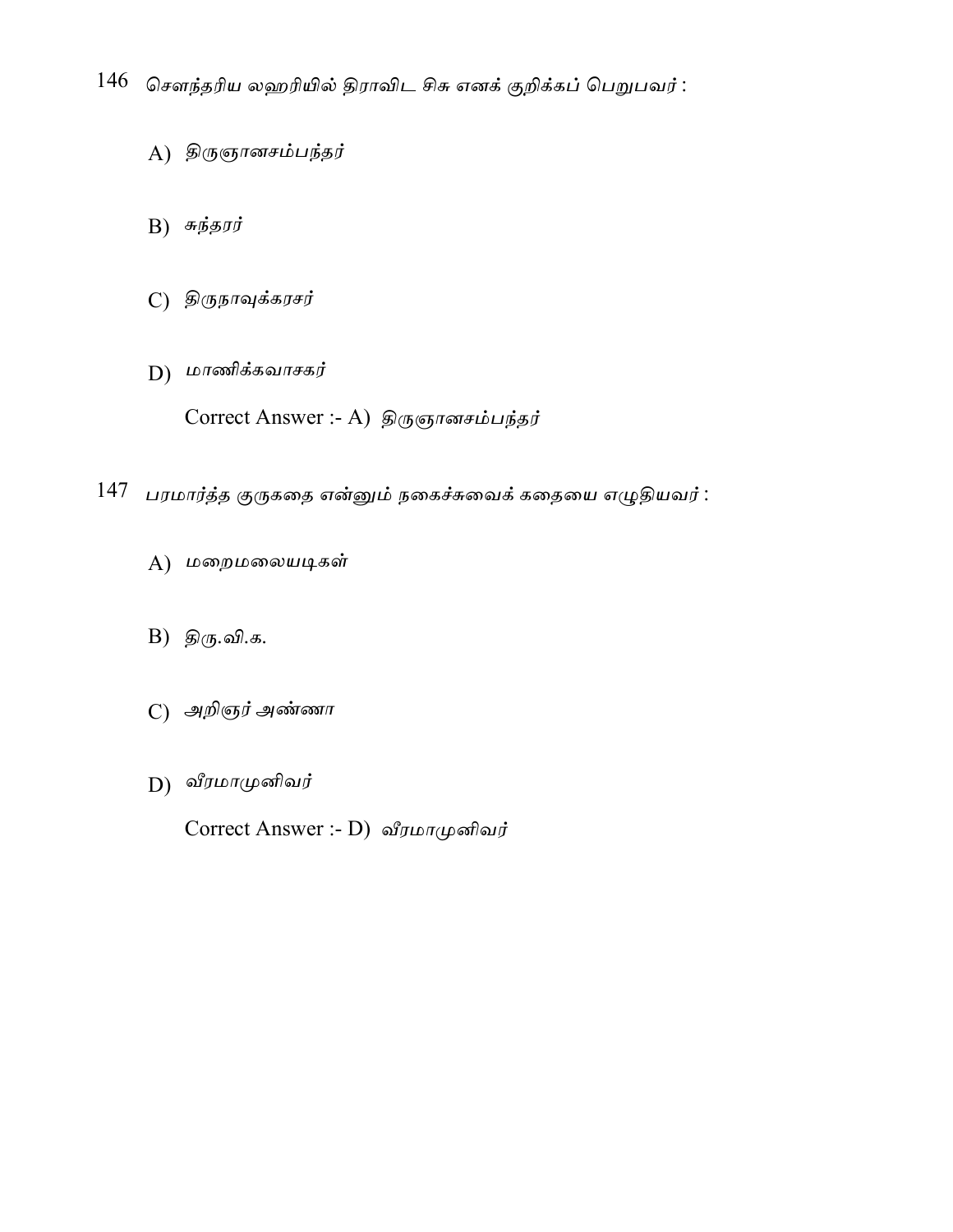- $148$  புலவர் குழந்தை எழுதிய நூல்களுள் ஒன்று :
	- A) இராவண காவியம்
	- B) சேர தாண்டவம்
	- C) இயேசு காவியம்
	- D) இராம காவியம்

Correct Answer :- A) இராவண காவியம்

149 உண்டால் அம்ம இவ்வுலகம், இந்திரர் அமிழ்தம் இயைவது ஆயினும் இனிதுஎனத் தமியர் உண்டலும் இலரே –

தமிழர் பண்பைக் கூறும் நூல் :

- A) ஐங்குறுநூறு
- B) கலித்தொகை
- $C$ ) புறநானூறு
- D) நற்றிணை

Correct Answer :- C) புறநானூறு